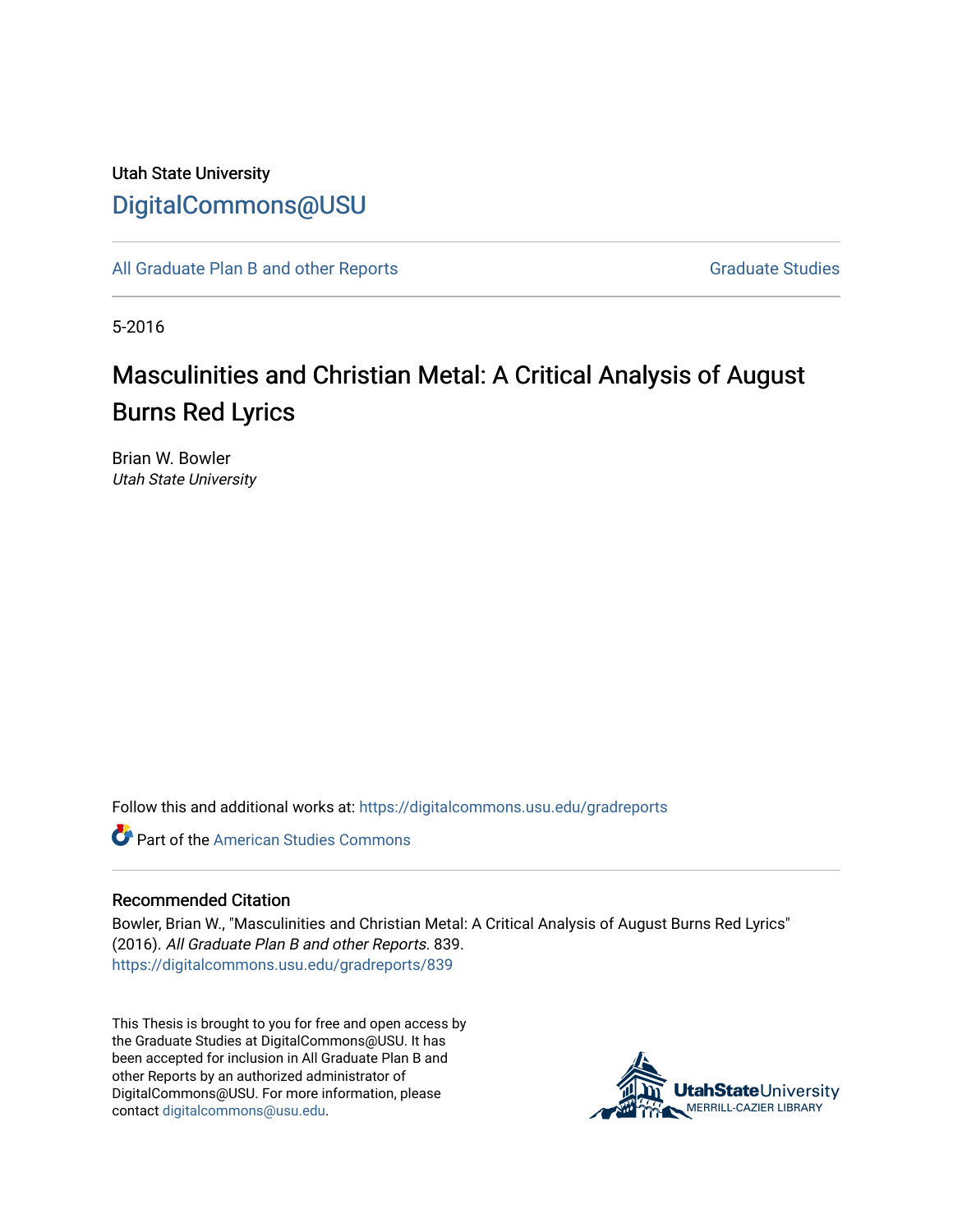# MASCULINITIES AND CHRISTIAN METAL: A CRITICAL ANALYSIS OF

# AUGUST BURNS RED LYRICS

By

# Brian W. Bowler

A thesis submitted in partial fulfillment of the requirements for the degree

of

## MASTER OF SCIENCE

in

American Studies

\_\_\_\_\_\_\_\_\_\_\_\_\_\_\_\_\_\_\_\_\_\_\_\_\_ \_\_\_\_\_\_\_\_\_\_\_\_\_\_\_\_\_\_\_\_\_\_\_\_\_

\_\_\_\_\_\_\_\_\_\_\_\_\_\_\_\_\_\_\_\_\_\_\_\_\_ \_\_\_\_\_\_\_\_\_\_\_\_\_\_\_\_\_\_\_\_\_\_\_\_\_

Approved:

Keri Holt Lynne McNeill

Major Professor Committee Member

Christopher Scheer Mark McLellan<br>
Committee Member Vice President of

Vice President of Research and Dean of the School of Graduate Studies

UTAH STATE UNIVERSITY Logan, Utah

2016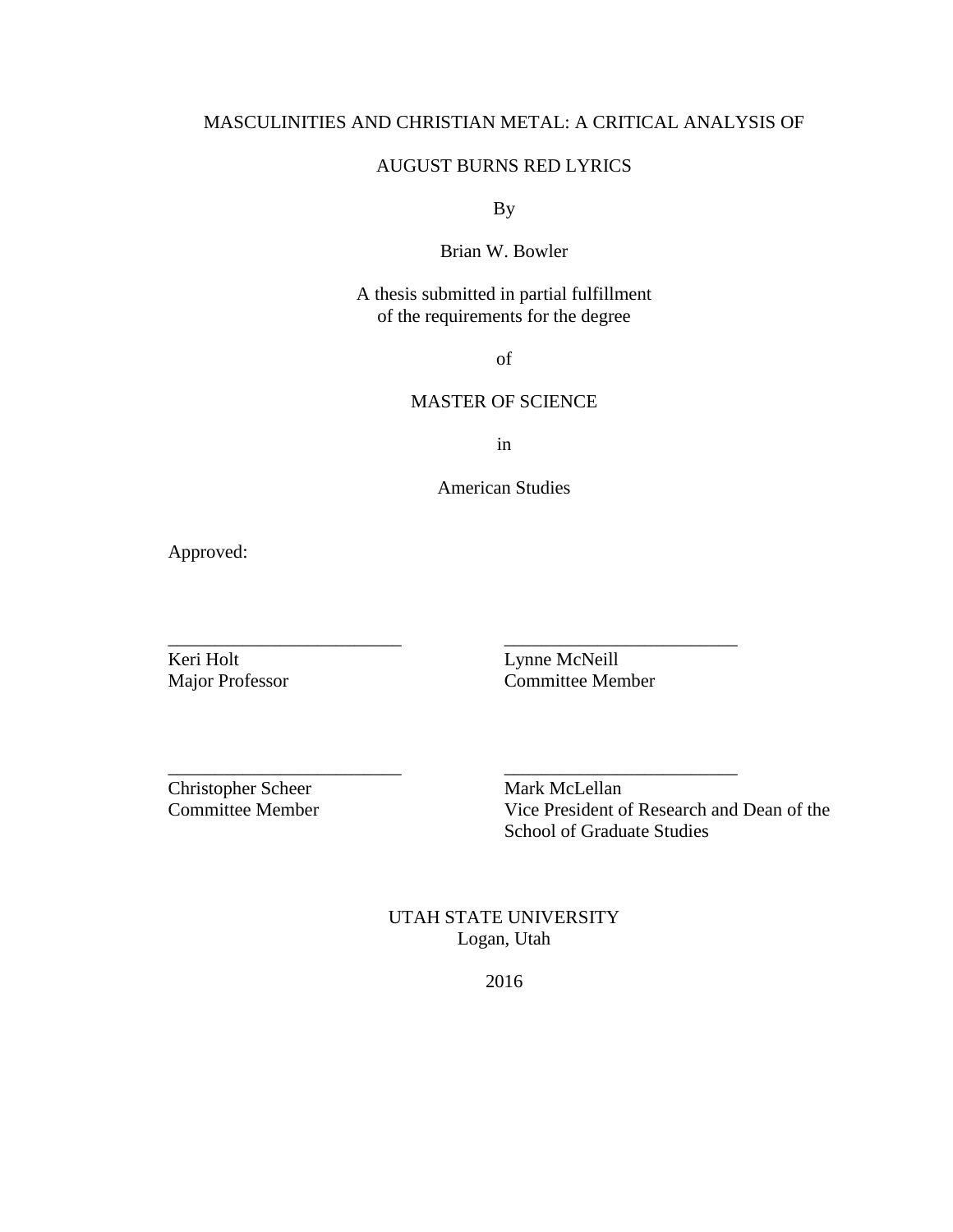Copyright © Brian Bowler 2016

All Rights Reserved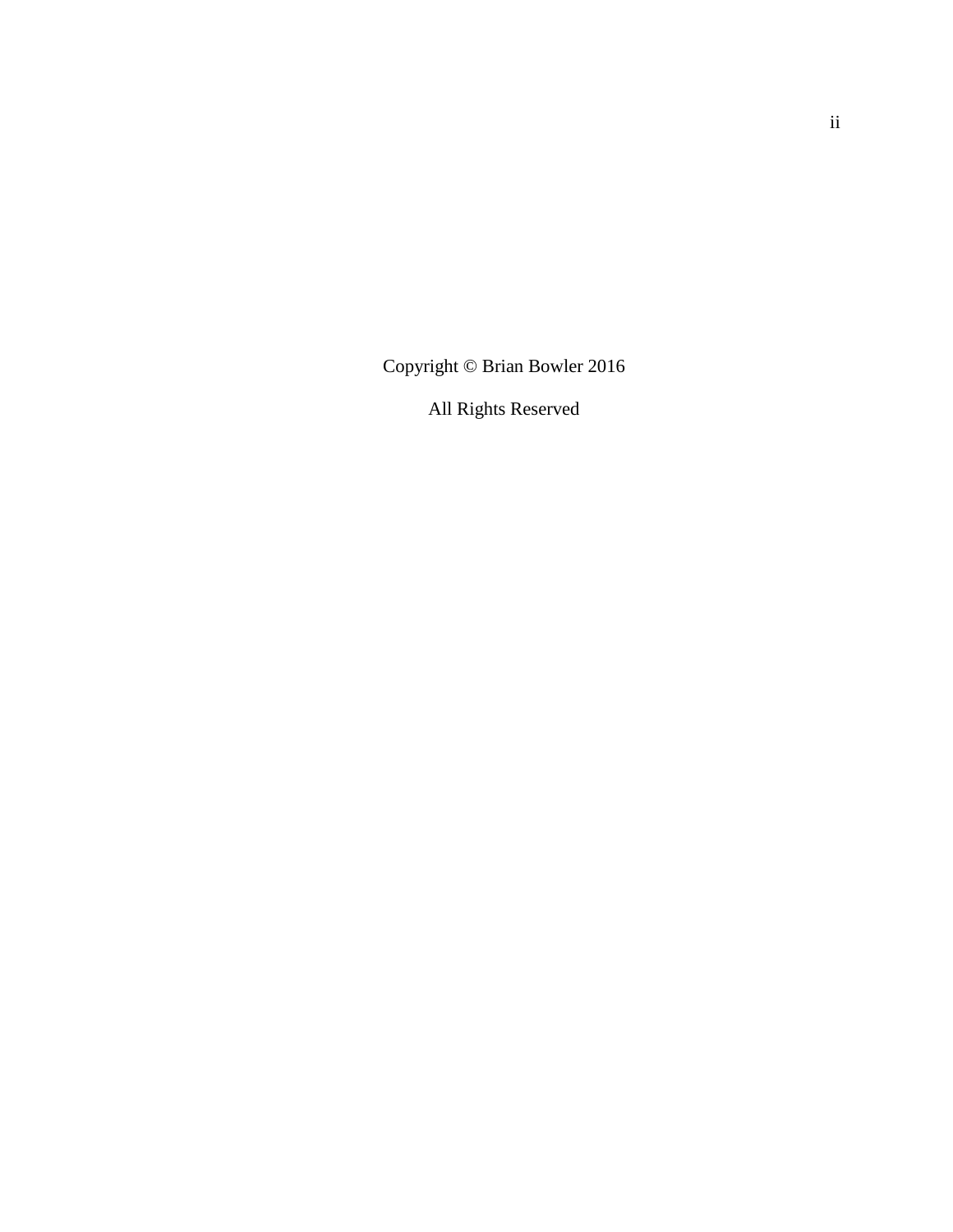### ABSTRACT

## Masculinities and Christian Metal: A Critical Analysis of August Burns Red Lyrics

By

Brian W. Bowler, Master of Science

Utah State University, 2016

Major Professor: Dr. Keri Holt Department: English

The purpose of this thesis is to examine and analyze the lyrics of a Christian metal band through the lens of men and masculinities. Heavy metal music is known for its controversial and transgressive elements in its music, lyrics, and image. Through their transgressive performances, metal musicians challenge power structures informed by hegemonic masculinity. Christian metal musicians perform what Moberg calls a "doublecontroversy" or a double-challenge to hegemonic masculinity, as they transgress the traditions and hegemonic masculinity of the metal scene.

While many metal bands write lyrics about social issues, it is not typical for a Christian metal band to do so. Generally, Christian metal artists write lyrics on topics of spirituality and personal struggle. However, August Burns Red (ABR) have written songs on social topics, and they have taken a critical stance toward fellow Christians. Thus ABR participate in a multifaceted challenge to hegemonic masculinity through their music and lyrics. Through the lyrics of "Treatment," ABR argue for social tolerance and inclusivity, challenging the bigotry and intolerance of hegemonic masculinity. The lyrics of "Treatment" also stand as a challenge to conventional individualistic narratives of metal music. Through the lyrics of "The Wake," they argue for environmental consciousness, challenging the human-over-nature power structure that is informed by hegemonic masculinity.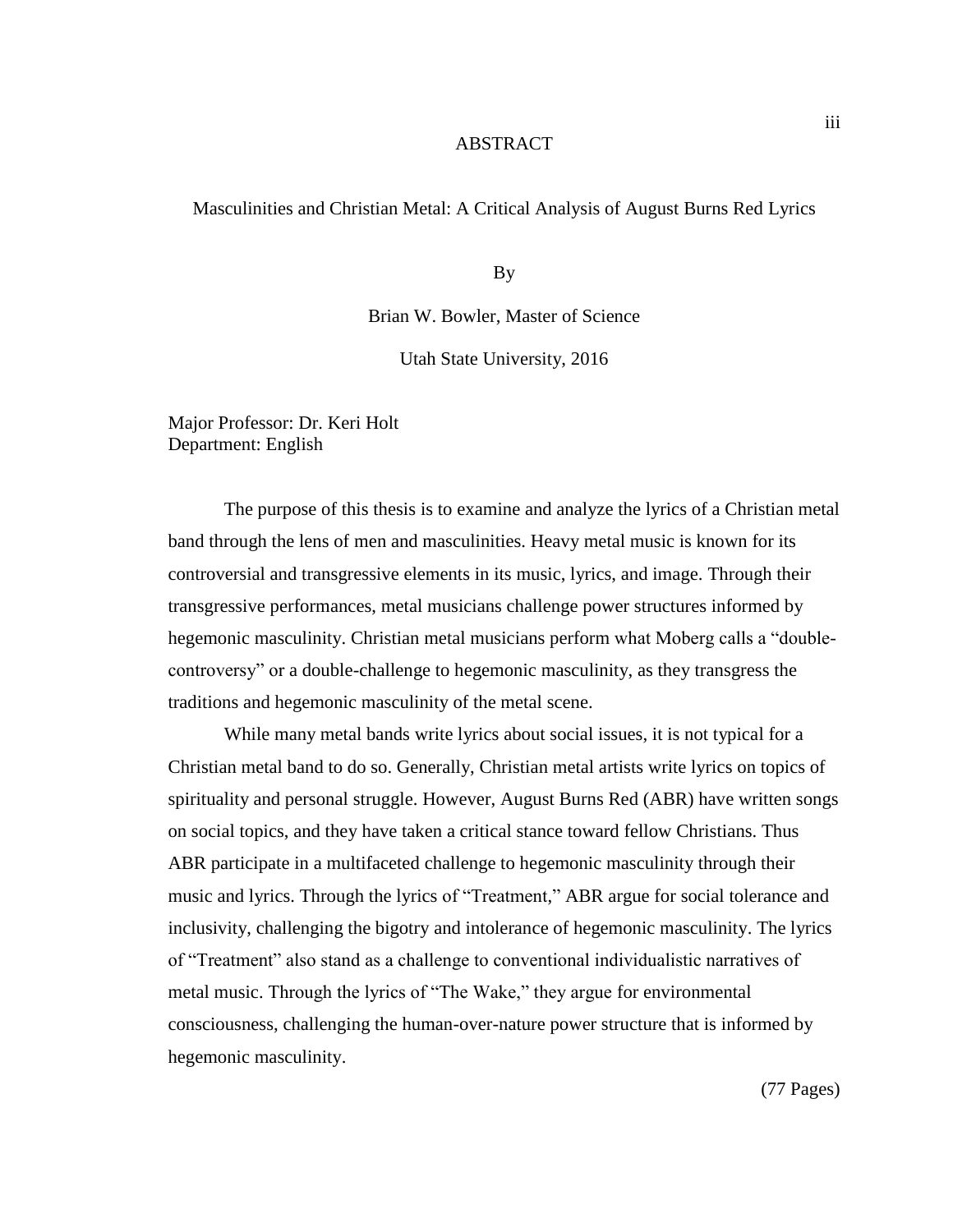#### ACKNOWLEDGEMENTS

I would first like to thank my major professor, Dr. Keri Holt, for her support, guidance, and patience with me as I have worked on this project. I also want to thank my committee members, Dr. McNeill and Dr. Scheer for their time and helpful feedback. I am grateful for the guidance and support of Dr. Christine Cooper-Rompato, who took time to sit and discuss my ideas when I began conceptualizing my thesis. I would also like to thank Candi Checketts for her assistance and Kuniko Poole for always being in the office and ready to help. In addition, I want to express my gratitude for Dr. Justin Barker of USU Counseling and Psychological Services, without whom I doubt I would have made it this far.

Finally, I am grateful for my wife, Maggie, and our beautiful daughter, Adelaide. You are my life and my world.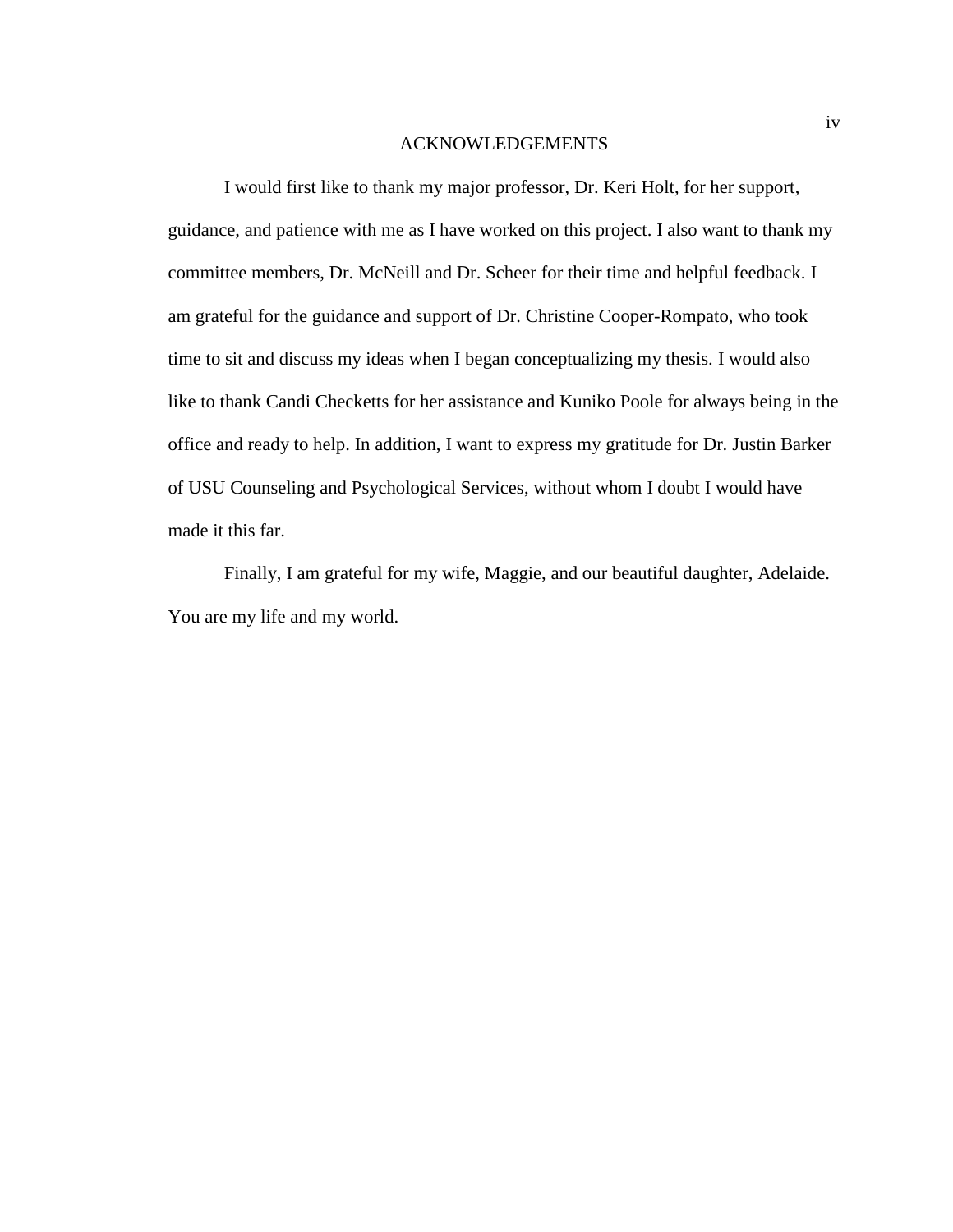# **CONTENTS**

| HEGEMONY AND PERFORMANCE IN                |  |
|--------------------------------------------|--|
|                                            |  |
| "SO SICK OF YOUR BIGOTRY": CHRISTIAN METAL |  |
|                                            |  |
| "WHAT YOUR SAY YOUR FATHER CREATED"        |  |
|                                            |  |
|                                            |  |
|                                            |  |
|                                            |  |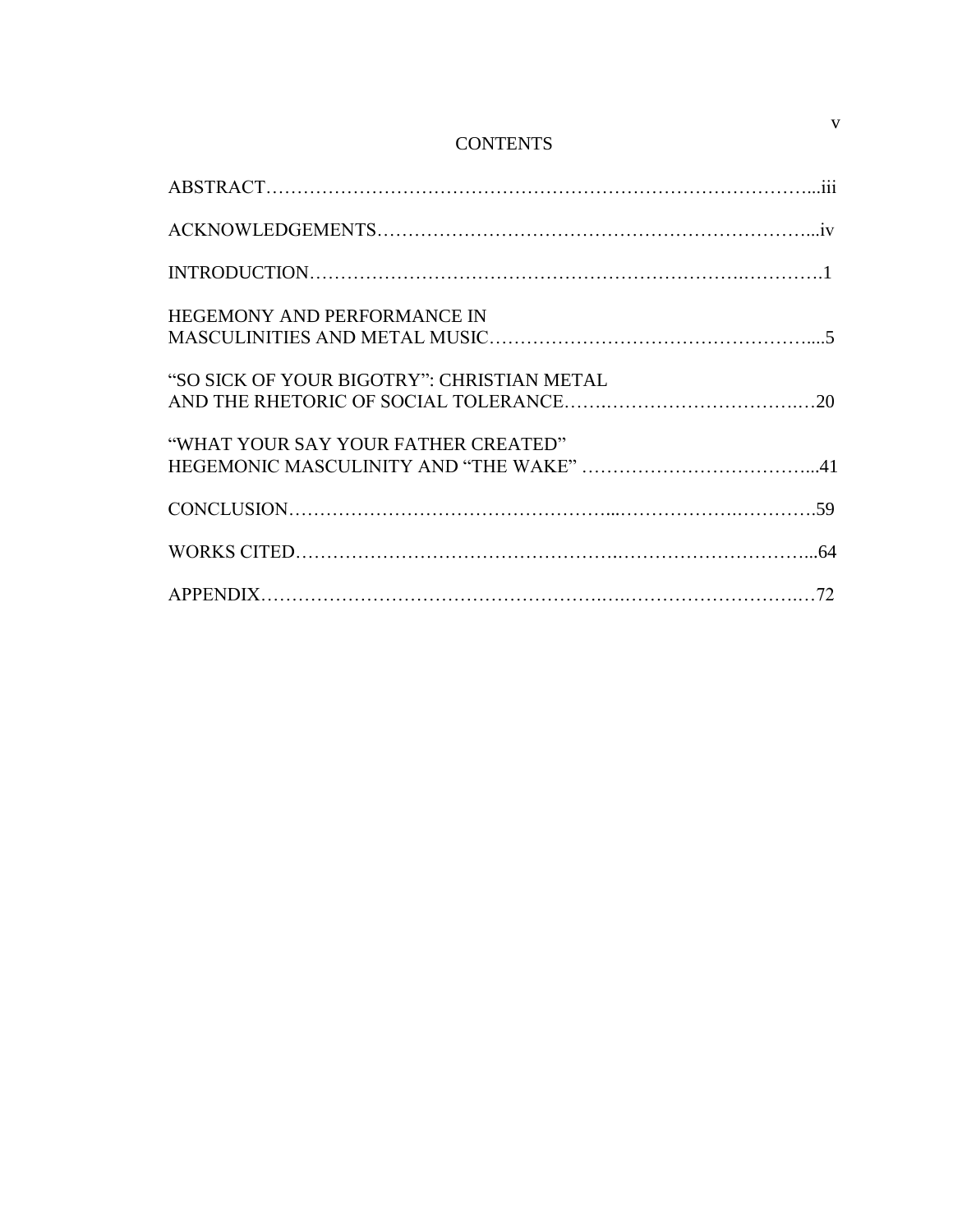#### INTRODUCTION

A *YouTube* video documents three metal bands on tour in Europe (Impericon). We get to see band members answering interview questions throughout the day as they prepare for the show. Two of the bands, August Burns Red (ABR) and The Devil Wears Prada (TDWP), reveal the influence of Christianity when ABR's vocalist mentions bringing his Bible on tour, and we watch ABR and TDWP each pray together before going on stage for their sets. In the comments section of the video, we read the following:

> 555Lemmy666: christian bands are so damn confusing David Wissel: How so? 555Lemmy666: i don't kno it's just confusing and shizophrenic [sic] TheMADmetalguy: +555Lemmy666 your [sic] confusing, and most likely cuntophrenic

The confusion expressed by 555Lemmy666 is a relatively common reaction to heavy music performed by Christian artists. "Christian metal," a highly contested and somewhat ambiguous genre label itself, has received criticism both from Christian communities and metal communities (Moberg, "The Double Controversy…"). Christians might claim that the music and its "satanic" origins are inherently unredeemable, and therefore metal cannot be Christian. At the same time metal fans, like 555Lemmy666, perceive a conflict with Christianity and the transgressive ideology that has always informed heavy metal's rhetoric. In addition to the initial confusion expressed by 555Lemmy666,

TheMADmetalguy's responses also illustrates a misogynistic, and often homophobic,

tone that is stereotypically associated with heavy music cultures. This rhetoric of othering

with gender or sexually discriminatory language is a manifestation of hegemonic

masculinity, and it is pervasive in the heavy music scene.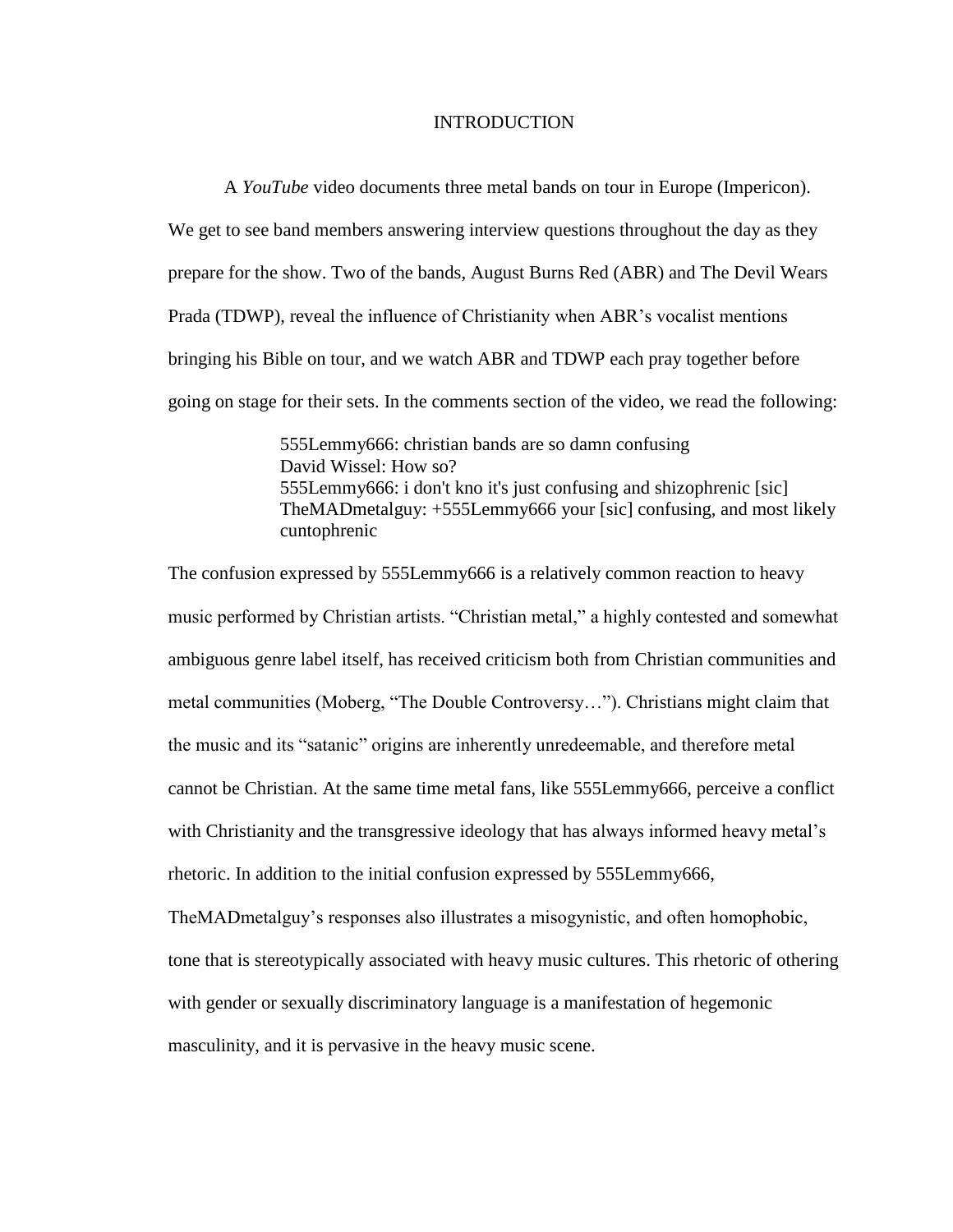The online music scene is a site rich with examples of hegemonic masculinity, and online communities have become an integral part of the music industry. Discourse on these online spaces reveals the tone of the culture surrounding the music. The above conversation quickly moved from confusion at the perceived conflict between heavy music and Christian beliefs and practice to an expression of masculine power over the Other. In doing so, TheMADmetalguy dodges the issue brought up by 555Lemmy666, and that issue is one I wish to address. How does a Christian band operate within the rhetorical atmosphere of the metal scene? Rather than attempting an empirical survey of all Christian metal bands, I will look to understand how one band from this video— August Burns Red—navigates and performs gender and religious identities through its lyrics.

August Burns Red (ABR), the headline band of the tour featured in the video mentioned, have been together since 2003 with a consistent lineup since 2006 when they recorded their breakthrough album, *Messengers* (2007). The band is known for their heavy metalcore sound and high-energy live performances.<sup>1</sup> They are also known for their Christian beliefs that inform the lyrics and the band members' beliefs and lifestyles. August Burns Red sits at a performative crossroads of religion, music, and gender. This thesis will examine how masculinities are performed in the band's lyrics, focusing specifically on the way that their lyrics both criticize and exercise hegemonic masculinity.

When I began this project, I imagined that Christian metalcore bands would have a unique way of performing masculinities through their music. For example, I thought

<sup>&</sup>lt;sup>1</sup> Metalcore and other metal subgenres are discussed in detail in the section "Hegemony and Performance<sup>"</sup>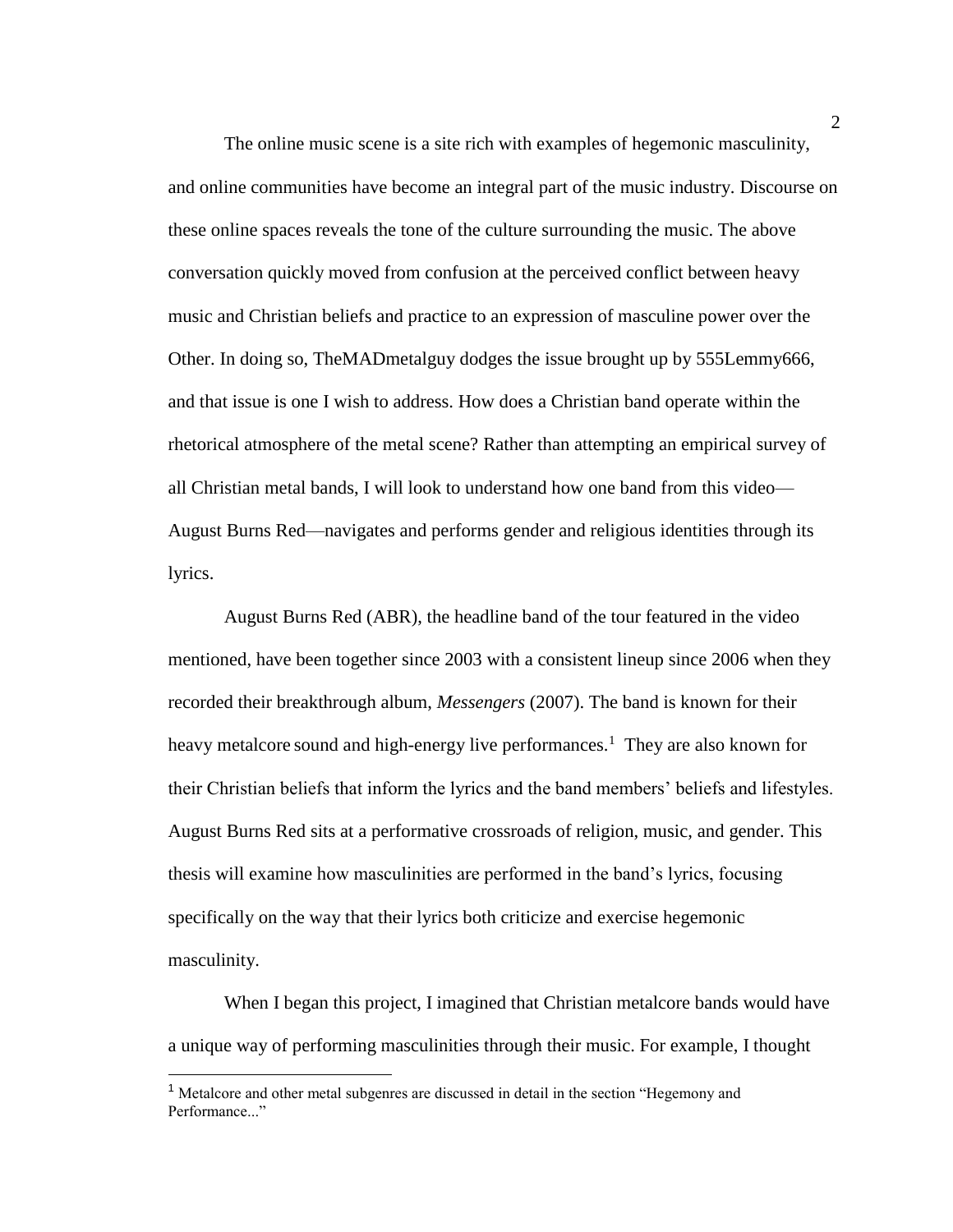their lyrics might come across as less abrasive or violent than their non-Christian metalcore counterparts. However, I have discovered that Christian metal bands tend to conform to the conventions of their genre or subgenre. What sets them apart is simply the ideological lens through which they articulate their lyrical themes—whether they involve violence, politics, or personal struggle. The articulations of those themes still follow the rhetoric of the heavy metal genres which will be further discussed in the next section, "Hegemony and Performativity in Masculinities and Metal Music."

Having a Christian identity, however, does allow these metal bands to direct their lyrics to a Christian audience as an insider. Countless metal bands have written lyrics critical of religion, but from an outsider's perspective. For example, "Unanswered" by the deathcore band Suicide Silence addresses prayers that are never answered and contains the lyric, "Where is your god? Where is your fucking god?" By asking this rhetorical question, Suicide Silence suggests that there is no god and criticizes people who believe in and pray to a supreme being. Alternatively, the Christian deathcore band Impending Doom writes, "Where you're going there is no fame or glory / Bashing everything I believe," in their song "Angry Letters to God," insinuating that those who criticize and mock Christianity will go to Hell after they die. These two songs share many of the same musical characteristics—harsh screamed and growled vocals, minor key signatures, and heavily distorted guitars. Also, the lyrics are written in a similar rhetorical form, where each song has a speaker, "I," who directs an argument to a generalized "you" to criticize their point of view. Both songs also invoke images of violence and death to emphasize their argument. What separates them is that one song is written by an atheist and the other by a Christian, each arguing in favor of their respective non-religious and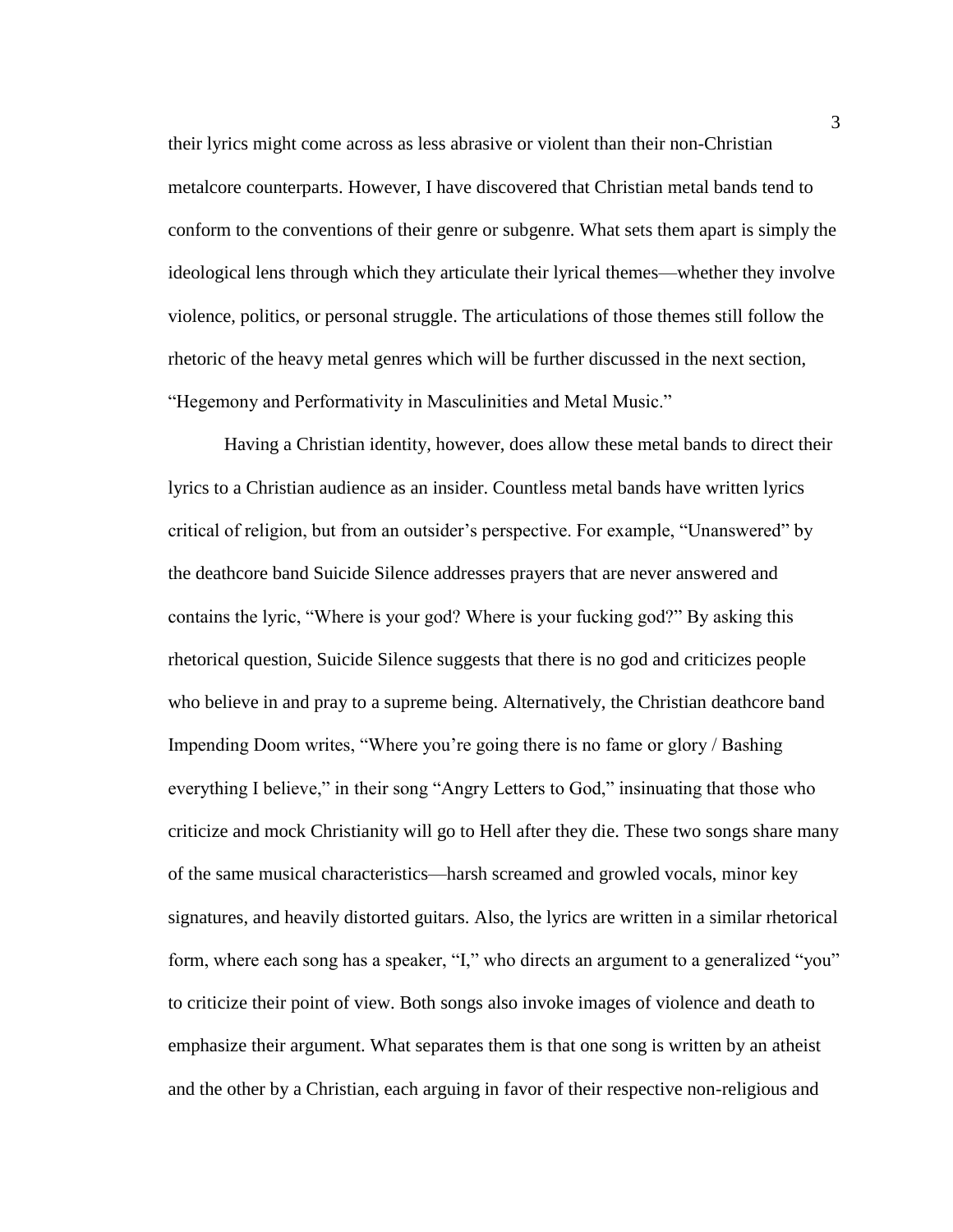religious worldviews using the same musical and lyrical movements to convey these contradicting messages.

A significant body of scholarly work has been done on gender and sexualities in metal music, and some academics have written about Christian metal. This thesis will begin to bring together these existing conversations on gender and religious expression in metal music to create a focused qualitative case study of masculinities performed by and through one Christian metal band.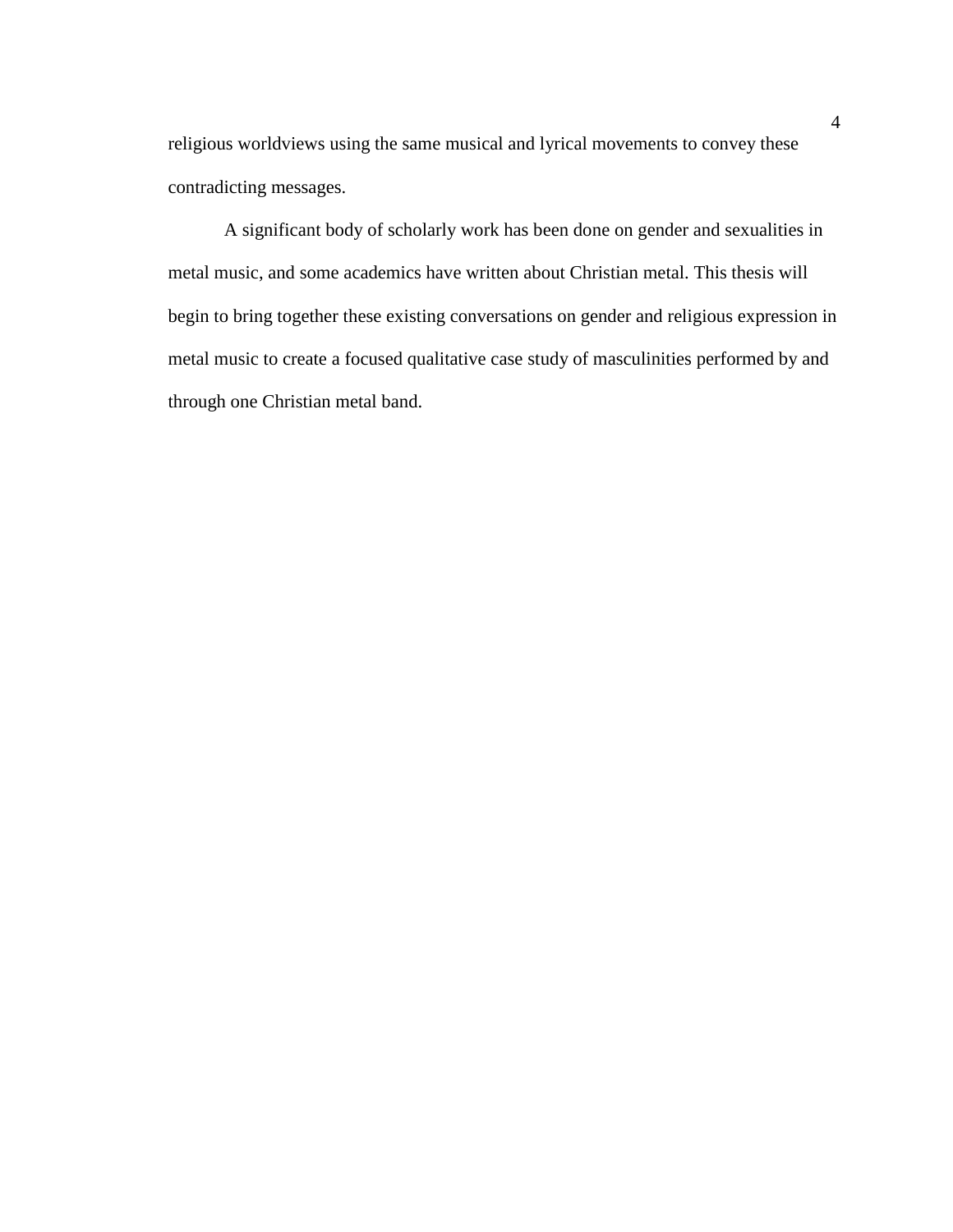#### CHAPTER 1

# HEGEMONY AND PERFORMANCE IN MASCULINITIES AND METAL MUSIC

 The purpose of this section is to establish the theoretical framework for my argument. To do this, I will provide definitions for the following terms: *performativity, hegemonic masculinity,* and *scene.* "Performativity" will draw from theories developed by Judith Butler, among other post-modernists, to establish what gender *is*—that is, a *doing or process*, rather than a thing of substance. "Hegemonic masculinity" is a term popularized by sociologist R.W. Connell in her book *Masculinities*, originally published in 1995.<sup>2</sup> Hegemonic masculinity describes the way in which gender operates as a system of power, namely where men have power over women, and where some men have power over other men. Finally, "scene" serves to describe the shape, operation, and intersectionality of music subcultures. This term will be important to understand as it relates to the ways that lyrics help represent the culture and ideologies within an evolving music scene.

## **Gender and Masculinity**

 $\overline{a}$ 

In the ongoing conversation on gender equality in academic and popular discourse, many still debate the very definition of gender, some calling it wholly a social construct, some claiming that gender is a natural development of a person's biological sex.<sup>3</sup> My working definition of gender will stem largely from the concept of

<sup>&</sup>lt;sup>2</sup> I will be using the second edition for references, published in 2005.

<sup>3</sup> Popular sources, including self-help books such as *Men are from Mars, Women are from Venus* (Gray 1992) and *Why Gender Matters* (Sax 2005), often promulgate gender essentialism and the gender binary.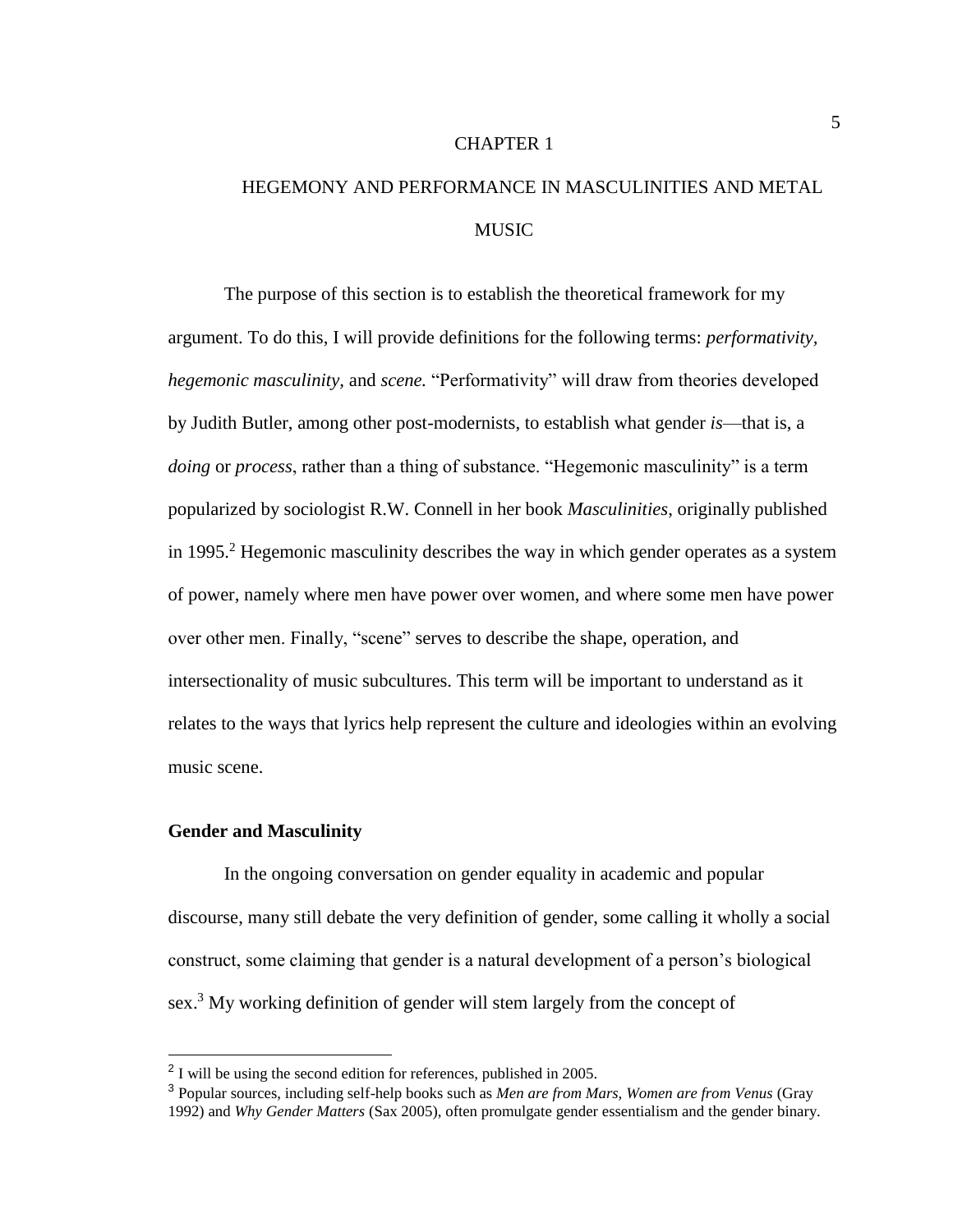performativity. Not only does this theory reject the gender binary and essentialism, which assert that gender is limited to "men" and "women" and predetermined by biological sex, the theory of performativity defines gender as a "doing" (Butler 24), where gender is conceptualized as a set of actions and behaviors one *performs* rather than a set of attributes that make a person what, or who, they *are*.

In her book *Gender Trouble* (1990), Butler contextualizes her argument on gender performativity in conversation with theories developed by de Beauvoir, Kristeva, Irigaray, Foucault, and Wittig. She expounds on the idea of gender being a social construct and explains how gender should be understood as a verb—a process—rather than a noun or adjective to describe what or who a person is.

> *[G]ender* is not a noun, but neither is it a set of free-floating attributes, for we have seen that the substantive effect of gender is performatively produced and compelled by the regulatory practices of gender coherence. Hence, within the inherited discourse of the metaphysics of substance, gender proves to be performative—that is, constituting the identity it is purported to be. In this sense, gender is always a doing. (Butler 24-25)

First, Butler builds her argument for what gender is not; it is not a person, place,

thing, or idea. According to her, gender does not exist within the "metaphysics of substance;" it is not a tangible item or concrete concept (Butler 25). Instead, gender is "performatively produced," or constructed through a series of actions that match or challenge cultural concepts of gender. To illustrate, a "man" is not a man because of his reproductive organs or chromosomes. Rather a person is being a man through the socialization of his body and combination of language and behaviors which match or

 $\overline{a}$ 

The ideas of essentialism and binary have also been reified historically by Western tradition (particularly Judeo-Christian religious philosophy) and early modernist thought, such as Freud's psychoanalytic theories. Some important feminist works that have contested the gender binary and gender essentialism include *The Second Sex* (de Beauvoir 1953), *The Feminine Mystique* (Friedan 1963), *Gender Trouble* (Butler 1990), *Gender Thinking* (Smith 1992), *Space, Time, and Perversion* (Grosz 1995), *Delusions of Gender* (Fine 2010), and *Essentially Speaking* (Fuss 2013).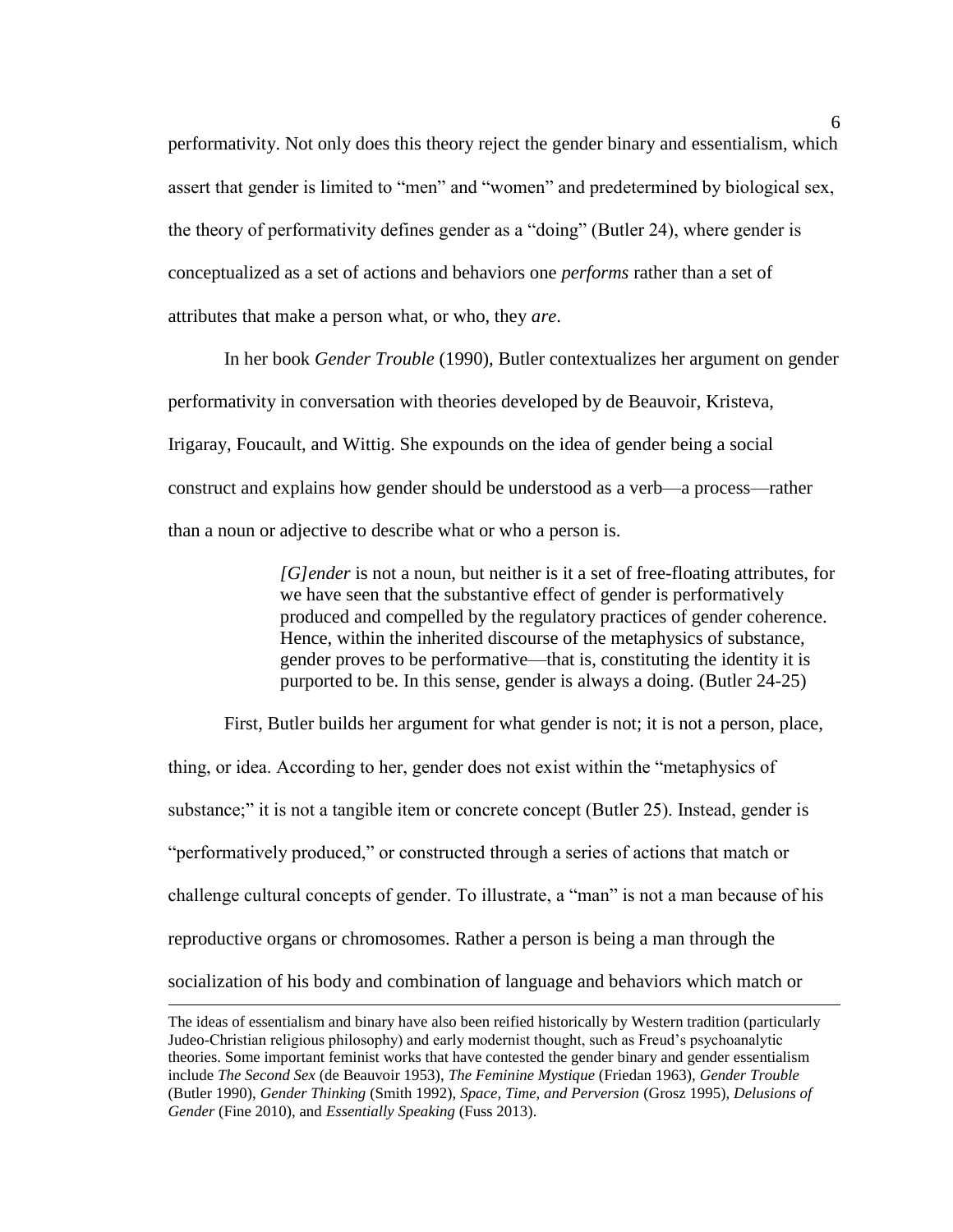depart from the cultural construct of "man." His gender is defined by how well he lives up to the cultural values that construct a man, and if he falls short, he may be told to "man up," "be a man," or "take it like a man." In other words, gender is not a thing, or category, which a person *is* at a given point in time and space. Instead, gender is a part of the act of identity a person is *performing* over a given period of, or at a point in, time and space. Given the infinite variety of possible performances, the language used to signify sex and gender becomes problematic. For example, the term "gay" may be a fair term to describe a person's sexual orientation, but the term becomes problematic when generalized and applied to "the gay community" or when a political pundit discusses the "gay agenda," as if every person with a queer sexual orientation had identical cultural and political values and goals. It is no more fitting to assume that "man" or "men" can be useful in identifying a person or group in a very meaningful and accurate way without being guilty of ethnocentrism and cultural hegemony.

Butler comments on the difficulties that arise when gender is at the forefront of social identity, and when gender is merely supplemented by other social identity constructs when describing an individual or group: "It would be wrong to assume in advance that there is a category 'women' that simply needs to be filled in with various components of race, class, age, ethnicity, and sexuality in order to be complete" (15). For Butler, the individual human experience is too complex to allow a simple signifier to accurately represent any person or group of people. In addition, to place a construct of the gender binary—such as *man* or *woman*—at the forefront of identity inadvertently validates the gender binary and devalues other aspects of identity such as sexuality, race, and class.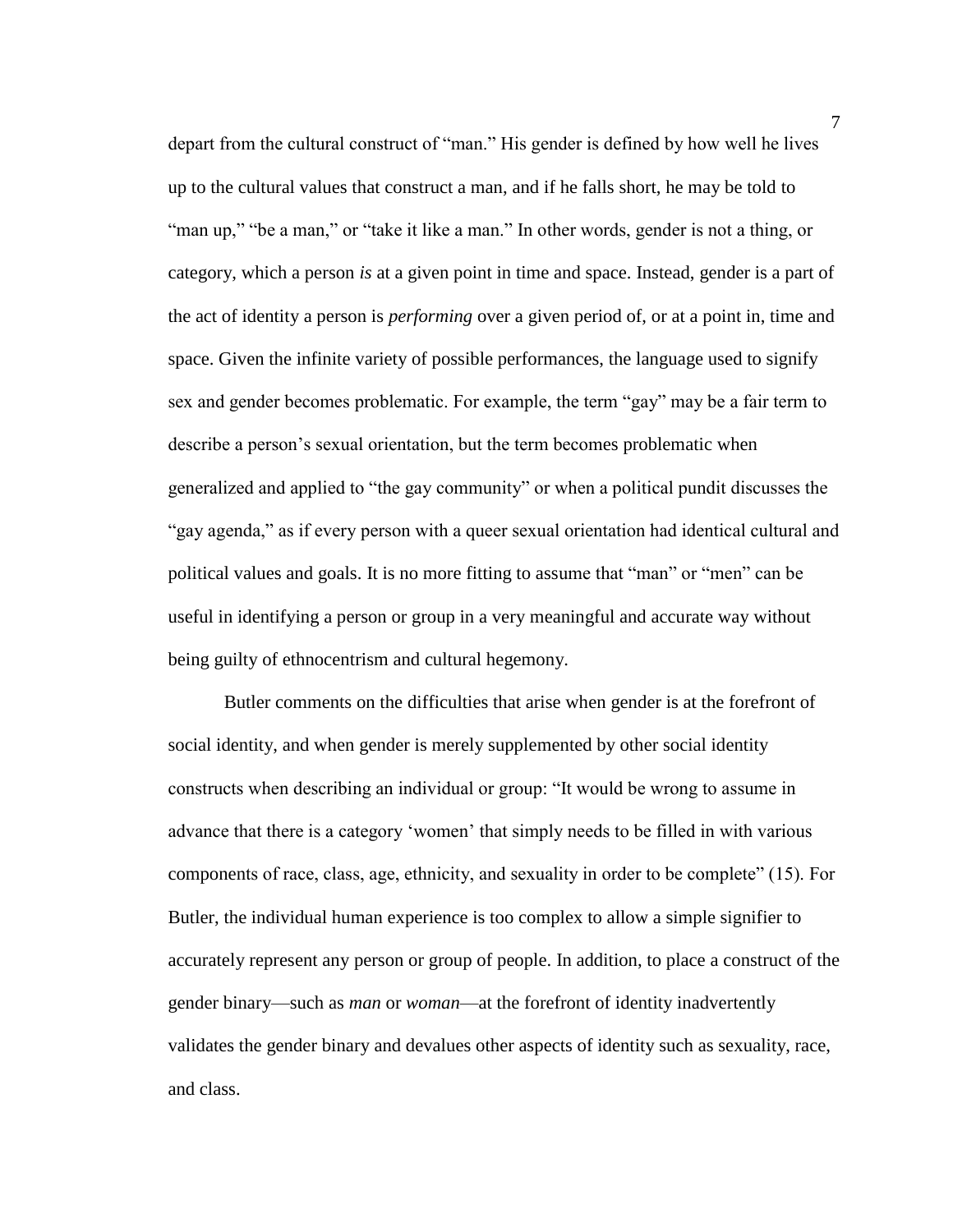In this sense, gender is not only performative, but it is intersectional, meaning gender is merely a part of a larger tapestry of human experience, identity, and performance. Queer individuals, people of color, and working class men and women each experience different forms of oppression, discrimination, or privilege depending on their social environment, culture, and personal experiences. Furthermore, variance between experiences of individuals in different settings cannot be adequately summed up by arbitrary social constructs. The complexity of intersectional identities gives way to pluralized gender signifiers, namely "femininities" and "masculinities," meaning there are multiple ways to act as a man or woman.

Postcolonial and postmodern feminists have offered criticisms of mainstream Western feminism, the study of masculinity has also involved the concept of plurality.<sup>4</sup> Connell's *Masculinities* pioneered and helped popularize the concept of plurality as it applies to masculinity (Connell 76). She argues that the complexities of individual human experience influenced by culture, language, socioeconomic status, and sexuality negate the possibility of a homogeneous *masculinity* or *manhood*, despite a persistent assumption that there is such a thing as a "real man." The illusion of a "real man" is representative of *hegemonic masculinity*, a term suggesting that within any given patriarchal culture, there exists a form of masculinity that claims power and authority at the top of a gender hierarchy.

Hegemonic masculinity constitutes a set of power dynamics in which certain performances, deemed masculine or manly, are esteemed above feminine performance

 $\overline{a}$ 

<sup>4</sup> Notable works of postmodern feminist thought: hooks, bell. *Ain't I a Woman?* 1981.; Anzaldúa, Gloria. *Borderlands/La Frontera: The New Mestiza*. 1987.; Collins, Patricia Hill. *Black Feminist Thought.* 1990.; Mohanty, Chandra Talpade. *Feminism Without Borders: Decolonizing Theory, Practicing Solidarity*. 2003.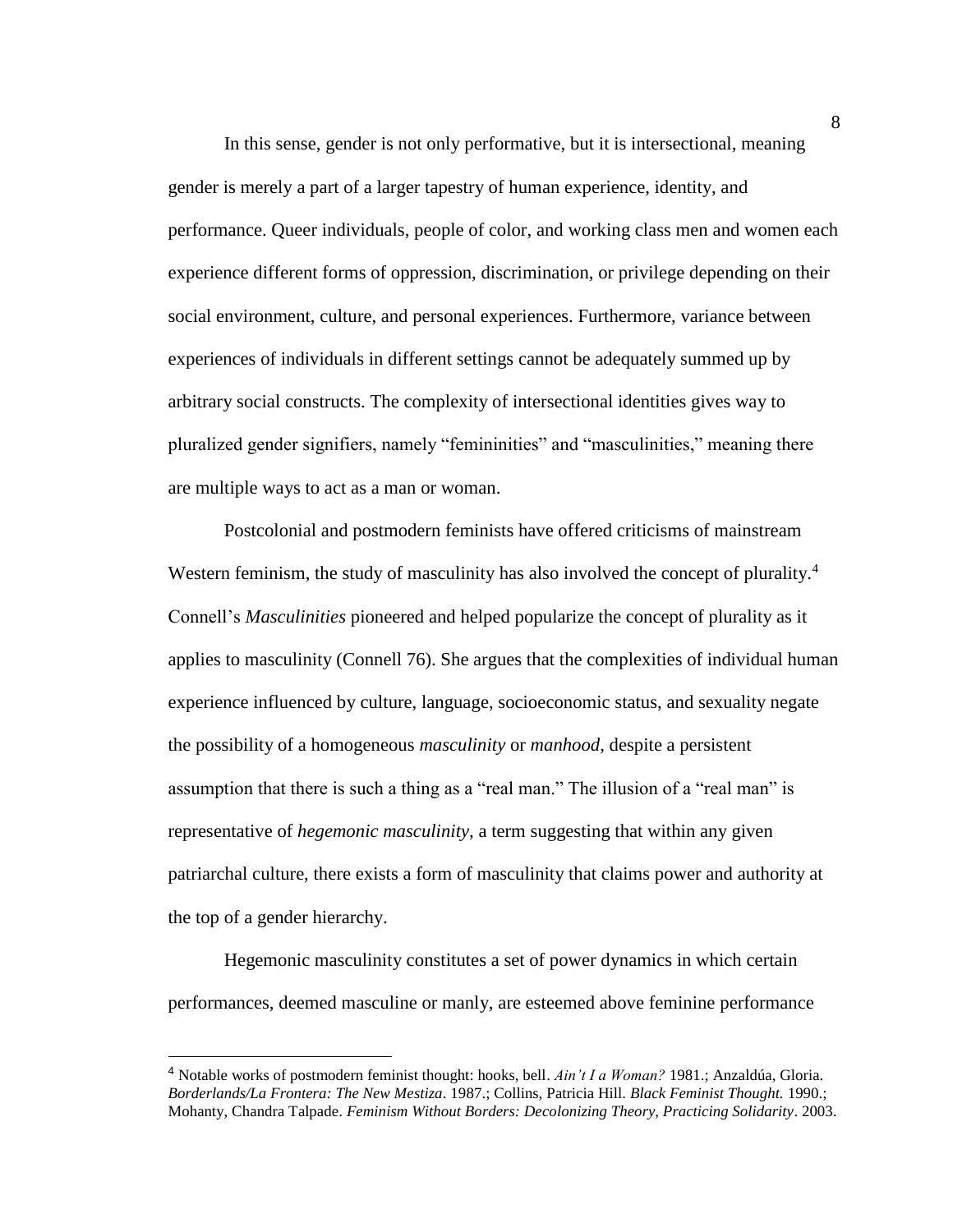and subjugated masculinities. Performative dimensions of gender are "fundamentally linked to power" as some gender performances are esteemed to be of greater cultural value than others (Connell 42). For example, a man who drives a more expensive car than another man, suggesting greater wealth, will be given more social rewards for possessing culturally valued resources that validate his masculinity. Owning and driving a new BMW is a performative act tied to the relationship between wealth and masculinity. As this example illustrates, hegemonic masculinity occupies a dominant position of power and extends beyond men's subordination of women.

"Masculinities are constructed in a field of power: 1) the power of men over women; 2) the power of some men over other men" (Kimmel, "Invisible Masculinity" 30). Men who perform in ways that are perceived as less than the "real man" ideal fall into a position of subordinate masculinities and are oppressed by the patriarchal system alongside their female counterparts. Kimmel writes, "Invisibility reproduces inequality. And the invisibility of gender to those privileged by it reproduces the inequalities that are circumscribed by gender" (30). By examining the relationship between masculinity and power, Kimmel provides the rationale for hegemonic masculinity encompassing forms of discrimination and intolerance:

Men's power over other men concerns the distribution of those rewards among men by differential access to class, race, ethnic privileges, or privileges based on sexual orientation—that is, the power of upper and middle class men over working class men; the power of white and native-born men over non-white and/or non-native born men; and the power of straight men over gay men. The constituent elements of "hegemonic"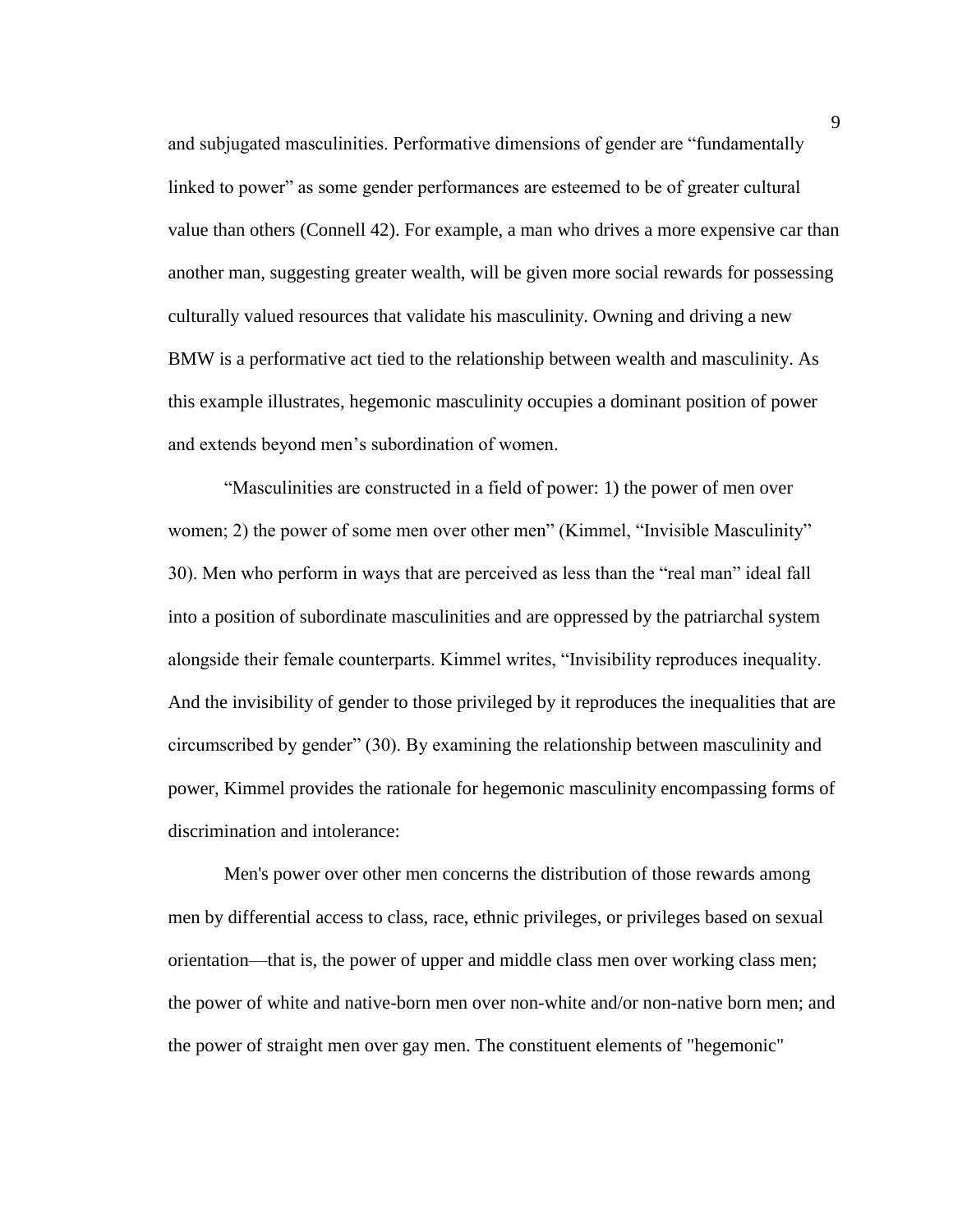masculinity, the stuff of the construction, are sexism, racism, and homophobia. ("Invisible Masculinity" 30)

The key element in understanding masculinities is the role of power, specifically social power and the distribution of social capital (Connell 42). The power dynamic in hegemonic masculinities generates a great deal of anxiety among men because hegemonic masculinity demands conformity to the mythical norm. Nonconformity is met with insults, violence, and othering. Ironically, the complexities of individual human experience influenced by culture, language, socioeconomic status, sexuality, age, etc. negate the possibility of a homogeneous *masculinity* or *manhood*, despite a persistent assumption that there is such a thing as a "real man."

Here it is worth mentioning that expressions of hegemonic masculinity can vary from culture to culture and within different historical contexts. In *Manhood in America: A Cultural History* (1996), Michael Kimmel chronicles the evolution of popular ideas in American culture from the "self-made man" in early America—measured mostly in ownership of property and capital—to white-collar middle-class men of the twentieth century. Kimmel accounts for hegemonic masculinity as it relates to white men in the United States while other works, such as bell hooks' *We Real Cool* (2004) have studied the lives of black men in United States and the struggle to navigate hegemonic masculinity in a society that devalues them, and the creation of hegemonic masculinities within their own cultures. Other ethnographic works examine manhood in cultures outside of the US. One notable example that highlights the differences between Western and non-Western masculinities is an account of tribes in Papua New Guinea, wherein young men swallow the semen of older men as a rite of passage into manhood (Herdt). A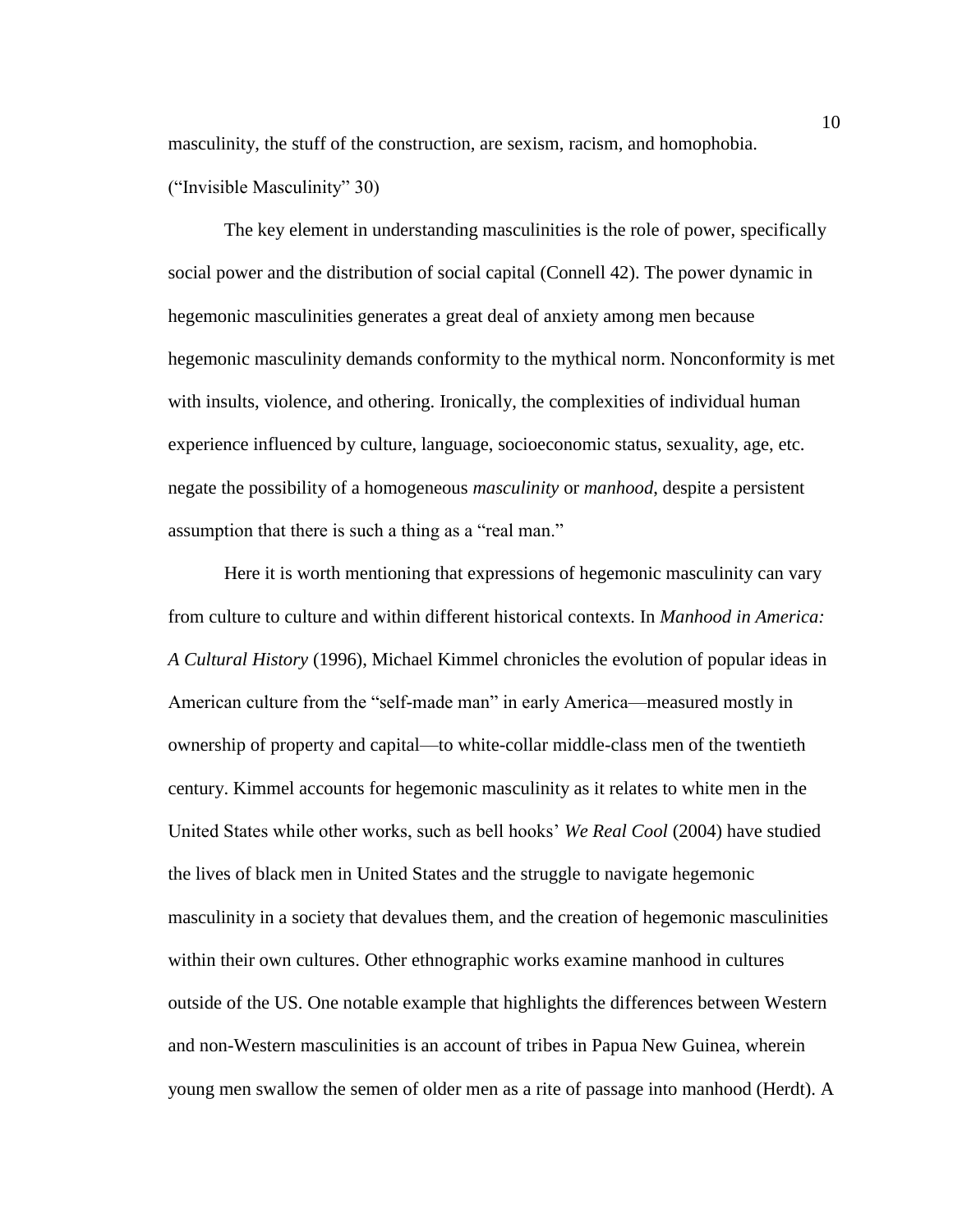homosexual act like this surely might seem antithetical to the homophobic nature of hegemonic masculinity in Western cultures, but it remains an important part of those Papua New Guinea tribes' construction and performance of masculinity.

### **Gender and Metal**

Gender and masculinity are amplified when it comes to extreme forms of music: heavy metal being a prime example. When I began this project, I thought metal was wrought with examples of hegemonic masculinity. I pictured metal musicians and fans as macho men who had a strict code of what is masculine and what is feminine. The more I learned about metal music, however, I have found that metal more often acts as a challenge to hegemonic masculinity than an exercise of it.

Gender, power, and performance have been the focus of some key works in metal music studies. In *Running with the Devil: Power, Gender, and Madness in Heavy Metal Music* (1993), Robert Walser explores metal as a site for gender construction and performance. Walser explains that "notions of gender circulate in the texts, sounds, images, and practices of heavy metal, and fans experience confirmation and alteration of their gendered identities through their involvement with it" (109). In other words, metal musicians construct and perform their gender, and the audience receives the constructs as an affirmation of their preconceived ideas about it, or they see the band's performance as a challenge to gender and may change their ideas about it in response. Walser goes on to describe the instability of gender performance within metal music: "metal's negotiations of the anxieties of gender and power are never conclusive...representations [of gender] can never be definitive or totally satisfying [which] means that they are always open to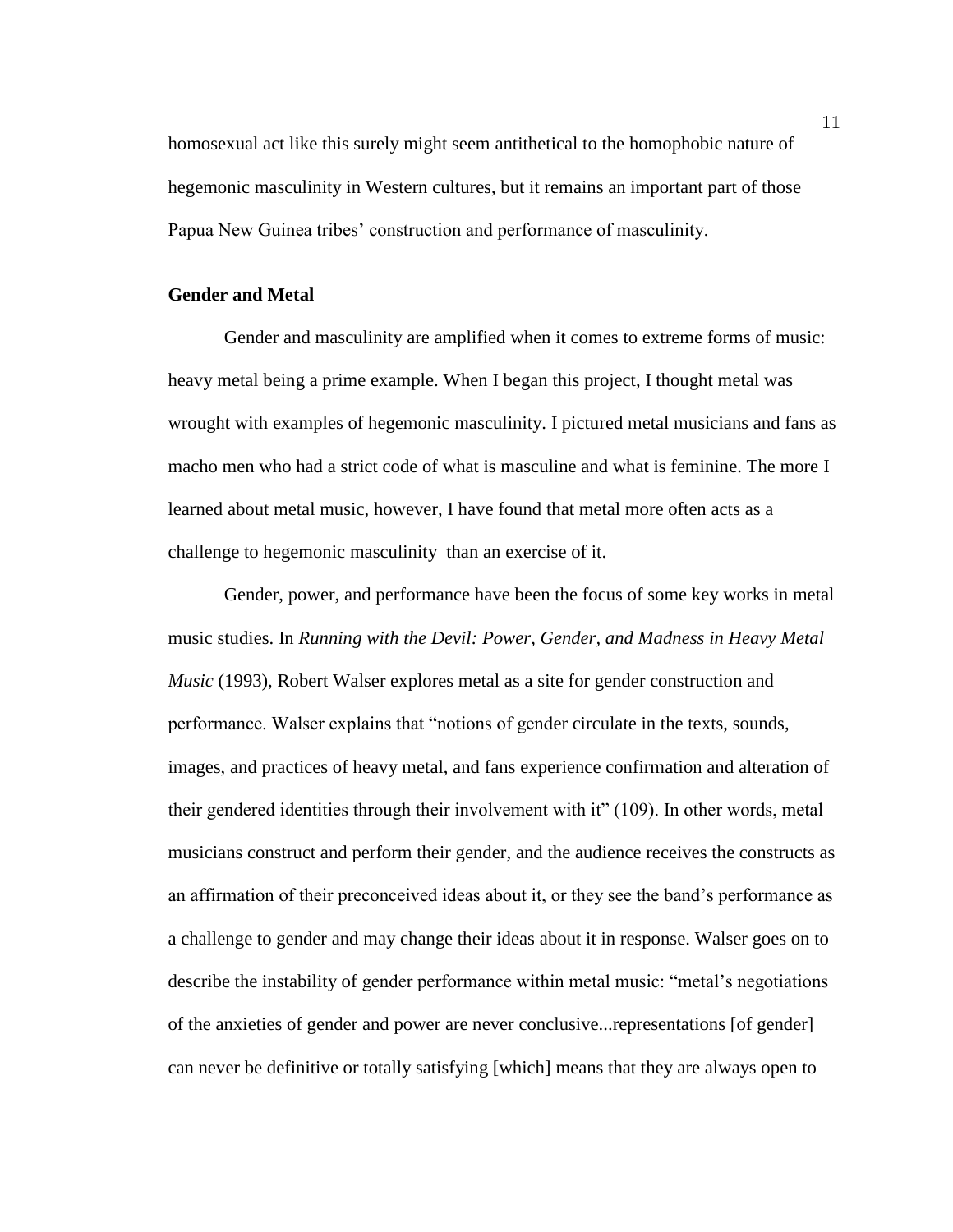negotiation and transformation" (110). Heavy metal is not meant to offer answers or resolutions to the problems of gender. Instead, the culture of heavy metal has often gone at lengths to problematize gender and masculinity. Metal artists have a tradition of challenging gender norms, as is further explored by writers David Pattie and Amber R. Clifford-Napoleone.

In *Rock Music in Performance* (2007) Pattie states, "there is no reason why simple gender categories should be used in the analysis of rock performance; such simple categories do not exist, and arguably have never existed," suggesting that using an essentialist gender binary is moot for studying metal music (44). Beside rock and metal musicians' constant "queering" of gender, Pattie argues that "rock music in performance is predicated on...masculinity in crisis" which "allows the codes of male behaviour and identity to be mixed and matched with such abandon" (44). According to Pattie, rock music is inherently masculine, but its masculinity is unstable and ever-changing. In response to Pattie and Walser's arguments, among others such as Deena Weinstein (*Heavy Metal: A Cultural Sociology*, 1991; *Heavy Metal: The Music and Its Culture*, 2000) and Laina Dawes (*What are You Doing Here? A Black Woman's Life and Liberation in Heavy Metal*, 2013), Clifford-Napoleone wrote *Queerness in Heavy Metal Music: Metal Bent* (2015) to argue that there is a false but popular narrative which suggests that metal music is mostly produced and consumed by white, heterosexual, cisgender men; and Clifford-Napoleone asserts that heavy metal "is resolutely a queer space" (5). She points to prominent musicians in the metal scene who either identify as LGBT or who are outspoken LGBT allies and cites a case of musicians calling for a boycott of products sold by a company owner who once made a homophobic remark. In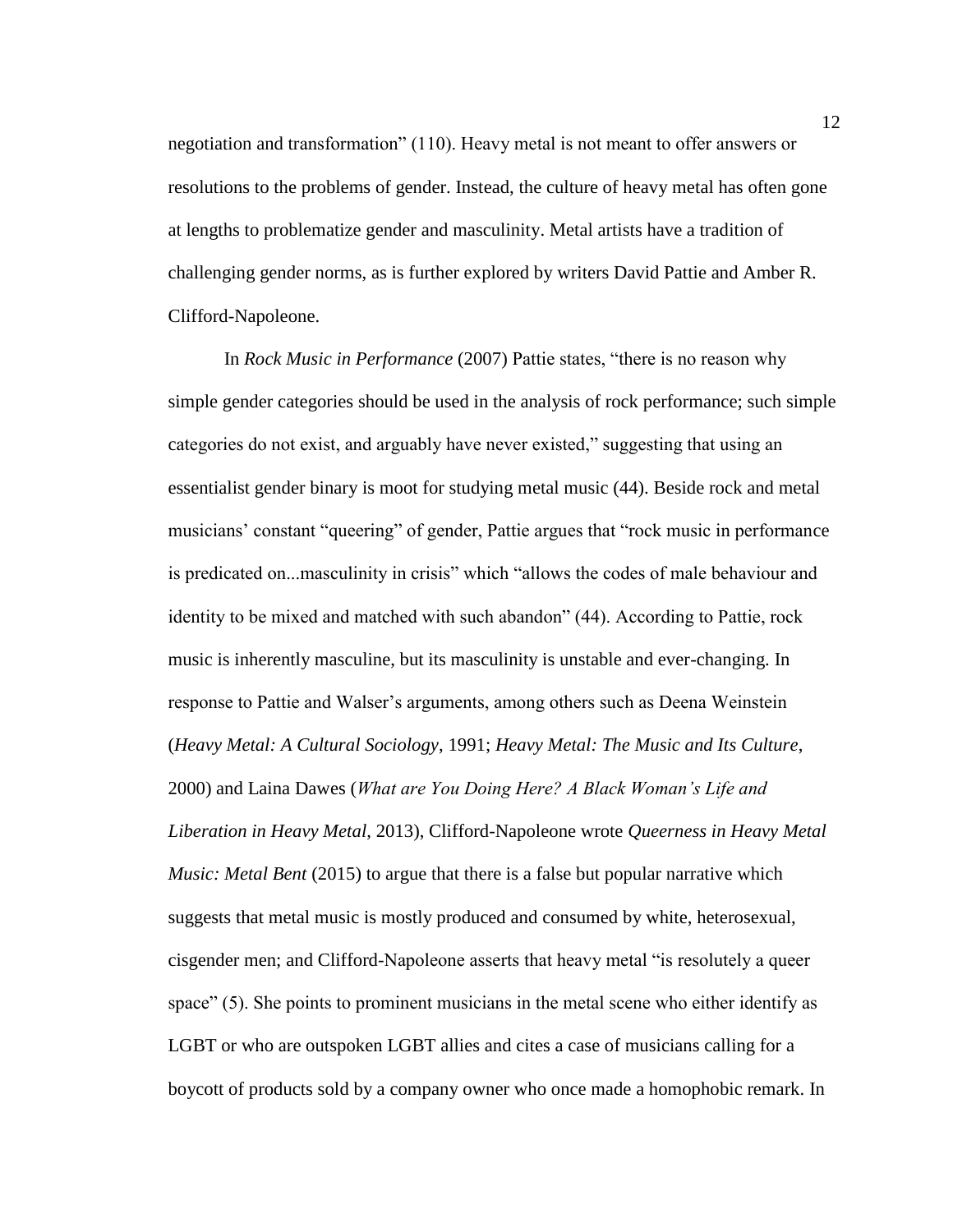spite of appearance and popular (mis)conceptions, and in spite of Internet comments riddled with sexist and homophobic slurs, the metal scene is anything but homogeneous and heteronormative.

#### **Masculinity and Metal Lyrics**

Since gender performance is such an overt aspect of metal culture, the metal "scene" then becomes an ideal place to study hegemonic masculinities. If gender is a performative power struggle, what arguments are being made in metal music's discourse community concerning gendered power? The metal community contains numerous places to look for answers to this question, whether it be the girl selling band T-shirts at a concert, controlled violence in a mosh pit, or YouTube comments where users insult each other with "pussy" and "faggot" and comment on videos of bands with female players about their bodies versus their musical talent. All these are sites of the metal music "scene" which I will define more thoroughly. Aside from these ethnographic fields, however, metal music and lyrics provide a space where hegemonic masculinities are performed. Analysis of the lyrics will be the primary focus of this study, and some attention will be given to the music as it provides a sonic texture for the delivery of the lyrics.

Masculine power permeates heavy metal as songwriters create "ideological representations of manhood, demonstrating individualism through extreme domination, or conversely, through extreme suffering" (Rafalovich 20). Metal lyrics will often illustrate a dialogue between a first-person speaker and an outside party, signified by a generalized "you." Through the song, the individual speaker will seek to gain power over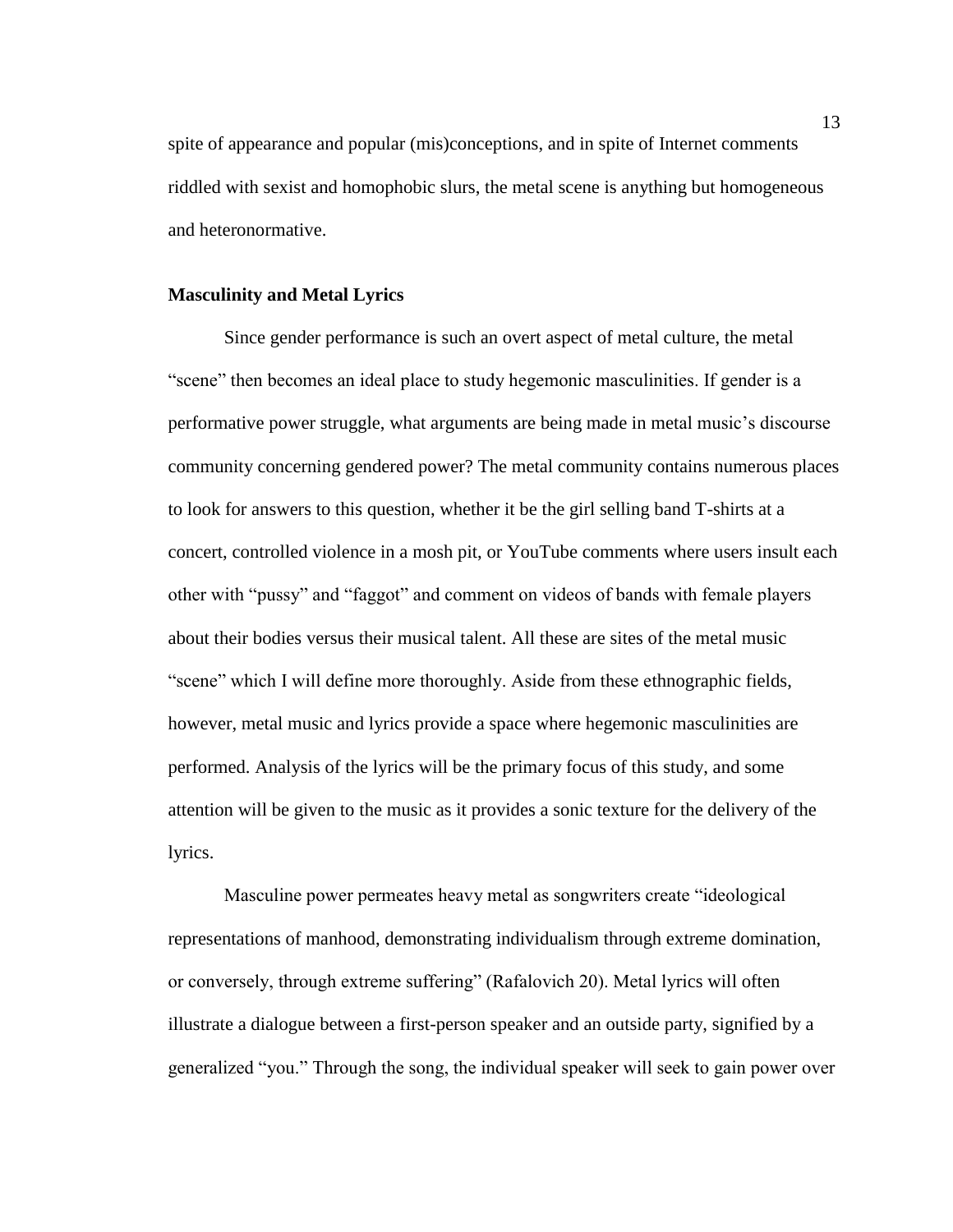the "you" who has wronged the speaker, thus regaining his position over the other and rising in the hierarchy of hegemonic masculinity. One example of this is Rage Against the Machine's song "Killing in the Name Of" and the lyric, "Fuck you, I won't do what you tell me." This line is infinitely applicable to situations faced by the band's audience wherein they feel they are the victims of power imbalance. The generalized "you" is used so that listeners can feel empowered to take on the conflicts and challenges in their own lives. This structure between the wronged speaker and the outside party creates a context for engaging with issues of hegemonic masculinity.

In his analysis of metal lyrics, Rafalovich illustrates that "lyrical themes in contemporary metal music are increasingly introspective and describe an antagonism between the self and outside forces" (23). In commenting on the themes of individual masculinity, he states, "Seeking comfort in others is rarely explored as the self retreats into isolation, hatred, and self-destruction" (23). In contemporary metal lyrics, then, the first-person speaker is left to stand alone and face his trials and adversaries "like a man." I will be examining lyrics as artifacts of the culture and evidence of conversations that many may not know are taking place in the metal scene, and may not realize are evident of hegemonic masculinities at play.

#### **Heavy Metal as Music Genre and Scene**

In conjunction with lyrics, it is important to indicate what musical elements define heavy metal as a genre, how metal subgenres and scenes are defined, and what methods can be used to interpret the musical rhetoric of the metal genre. Derek B. Scott notes that "music and language are both signifying practices and both make use of arbitrary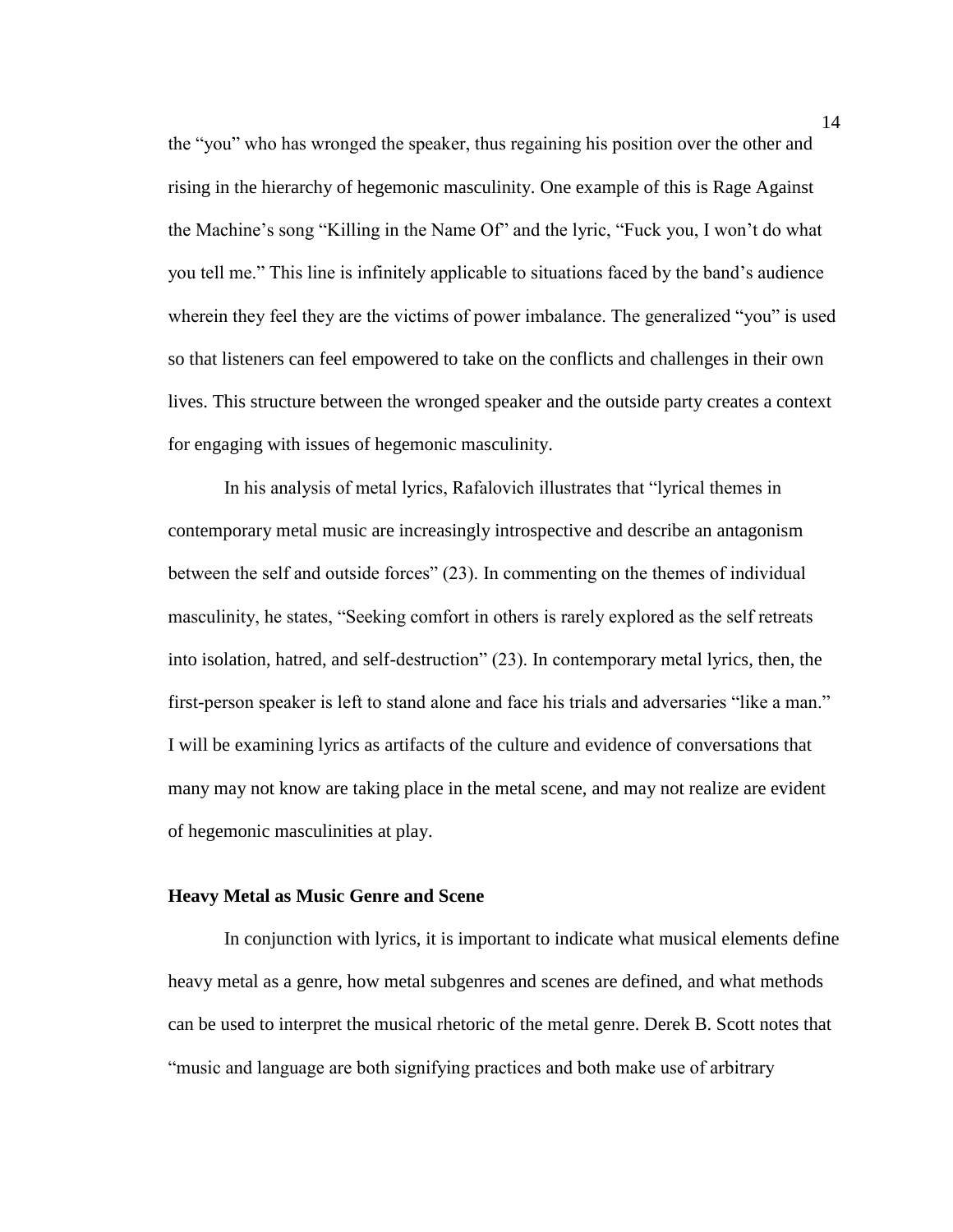signifiers" (9). This is not to state that music *is* language, but rather that it operates in the same way. Just as language is a combination of linguistic elements combined to carry ideas from author to audience, so too are musical elements arranged to carry metaphysical ideas and emotions from musician to listener. With the comparison between language and music in mind, we can think of genres and subgenres of music as languages and dialects. People in the heavy metal scene—or, more colloquially, metalheads—speak a common musical language.

Robert Walser describes that the musical language of metal as one that "articulates a dialectic of controlling power and transcendent freedom" (108). Heavy metal, Walser argues, is about musical extremes: "Metal songs usually include impressive technical and rhetorical feats on the electric guitar, counterposed with an experience of power and control that is built up through vocal extremes, guitar power chords, distortion, and sheer volume of bass and drums" (108). Metal music is arranged with volume, speed, and electronic distortion in a way that acts like an assault on the senses. Hence, metalheads will use terms like *heavy*, *crushing*, or *brutal* to describe music that has impressed or moved them in a positive way. Heavy metal is an aggressive articulation of power through its music and lyrics.

Another definitive characteristic of metal music is its engagement with transgression. More recently, Hjelm, Kahn-Harris, and Levine wrote an article titled "Heavy Metal as Controversy and Counterculture" in which they explore metal music's tradition of transgression: "[W]herever it is found and however it is played, metal tends to be dominated by a distinctive commitment to 'transgressive' themes and musicality" (2012). Metal musicians have a tendency to go against the norms and expectations of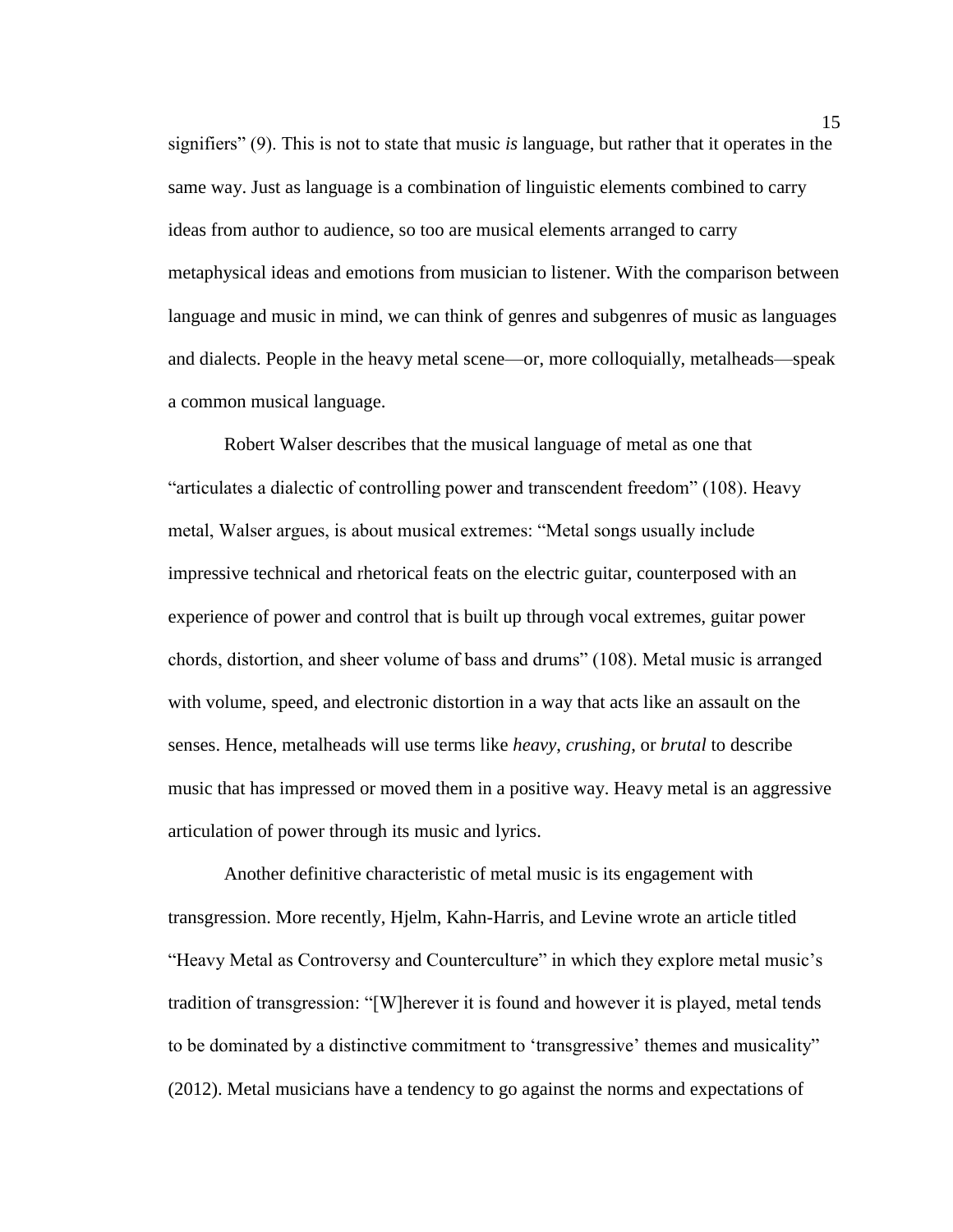musical composition and instrumentation. This is what led early metal musicians, such as Jimi Hendrix, Led Zeppelin, and Black Sabbath, to overdrive and distort their guitars because guitar players were not supposed to overdrive their amplifiers. As metal has evolved, distortion has remained a key element of the musical language.

This idea of transgression gets complicated when considering that a genre is supposed to have a set of common musical traits. If playing metal means going against the conventions of popular music, would playing clean classical music be a more "metal" thing to do than shred on an electric guitar? Some might argue that is so, especially some of the progressive metal artists such as Between The Buried And Me who like to mix classical strings, piano, and clean singing with their thrashing guitar riffs and drum beats. After all, one of the most successful metal groups of the 1980's was Queen, and they were notorious for their use of operatic musical styles. Metal subgenres tend to evolve as artists mix that which is not thought of as metal with that which already is.

Just as a common language can contain an infinite variety of dialects, genres of music also give way to a never-ending list of subgenres. Subgenres of metal are constantly evolving, and definitions are created organically and often debated within the metal scene. August Burns Red has been categorized as "metalcore," a portmanteau of metal and hardcore, signifying the styles of heavy metal and hardcore punk both being used in the music. However, "metalcore" lacks a formal authoritative definition, and the term itself is somewhat arbitrary. Ergo, the function and definitions of music genres are similar to gender. Definitions are non-fixed and are determined by how closely a performance adheres to a socially constructed pattern.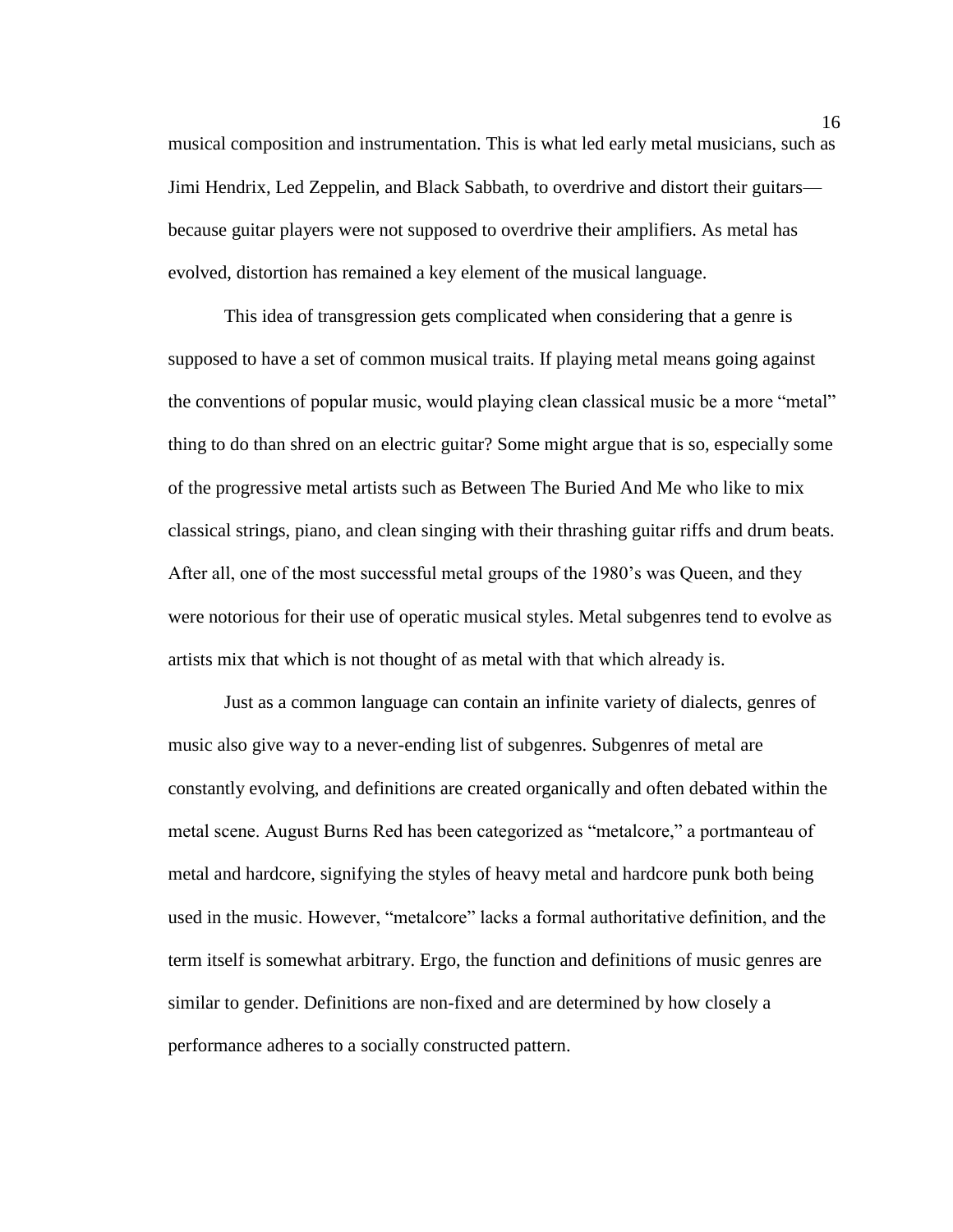A contemporary example of the discussion surrounding genre can be found in a video discussion between anthropologist Sam Dunn and musician Liam Cormier (Banger TV). Their discussion was broadcast live, and they received real-time feedback from the heavy metal community as they organized and revised a list of metalcore bands in an attempt to define the genre. Dunn and Cormier conclude that the music is characterized by screamed and growled vocals similar to those in death metal and black metal. Choruses and bridges are often punctuated with melodic "clean" vocals. Songs will often be played at high tempos, sometimes reaching over 200 beats per minute. Guitars are played with heavy electronic distortion. The music composition is characterized by its use of fast minor key riffs and breakdowns—segments with a slowed-down tempo and palm-muted "chugs" from the guitar. Lyrics of metalcore will use personal narratives to discuss political and social topics.

Heavy metal and its subgenres make up music scenes. The term *scene* is used by participants and scholars to describe communities and subcultures in the world of music production, consumption, and fandom. Many scholars have commented on "scene" as a theoretical framework and type of ethnographic site. To introduce the term, Marcus Moberg defines it as it relates to the relationship between music and listener communities.

Essentially, a scene is formed when a number of people in a certain place, with a shared passion for a particular kind of music, come together and develop a wide range of other practices, discourses, aesthetics and styles in relation to that particular form of music. Hence, the term scene is also frequently used by people within popular music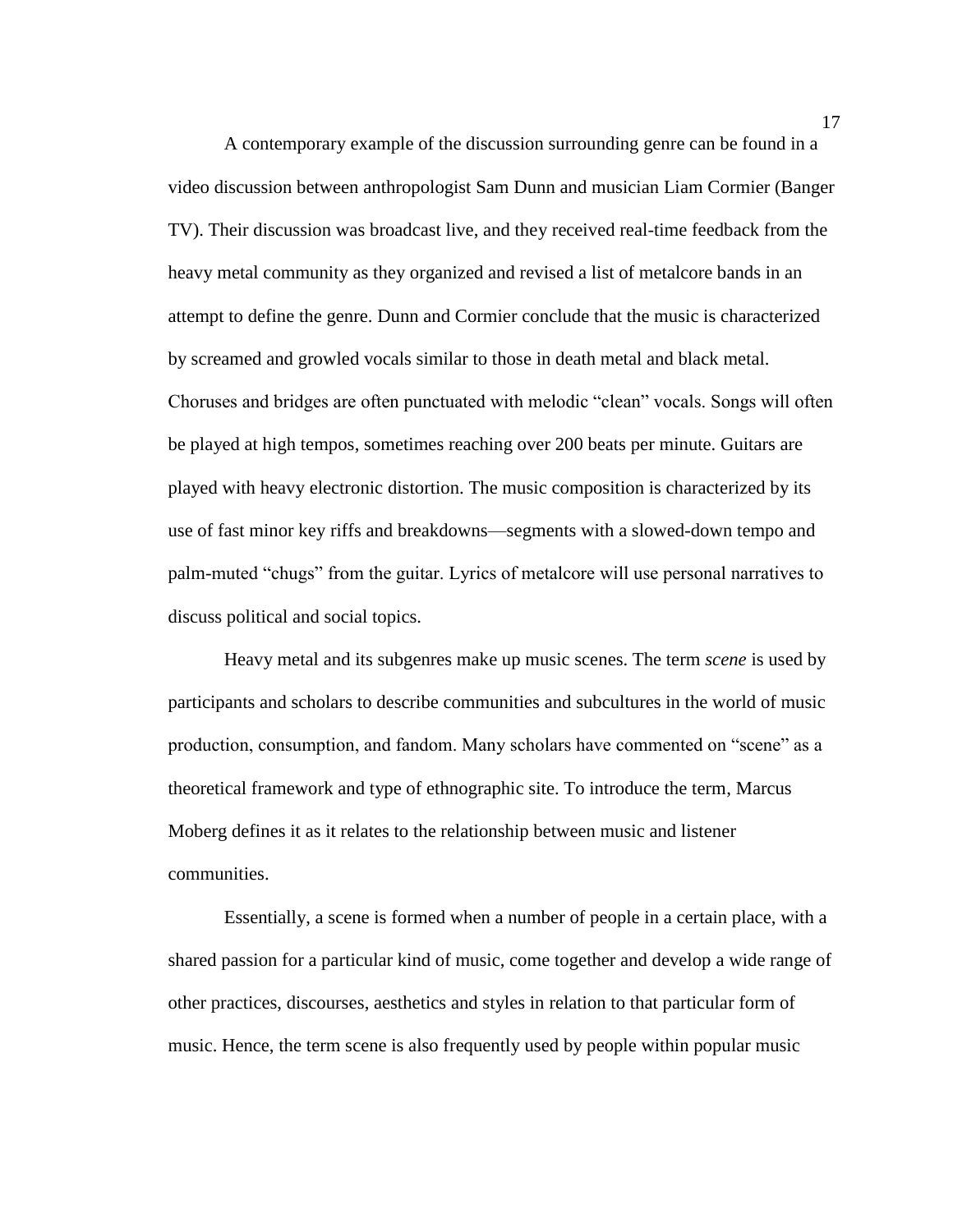cultures, most often as a means of conceptualizing being part of a community of shared musical passions and interests. (Moberg "The Internet..." 83)

With Moberg's definition in mind, "scene" can be thought of as the place where subcultures happen. People who inhabit a certain space and listen to similar music create clothing styles, language patterns, and behaviors that become associated with that location and music genre. In other words, members of the LA hardcore punk scene will act, dress, and talk in certain ways that authenticate "true" LA hardcore punk. If a person travels to Boston, or Washington DC, they may encounter a different localized hardcore punk scene with its own social code. The Boston hardcore scene may share many of the styles and practices of the LA scene, but there will almost certainly be notable differences. Clifford-Napoleone describes a music scene as "the cultural space within which newcomers are initiated, educated, and transformed into insiders...a musical scene is less defined by the sound than the social interactions that render such scenes authentic" (17). In this sense, "scene" is more than a synonym for "subculture" because it signifies the "space" where subculture is practiced, constructed, and deconstructed. Jodie Taylor elaborates the point of scenes being transient sites, stating, "a scene produces an array of signifiers that dynamically mediate and synergize local and global aesthetics, which in the process of their unfolding contest sameness and coherency and convey indeterminacy, differentiation and flux" (147). In other words, scenes are always changing as new music is produced and performed, and as scenes interact with one another and spread. This means that a scene has an ongoing and ever-evolving conversation laced with hegemonic masculinities and gender performance, often captured in lyrics.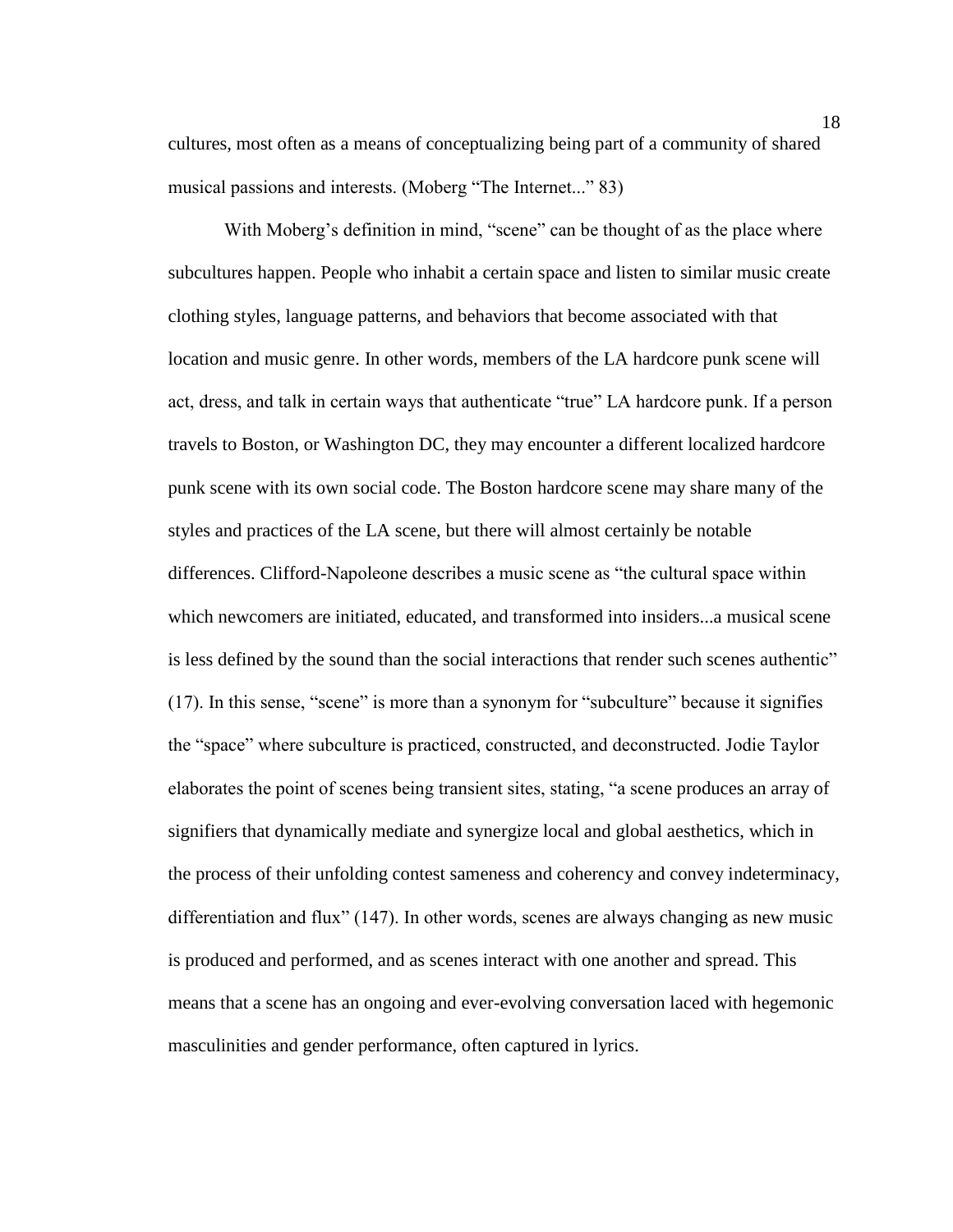Scenes are ever-evolving sites of performance and identity negotiation. The scene members, from the guys and girls on stage and in the moshpit to the kid listening to the music in their bedroom, are engaged in a performance of gender. The musicians perform their gender, or at least an onstage persona or character that is gendered. Gender work goes on in the crowd as men pump their sweaty, and in many cases, shirtless bodies against one another, and as the audience witnesses the gendered performance on stage. Genders are performed through the lyrics, especially in metal as the songwriters negotiate power struggles with undertones of masculine individualism. Each gender performance is interwoven with and driven by power dynamics (hegemonic masculinity), developing a culture and ideology that is articulated through music filled with angst, crisis, and aggression. It is the perfect place to witness gender and masculinity turned up to eleven.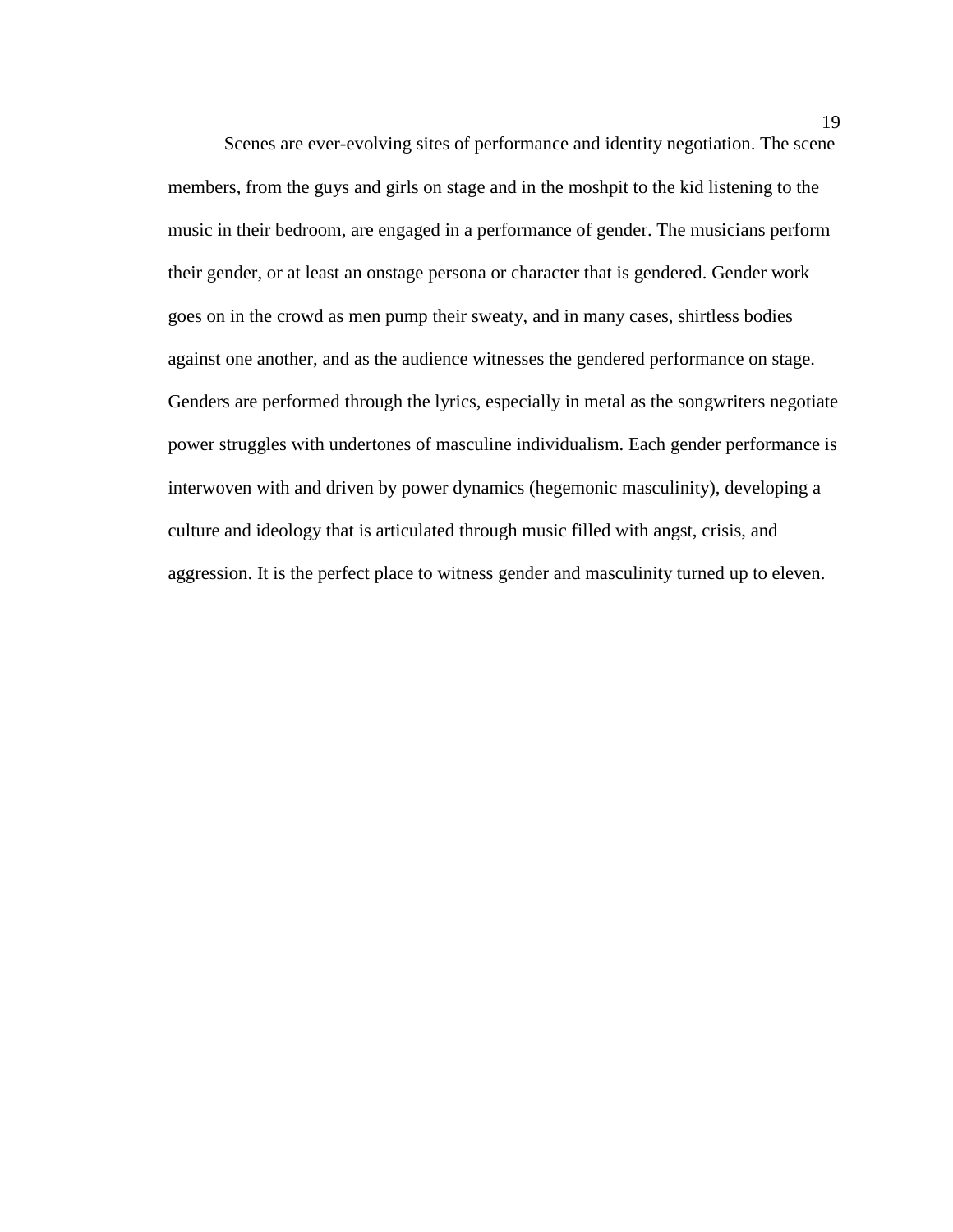#### CHAPTER 2

# "SO SICK OF YOUR BIGORTY": CRISTIAN METAL AND THE RHETORIC OF SOCIAL TOLERANCE

## **Introduction**

Recent scholarship in metal music studies has indicated that there is a false perception of heavy metal fans consisting almost exclusively of a homogenous group of heterosexual, white men (Dawes; Clifford-Napoleone). Some have also noticed that the metal community tends to resist directly discussing issues such as racism or discrimination based on gender or sexuality. As Laina Dawes observes, "The resistance to discuss the alienation of black and queer fans is symptomatic of the reluctance to acknowledge that the participatory and behavioural traits of what is perceived as the 'traditional' metal fan no longer represent how the culture operates" (387). Omitting discussions of gender, sexuality, and race allow the "mythical norm" of metal musicians and fans to go on existing, not only in the culture, but also in scholarship on metal music. In *Queerness in Heavy Metal Music: Metal Bent* (2015), Amber R. Clifford-Napoleone addresses the lack of "queerness" in the academic conversation on metal music and gender.

> Heavy metal scholarship has focused almost solely on the roles of heterosexual hypermasculinity and hyperfemininity in fans and performers. The dependence on that narrow dichotomy has limited heavy metal scholarship and has resulted in poorly critiqued discussions of gender and sexuality that serve only to underpin the popular imagining of heavy metal as violent, homophobic, and inherently masculine...[T]he academic writing about heavy metal...presuposes heterosexist and heterosexual fan base for heavy metal and consequently ignores the creation of a queerscape in heavy metal (11).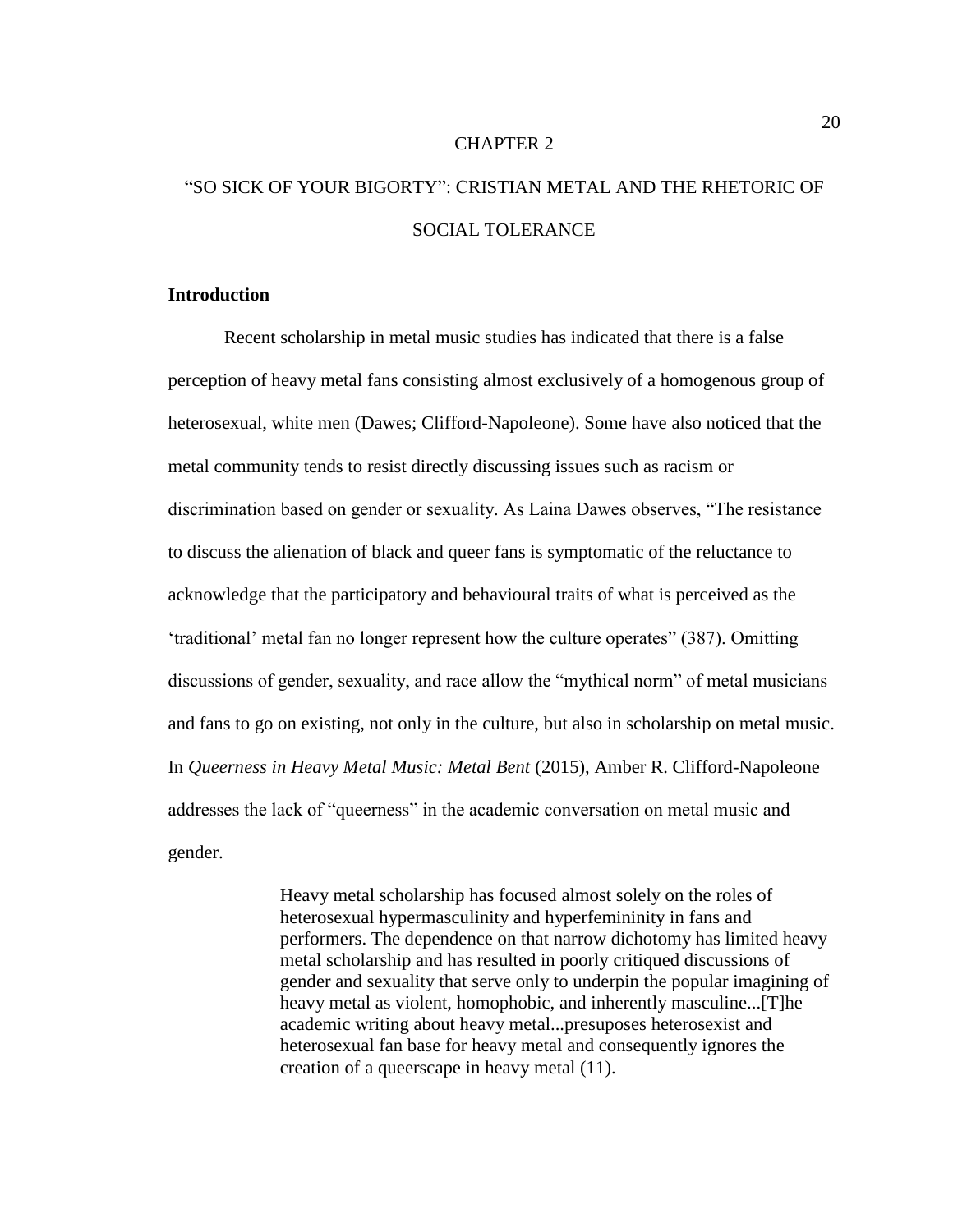This "imagined community" of metal musicians and fans, discussed by Dawes and Clifford-Napoleone, gives way to two invisibilities in the metal scene. The first is the invisibility of heavy metal's queer and non-white performers and fans. The second is the privilege invisible to those white heterosexual men who make up the majority in the heavy metal music scene.

The key element in understanding masculinities is the role of power, specifically social power and the distribution of social capital (Connell 42). Social rewards are given to men who exhibit the qualities valued in their culture. In the US and other western countries, white, middle-class, and heterosexual men receive greater social rewards than men who are people of color, are working class, or are homosexual. And so it is in the metal music scene. Despite evidence that heavy metal's audience is far more diverse than has been imagined, there remains a perception that metal musicians and fans are made up of a homogenous group of middle-class white men. Those who do fit the metal scene's mythic norm are consequently, and often invisibly, rewarded with social capital. In spite of the prevalence of hegemonic masculinities in the metal scene, metal music and lyrics have often centered on themes of social power and resistance to personally and politically oppressive powers.

Political topics and social justice have long been popular themes in heavy metal music. For example, Black Sabbath criticizes the social inequality between the politicians who initiate wars and the working class people who fight on the front lines through the lyrics of their song "War Pigs."

> *Politicians hide themselves away They only started the war Why should they go out to fight?*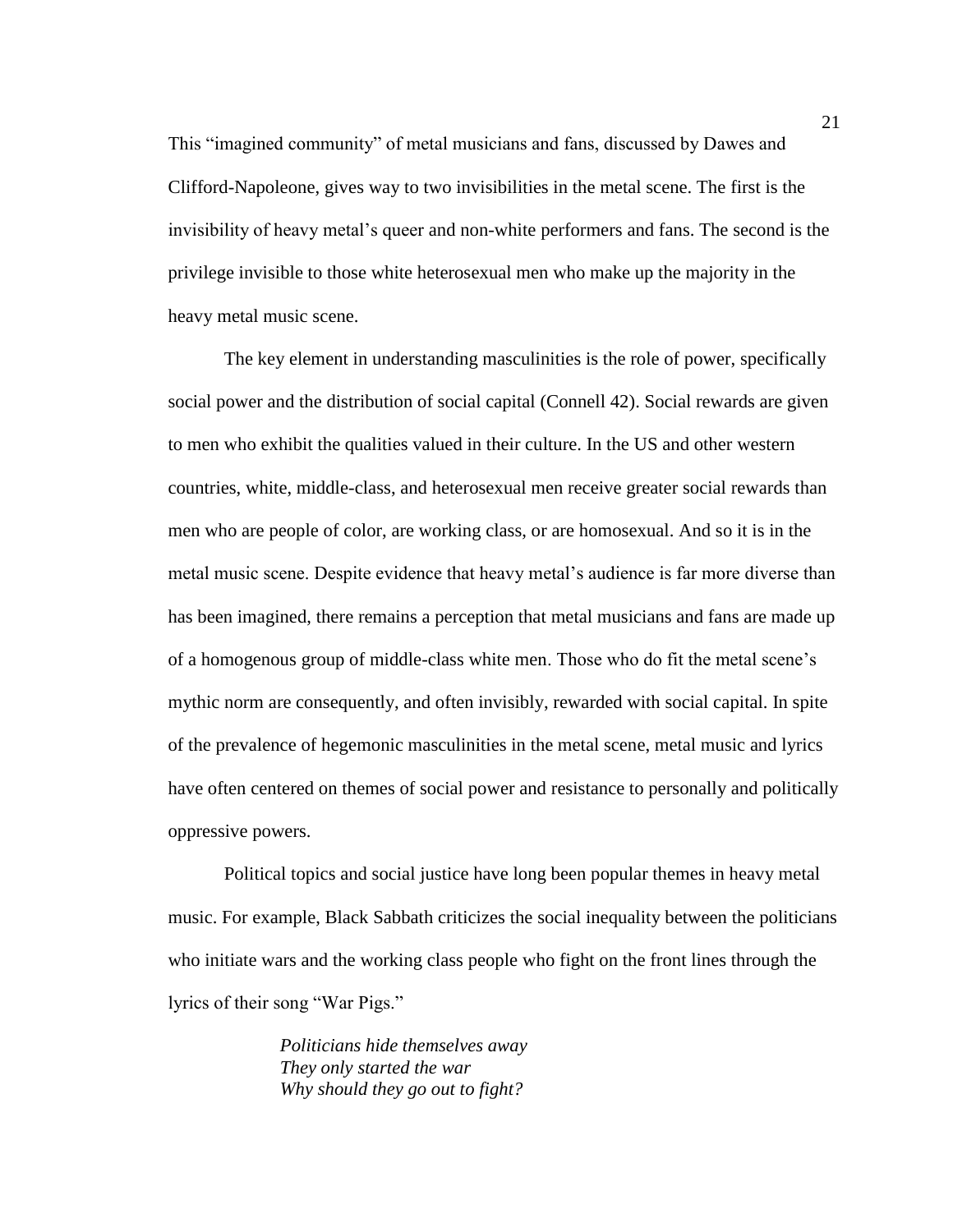### *They leave that role to the poor*

Black Sabbath not only criticizes the violence and brutality of war, they also address the issue of class struggle. Many heavy metal songs focus on similar lyrical themes—politics, violence, and class struggle. However, "discussions centered on racial and sexual discrimination face resistance" (Dawes 388). It is rare for a band to take a political stance that is explicitly pro-feminist, anti-racist, or in opposition—both in content and form—to manifestations of hegemonic masculinity.

Enter the Christian metal band August Burns Red (ABR). Their song "Treatment," from their 2013 album *Rescue and Restore*, openly criticizes prejudice and argues for tolerance and diversity in ways which clearly stand against the "constitutive elements of 'hegemonic' masculinity" described by Dawes, Kimmel, and Connell. The song does not target racism or sexual discrimination specifically, but those and other systems of intolerance are implied and alluded to in the lyrics.

In 2013, ABR released *Rescue and Restore* under the Christian music record label Solid State Records. The album peaked at number nine on the *Billboard* 200 and number two on the *Billboard* Top Christian Album charts. The music of *Rescue and Restore* has been regarded as a challenge to the rote conventions of the metalcore genre, with songs breaking from the traditional verse-chorus structure, and including progressive instrumental segments of song that transition from distorted electric guitars to clean electric and acoustic movements (Kelham; Ramanand). If these sections contain lyrics, they are delivered as spoken word instead of being screamed by the vocalist. Examples of this include the bridges of "Spirit Breaker" and "Beauty in Tragedy." These movements,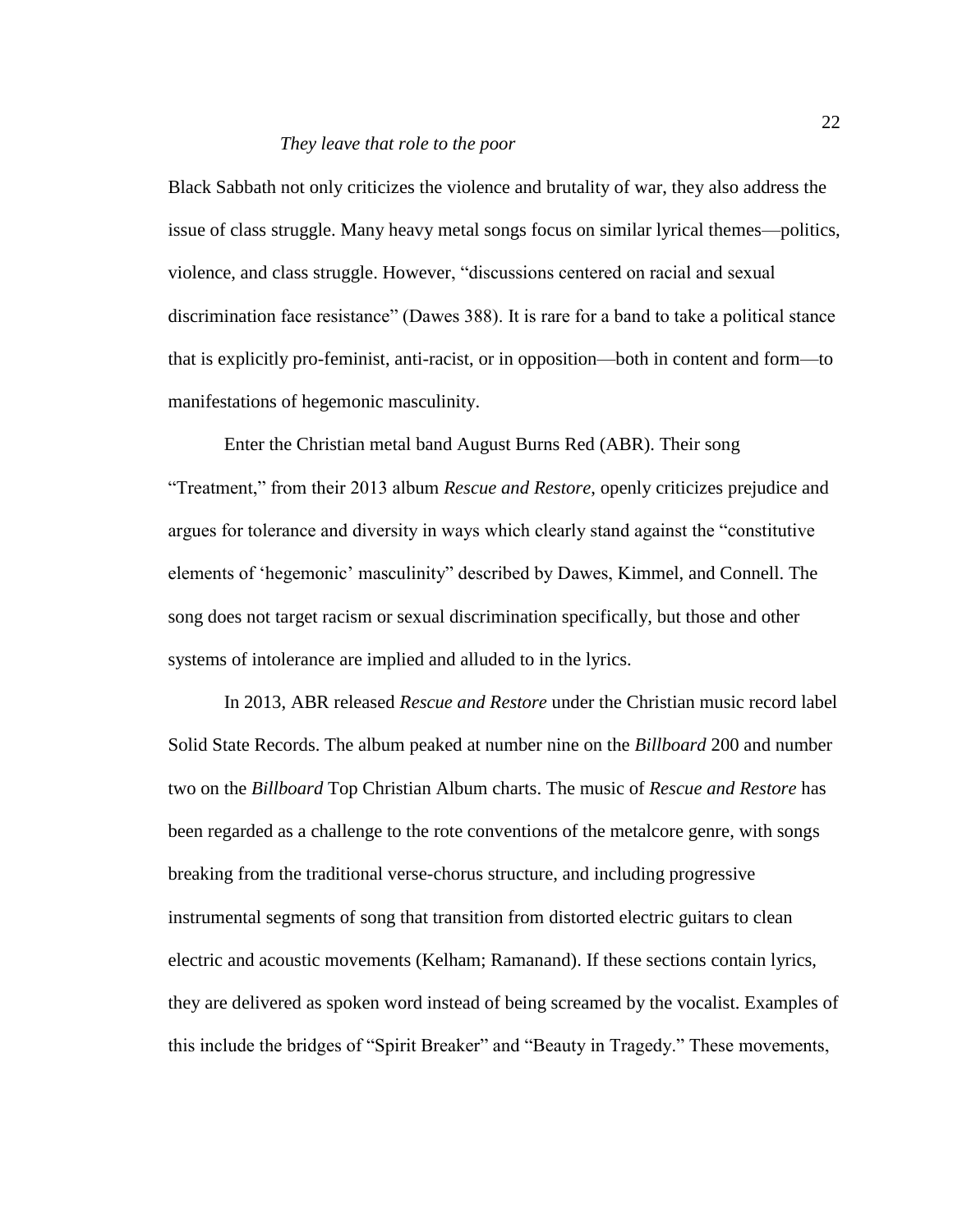often inspired by classical composition and poetry, will then build back into the traditional metalcore sound of louder drums and distorted electric guitars.

When asked if they had a favorite song on the new album, guitarists Brent Rambler and JB Brubaker said they liked writing and recording "Treatment," the second track. This song was also mentioned as a favorite in *CCM Magazine*'s review of the album.<sup>5</sup> Brent Rambler, rhythm guitarist who wrote the lyrics for "Treatment," describes it as their most "ballsy" song to date ("August...In Studio with Brent..."). According to lead guitarist JB Brubaker, who composed the music, the song is about "keeping an open mind and not judging other people who are different from you" (AltPress). The song's message, therefore, has broad implications regarding treatment and tolerance, and it can be interpreted and applied to a number of situations. Ultimately, Brubaker is stating that the song is about promoting and advocating acceptance and diversity; it is against bigotry and prejudice. One listener may hear an argument against religious discrimination, while another hears a song about racism or homophobia.

When I attended an ABR concert in February 2015, I spoke with a young man named Nicholas, who was wearing an August Burns Red T-shirt. He spoke of seeing the band for the first time in 2013 at the*Vans Warped Tour* and being a fan ever since. I asked about Nicholas' background as a music fan and whether any personal religious ideology influences the way he listens to the music. Nicholas said he plays the drums and is studying percussion at the University of Utah. Although Nicholas is not religious, he said that because of ABR's lyrics, especially in "Treatment," he respects the way that ABR practice and preach their religion.

<sup>5</sup> *CCM Magazine* is an abbreviation for "Christ. Community. Music."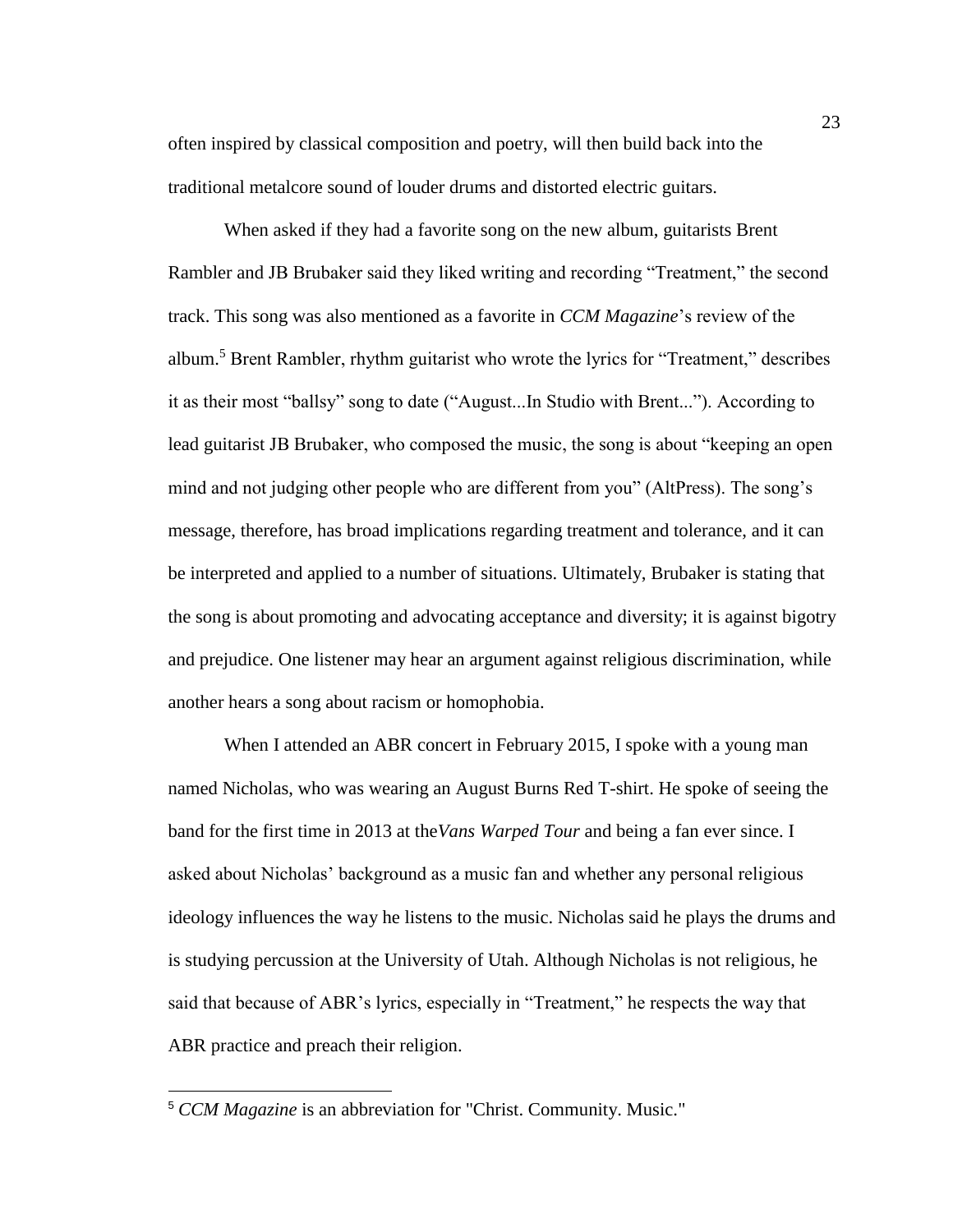I don't really choose to be religious. I don't fully agree with it. Uh, I love the way [ABR] approach it...I feel like a lot of the lyrics...they're very almost chastising, especially in *Rescue and Restore*. Chastising against people who are religious and are on their high horse, like, they're selfrighteous, or they use it as excuses. Like, I like how big they are with just 'no matter what religion you are, here's our message, this is what we believe in but no matter who you are, just, we want to be good to you, and you should be good to everybody else and just show everybody respect, no matter what.' I love...where they're like, "Stop dwelling on what happens when we die,

Start helping others while we're still alive," like, "You crown your religion instead of your king."

I found it remarkable that someone who is not religious would cite the song "Treatment" as their reason for respecting ABR's Christianity. Instead of writing lyrics with a condescending or reprimanding tone directed towards nonbelievers, in this song, ABR chastises fellow Christians. This atheist ABR fan enjoys and admires witnessing a group of Christians publicly inviting other Christians to be more accepting and tolerant. The message of the song seems to resonate with their fanbase, and it earns the respect of those listeners who do not share the band's Christian beliefs.

The lyrics of "Treatment," and similar ABR songs, set them apart from other Christian metal bands in that they direct aggressive criticism at fellow Christians in regards to large social issues. Christian metal bands like Fit For A King, For Today, Impending Doom, Norma Jean, and Underoath have focused their lyrics on personal struggles with topics like relationships, addiction recovery, and mental illness. Sometimes a Christian metal band will approach a political or social topic, such as Fit For A King's song "Slave to Nothing" or For Today's song "Under God," each of which bemoan the secularization of American culture and calls upon Christians to raise their voices against vain materialism. For Today writes, "This dying nation needs your hope,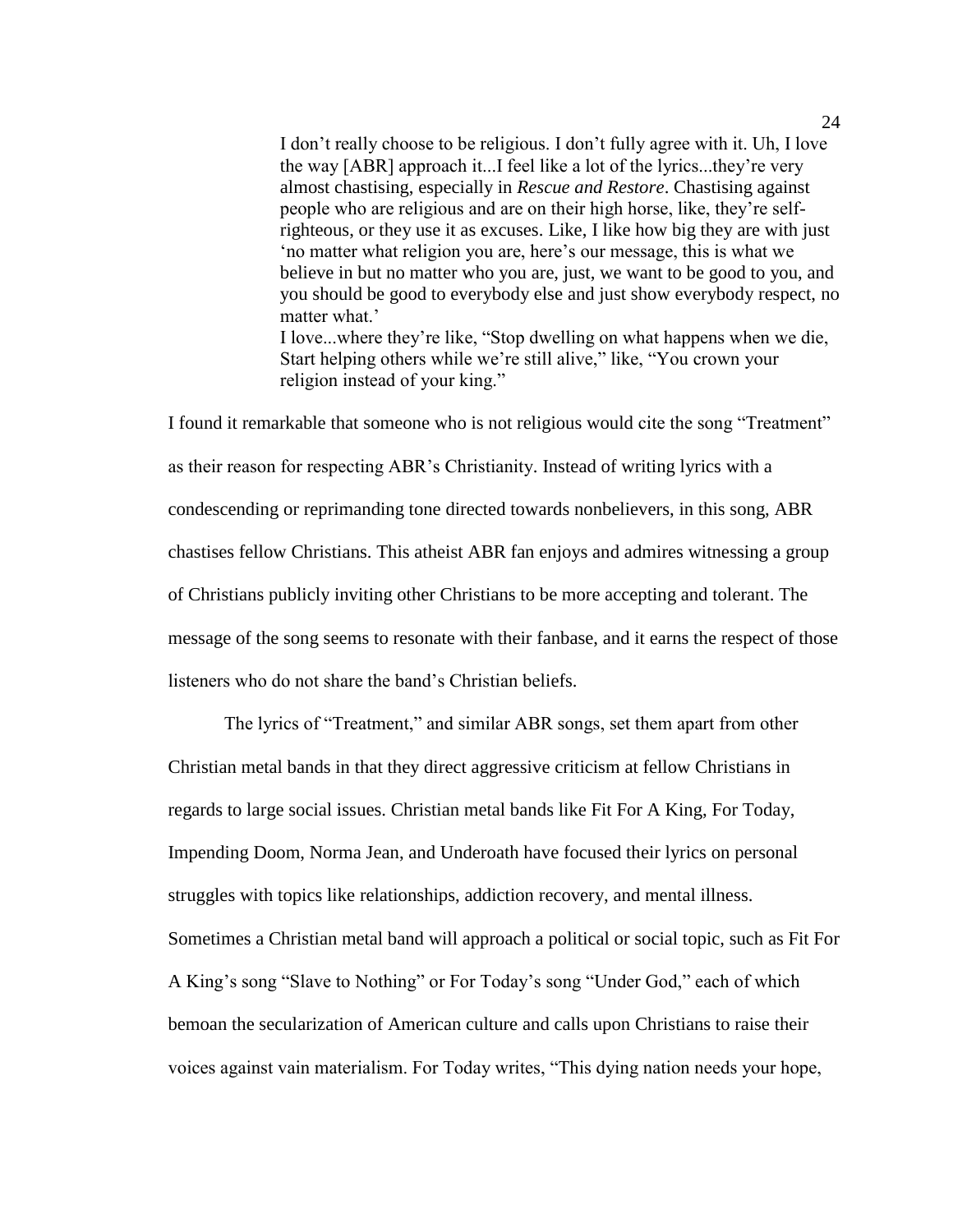so stand up and testify. Let your light shine in the darkest night. Never hold back, never give up the fight." The lyrics are directed at fellow Christians, but they are an invitation to be an example to nonbelievers rather than a charge to tolerate and accept them.

In other cases, Christian metal bands like Underoath extend invitations to Christians and non-Christians alike to seek God for help in their personal struggles. In their song, "In Regards to Myself," they write, "It's all worth reaching for / The hand to pull you up." The "hand" seems to refer to the hand of God who will help them rise above their personal trials. This intent is further evidenced by a moment in Underoath's live DVD *Survive, Kaleidoscope* wherein their lead singer proclaims his belief in Jesus Christ and extends an invitation to the audience to seek Him for help with their own problems. A similar mini-sermon can be found in The Devil Wears Prada's live DVD *Dead & Alive* when their vocalist declares, "We believe in Jesus Christ." It is not uncommon for Christian metal bands to take a moment and testify to their audience in this way. What is uncommon is for a Christian metal band to address fellow Christians about social tolerance in the way that ABR do in "Treatment."

In addition to resisting hegemonic masculinities through the content of the lyrics, "Treatment" also challenges some of the traditional hallmarks of hegemonic masculinity through its mode of address. Situated in a position of power, hegemonic masculinity is often represented in strongly individualistic terms (Kimmel, *Manhood...*; Rafalovich). Rafalovich's argument about masculinity and the construction and delivery of metal lyrics is based on the assumption that masculinity is tied to individualism, but "Treatment" is concerned with larger groups and communities, further challenging the cultural assumptions about manhood. "Treatment" revises and adapts the individualized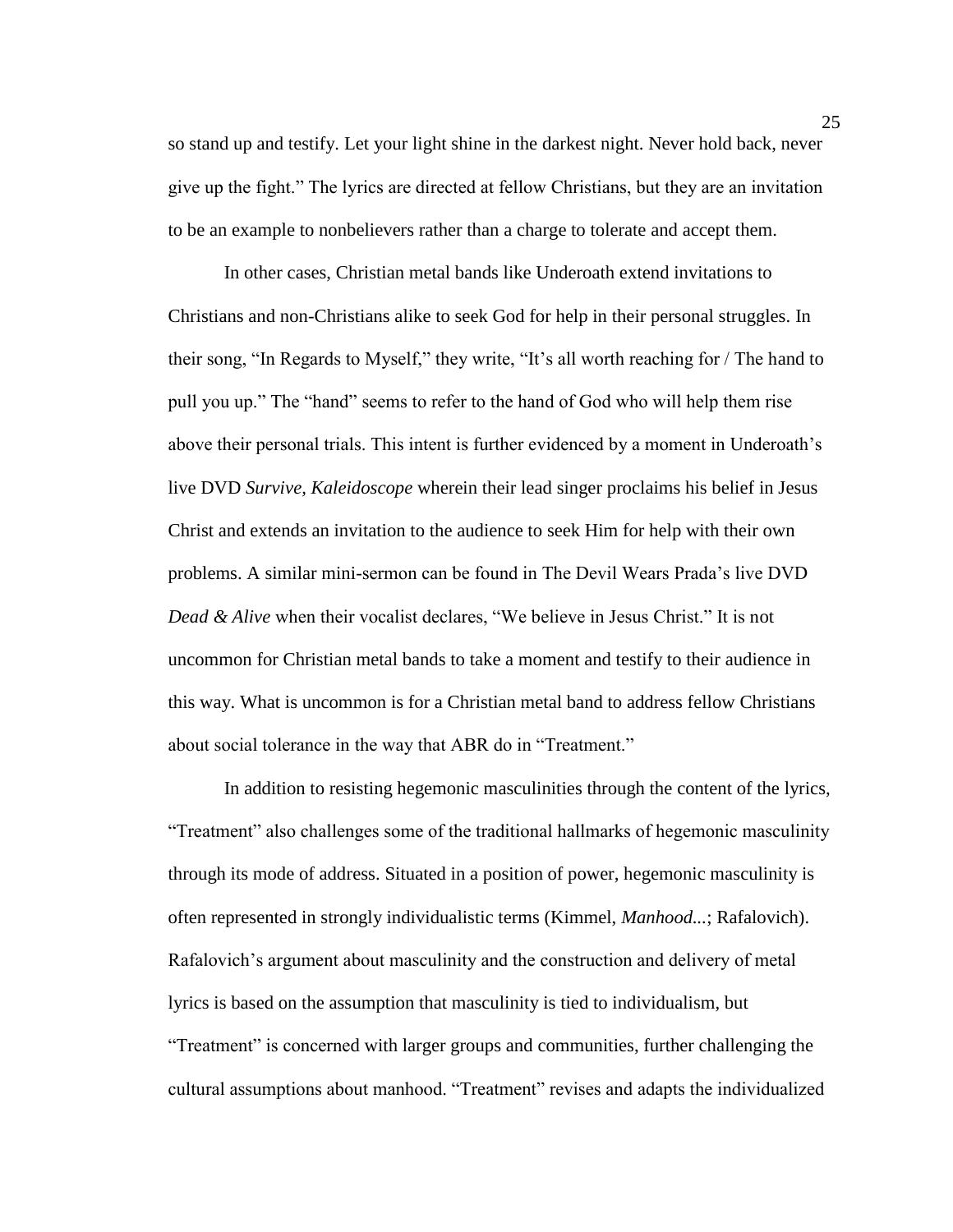mode of address that Rafalovich describes to set up a new set of power dynamics within its lyrics. Instead of presenting a dialogue between two opposing sides—the speaker and a generalized "you"— ABR's "Treatment" addresses the "extreme suffering" of an oppressed or marginalized group at the hands of the "extreme domination" enacted by their oppressors (the generalized "you"), effectively making this song into a three-way power struggle.

In the song "Treatment," the generalized "you" has been exercising abusive, hegemonic power over a marginalized group, and the speaker in the song then intervenes in this conflict and tries to correct the behavior that the hegemonic "you" Is directing toward another group. Because this "other" for whom ABR's speaker advocates are victims of people operating from a position of hegemonic masculinities, ABR's lyrics challenge the traditional power dynamics associated with hegemonic masculinity by acting as an intervener. Granted, "Treatment" may be read as addressing a subject who is female or group that includes women who hold positions of power. However, masculinity should not be thought of as only belonging to men, but rather as a system of values and behaviors that can be adopted by a person of any gender, class, or race. Hegemonic masculinity is the process of gender hierarchy and should not be confused with the substances of that process.

Another way that "Treatment" challenges traditional expressions of hegemonic masculinity concerns the central "voice" of the song which is expressed as a communal collective rather than an individual. The speaker in this song is always referred to by the first-person plural pronoun of "we," and in my reading, I will use the term *speaker* to refer to this collective voice. Importantly, it is not clear who "we" are exactly. "We" can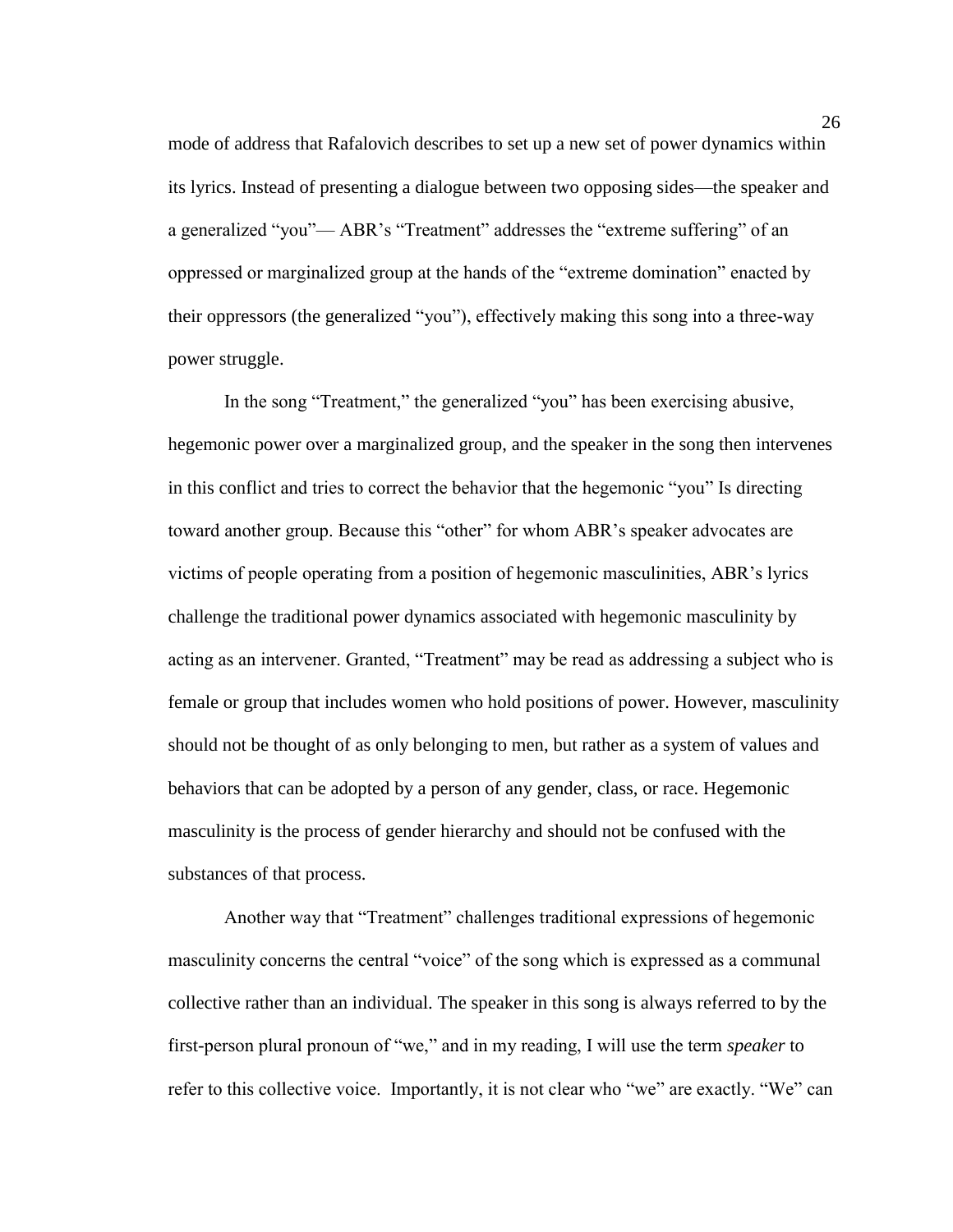be read as referring to some or all of the band members; it may also refer to participants in the metal or Christian metal scenes. The plural speaker also appears to be a voice that the listening audience would align with since the speaker is portrayed as having the moral high ground over a second party who I will refer to as *subject*. The subject is a group exhibiting cultural and ideological hegemony, and they are indicated as being a religious group, most likely Christian. The speaker seems to think the subject is judgmental, selfrighteous, condescending, as indicated by the lines "Stop dwelling on what happens when we die" and "You crown your religion instead of your king." The marginalized party for whom the speaker advocates will be referred to as the *other*. In the song, the *speaker* challenges the *subject* into confrontation over their "treatment" of the *other*. Included at the end of this section is a copy of the lyrics where the speaker, subject, other, and imperative statements from the speaker to subject are highlighted.

The song offers sharp and aggressive criticism against its target subject, but the lyrics are a call to repentance more than a condemnation. Specifically, the song condemns the unjust, offensive, and (according to the speaker) un-Christian actions of the subject. Due to the aggressive nature of the music and lyrics, the song could be read as an instance of othering or masculine dominance, but, within the context of the metal genre, the song is an appropriate invitation to be more inclusive. The song's appeal for inclusivity and acceptance is another challenge to hegemonic masculinity, which values a homogenous and hierarchal social structure.

It is important to recognize, however, that as much as "Treatment" seems to challenge and attempt to transform the power dynamics of hegemonic masculinity, it also complicit in these power dynamics in some ways. As an intervening voice, ABR's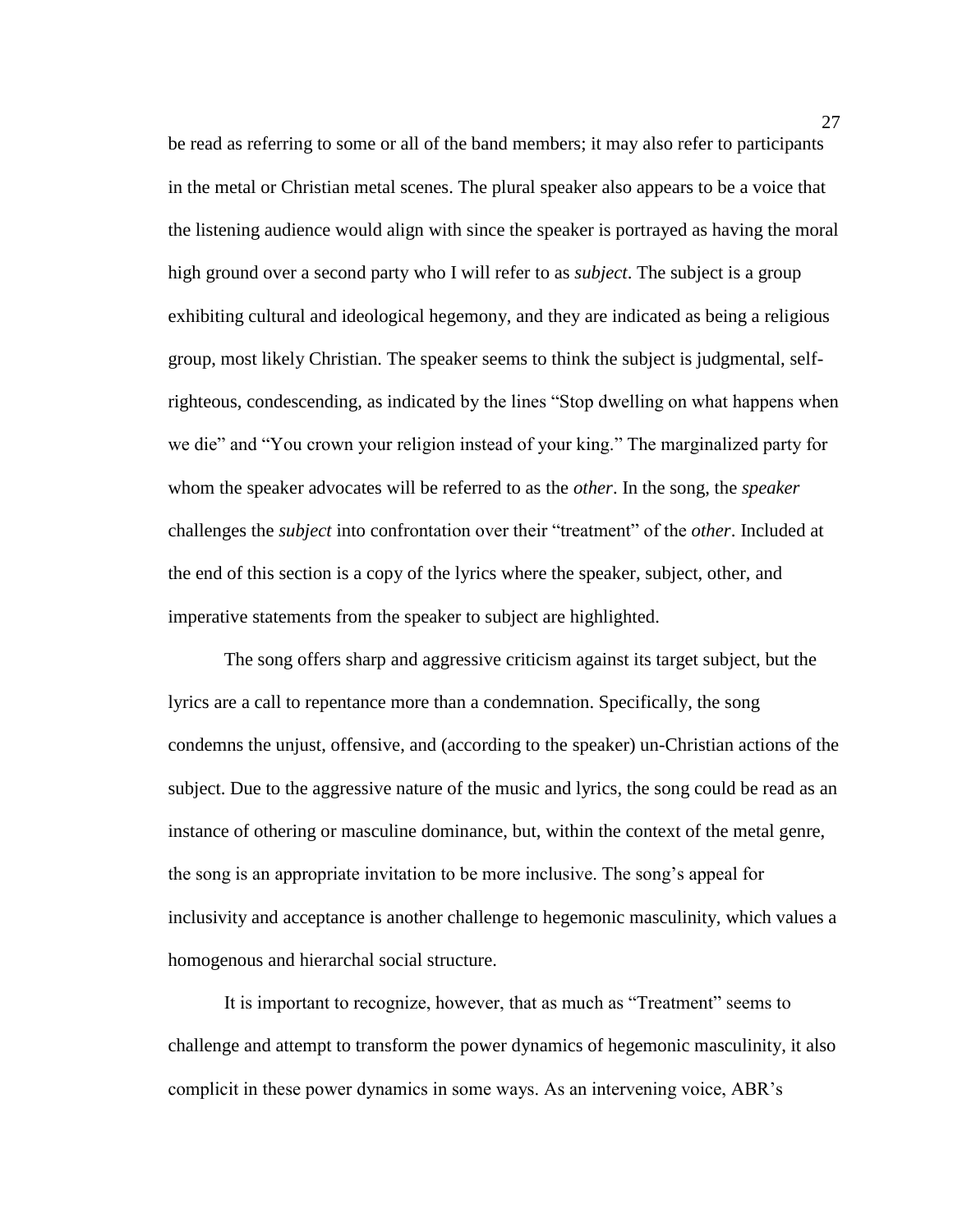speaker may be viewed as exhibiting some aspects of hegemonic masculinity by imposing their power and privilege and speaking on behalf of the oppressed rather than giving way to the voice of the oppressed. In fact, the oppressed "other" does not seem to have a voice at all. The only dialogue is between the masculine speaker toward the masculine subject who has feminized the "other" through intolerance. The speaker expresses their frustration with the subject, and they acknowledge the hurt that is felt by the "other," but the "other" is not given a platform to speak for themselves, at least, not in this song. $6$ 

It should also be noted that this is not ABR's only song to address themes of tolerance or passing judgement, nor is it their only song with political undertones. The lyrics of "An American Dream" (*Messengers* 2007) echo a satirical punk ballad criticizing the lifestyle led by many Americans and the tendency toward ethnocentrism. "White Washed" (*Constellations* 2009) opens with the lines "Push your controlling values aside / And examine your own life / It's not about my beliefs / It's about personal choice." Their song, "Identity" (*Found in Far Away Places* 2015) is about longing for acceptance from family, and "Ghosts" (*Found...*) is a song centered on the plight of the homeless. For the rest of this chapter, however, I will focus exclusively on the lyrics of "Treatment," which lay a foundation for understanding and examining how a Christian metal band challenges hegemonic masculinity through both the content and form of their music. Through a close analysis of the song "Treatment," I will show how ABR challenges intolerance and inequality, attitudes which are often symptomatic of

 $\overline{a}$ 

<sup>6</sup> Granted, other ABR songs do seem to give voice to the oppressed in such songs as "Identity," where the speaker has been judged and marginalized by the generalized

<sup>&</sup>quot;you;" and "Ghosts," in which the speaker represents a voice of the homeless in America.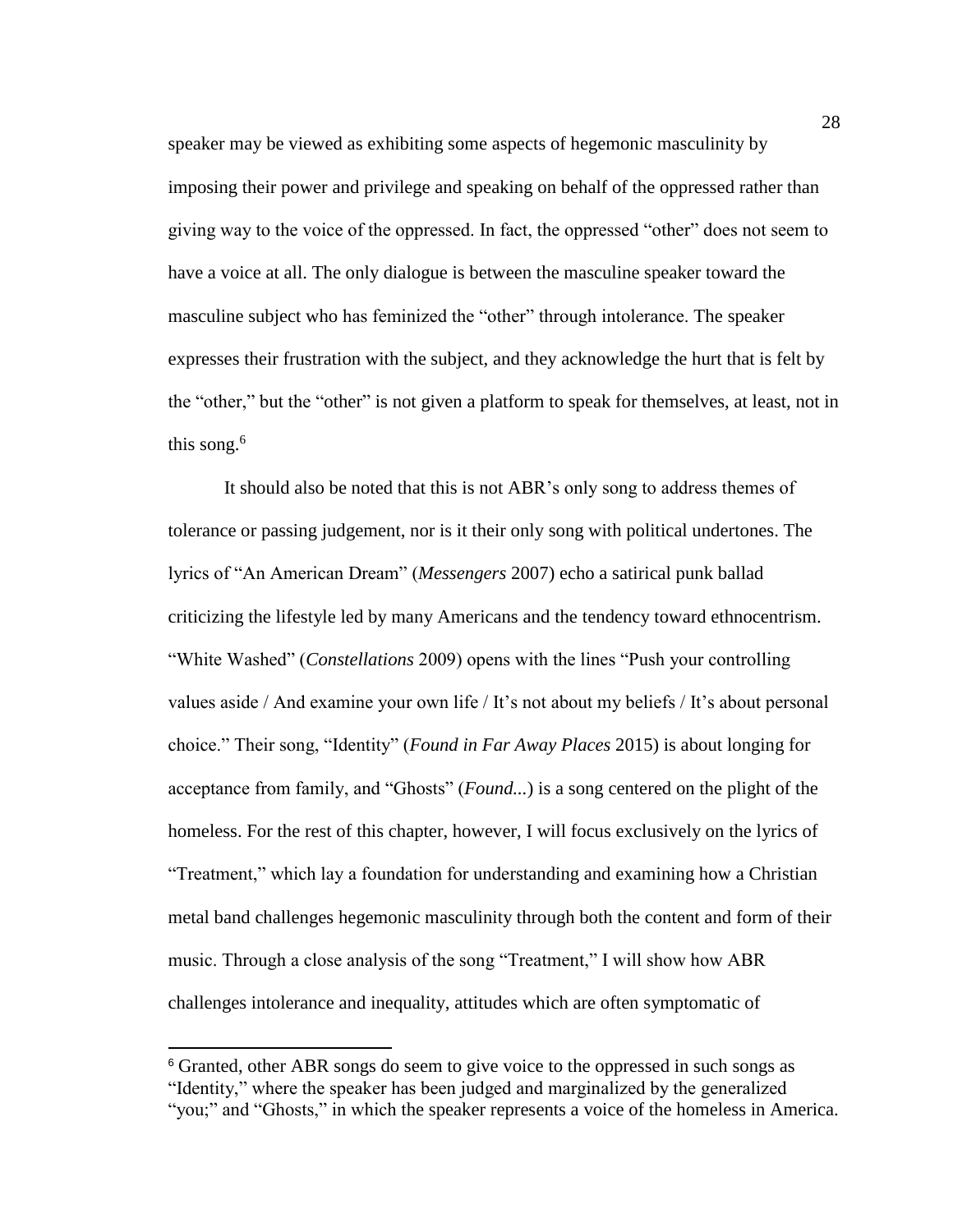hegemonic masculinities present in their music scene and religious communities.

However, due to some of the rhetorical conventions of the metalcore genre, and due to the simple fact of each band member being a middle-class, Caucasian, straight man, the song still carries connotations and attributes of hegemonic masculinity.

## **Treatment**

The song begins with a fast guitar riff followed by a crushing wall of electronic distortion, blast beat drums, and screaming vocals. These sounds create an aggressive and energetic timbre, meant to jolt the listener. Already, the song appeals to the testosteronedriven, high-energy masculinism expected in extreme metal. The lyrics then begin with an imperative statement from the speaker ("we") to the subject ("you") that articulates a criticism of the subject's lifestyle and the effects of a damaging discourse involving hateful, harmful speech.

> *Stop turning life into a stagnant routine Maybe it's better to bite your tongue The more animosity you spit out, the less we want to hear Maybe it's better to bite your tongue*

The speaker addresses the subject's rote repetition of discourse that breeds "animosity" and demands that this discourse should stop. In describing the routinized habits or actions of the subject, the speaker uses the word "stagnant," which denotes a stand-still state that cultivates infection and disease, suggesting that the subject's pattern of behavior has facilitated a moral or ethical deterioration. Interestingly, the speaker begins with a strong and direct imperative statement, instructing the subject to "stop," followed by a more passive statement, "Maybe it's better to bite your tongue." This statement may be read as passive-aggressive, a biting sarcastic remark, but it can also be interpreted to imply that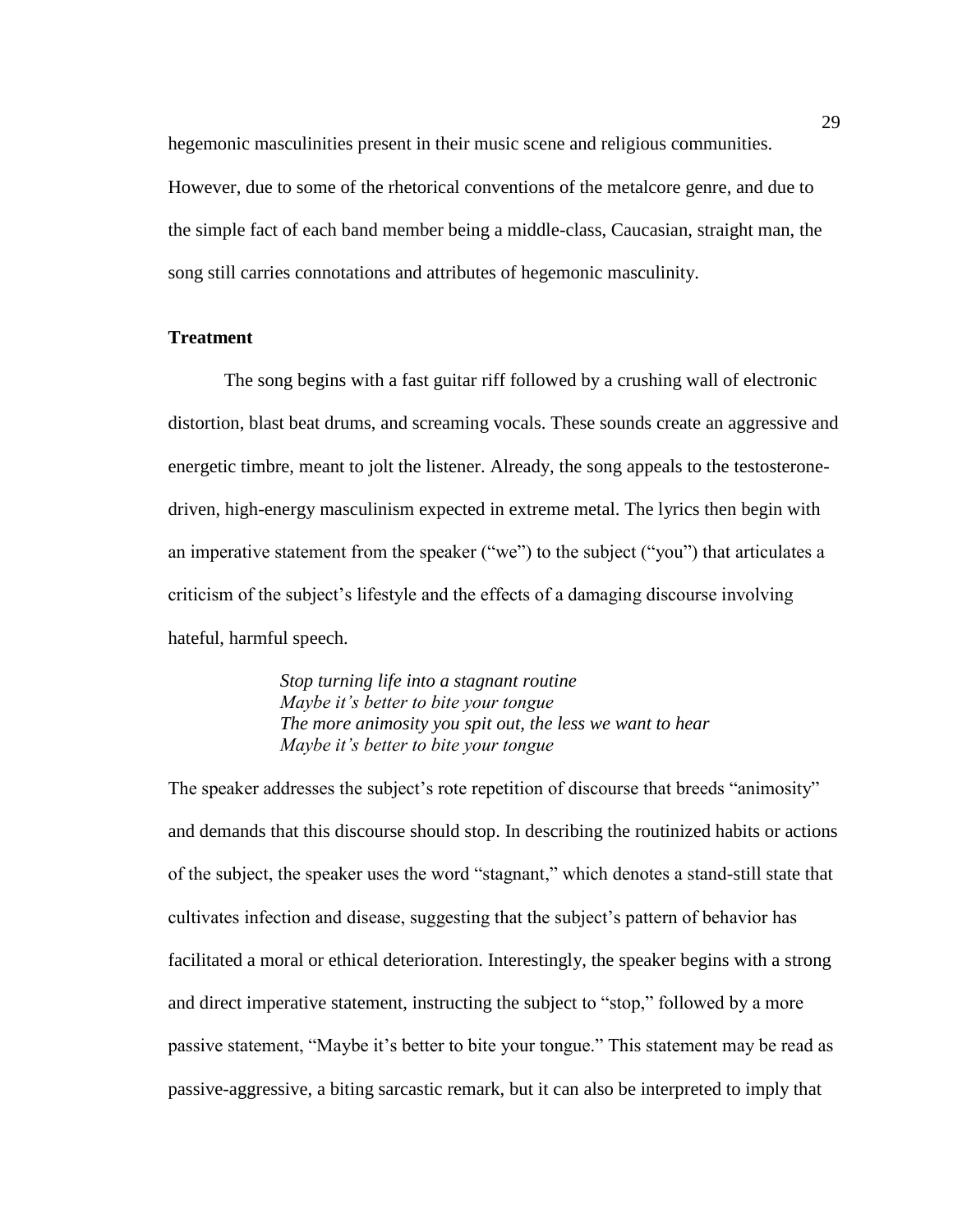the subject, *you*, is an individual or group with whom the speaker shares a common culture or beliefs because ABR is a Christian band addressing a Christian subject, as evidenced in lyrics later in the song. The speaker may even agree with some part of the subject's argument, but the subject's rhetorical methods fail as their confrontational language causes the speaker—and possibly object—to grow increasingly disinterested in what the subject has to say. If the subject's goal is to convince the object to change their behavior or lifestyle, then the speaker suggests that the subject will fail due to the tone of their argument.

The next lyrics begin with a lamentation about the consequences of hateful speech, and they point to the subject's negative condition that results from their "animosity."

> *Too many hearts filled with hate Too many hands clenched in fists Relax your grip Open the gates, open the gates Too many hearts filled with hate Let acceptance in*

In the first two lines, the speaker laments that there are "too many hearts filled with hate" and "too many hands clenched in fists." These lines suggest that the speaker is sad to see the subject act with such bitterness and grasping for a sense of control. Not only does the subject's hatred negatively affecting the "other" who they seek to control; these motives and behaviors also leave the subject in a sorry state. The speaker's lamentation moves on to include the demand that the subject "relax [their] grip" and "open the gates," implying that the subject is guilty of being exclusive or fundamentalist in their attempt to maintain control over the lives of others. The invitation to "let acceptance in" implies that the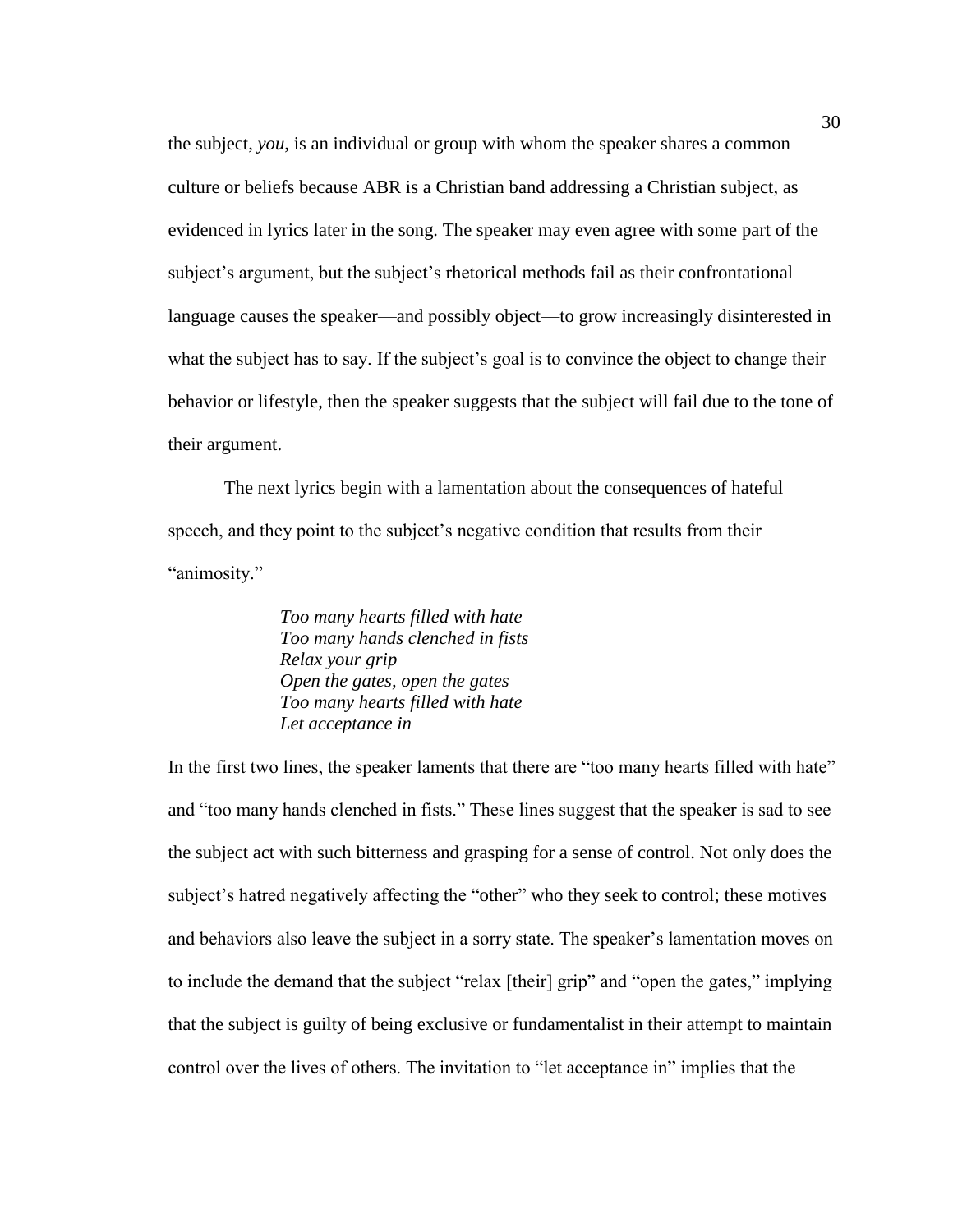metaphorical "gates" may not have just been keeping people out, but blocking positive attributes from entering the subject's heart. In this invitation to let go of negative emotions and embrace positive ones, ABR's speaker challenges one of the defining characteristics of hegemonic masculinities—the repression of emotions save those rooted in aggression (Brand; Connell; Levant; Zakrzewski).

After addressing the subject and presenting their initial invitation to be more accepting, the speaker states their purpose, which is to declare their desire for more diversity in the world and express their frustration with the subject's intolerance.

> *We're here to say the world needs more diversity We're here to say we're all so sick of your bigotry*

Here, the collective speakers express both an argument and a critique. First, they argue for more diversity. Second, they criticize the subject's "bigotry," which stands in the way of diversity. As mentioned previously, this argumentative theme of promoting diversity and rejecting bigotry has multiple implications and yields to a wide array of interpretations and applications. "Bigotry" has often been used in context of racial prejudice or religious persecution, and it has surfaced in recent years' discourse on LGBTQ rights. The lyrics may be read as a call for ethnic, cultural, religious, or sexual/gender diversity. The song could be interpreted as an argument against xenophobia and advocating for immigration rights. Regardless, these lines establish that the song's argument centers on inclusion and promoting diversity. ABR's speaker also wants to call attention to the personal, not just political, implications of the subject's words and actions:

> *Pay attention to the choices you make Step back and look at all the hearts that you break*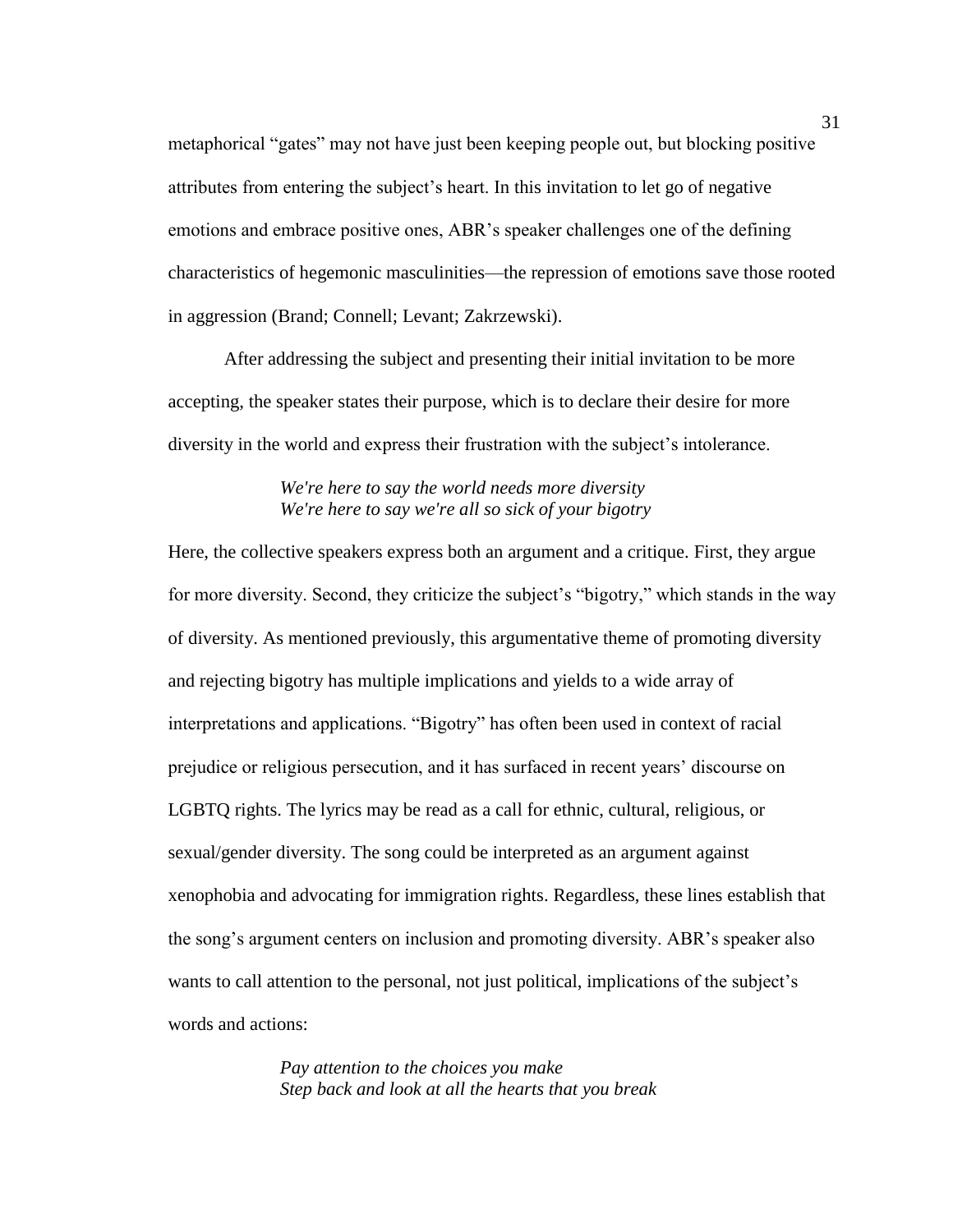Here, the speaker takes on an advisory tone and asks the subject to examine the consequences of their "choices." The speaker is asking the subject to self-reflect on their behavior and seriously consider the ramifications of their intolerant words and actions. Specifically, the speaker emphasizes that one of the major consequences of the subject's intolerance is the "hearts that [they] break." This focus on a broken hearted "other" reveals an important connection regarding the usual tone and focus of hegemonic masculinity. Connell states that hegemonic masculinity is "defined by dominance and assertiveness," and, "The moment of separation from hegemonic masculinity basically involves choosing passivity" (132). In the world of hegemonic masculinity, the only feelings that matter are those rooted in anger and will lead to power. In this world, a "real man" is not concerned with how many people's feelings are getting hurt, yet ABR's speaker wants the subject to value the emotional impact that their words and actions have on the marginalized "other." By making this argument, ABR stands against hierarchical exclusivity and verbal aggression, which are characteristic of hegemonic masculinities.<sup>7</sup>

In the next two lines, which are sung twice, the band introduces the spiritual or religious dimensions of the song as listeners receive evidence that the subject is Christian (or otherwise religious) when the speaker calls on the subject to shift their focus from the afterlife back to the everyday struggles of mortality.

> *Stop dwelling on what happens when we die Start helping others while we're still alive*

 $\overline{a}$ 

<sup>&</sup>lt;sup>7</sup> In Connell's chapter "The Social Organization of Masculinity," she defines relations among masculinities in the forms of hegemony, subordination, complicity, and marginalization; and she examines the social hierarchy of masculinities and how they operate  $(76-81)$ .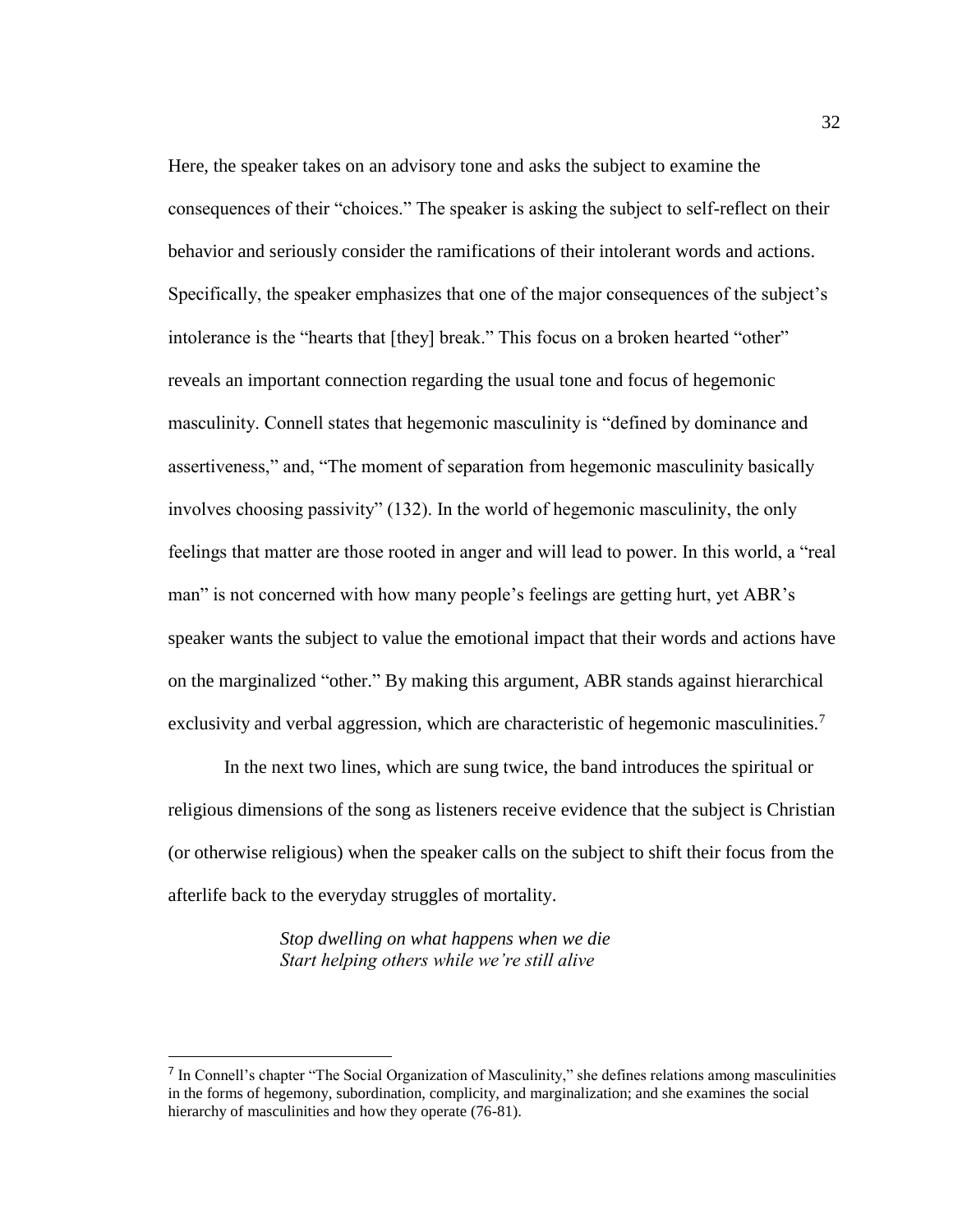The speaker's argument implies that "helping others" would be the more fruitful, and perhaps more Christ-like, course of action than dwelling on who they think are hellbound sinners and trying to be heaven-bound saints. According to ABR's speaker, focusing on the afterlife is futile and leads to too many broken hearts, when, in contrast, there is meaningful service to be done "while we're still alive" –service which would have the positive effects of potentially mending the broken hearts and placing both the "other" and the subject in a more elevated moral and emotional state. The speaker continues by inviting the subject to examine themselves and their social impact.

> *Step back You need to look in the mirror and ask yourself "What good have I done? What are my true intentions?" It's your right to say what's on your mind Yet it's their right to keep feeling alive*

Here, again, the speaker emphasizes the need for the subject to examine themselves and their deepest motivations. By engaging in this self-examination, the speaker seems to think that the subject will recognize that their "true intentions" are to control the "other." Through their words and actions, the subject has been trying to persuade or force the "other" to either convert to the lifestyle or identity the subject desires, or they want to push the "other" away completely and shut them out. The speaker admits that the subject has the right to express their beliefs, but the gravity of the right to "feel alive" should outweigh the subject's desire to share their thoughts with the speaker and with those for whom the speaker advocates. A metal listener might expect a more direct "shut up" from the speaker to the subject, but through these lyrics, ABR's speaker maintains a peculiar respect for their subject "you," demonstrating the speaker's desire not to silence their opponent but to reform them. The members of ABR do not want to be guilty of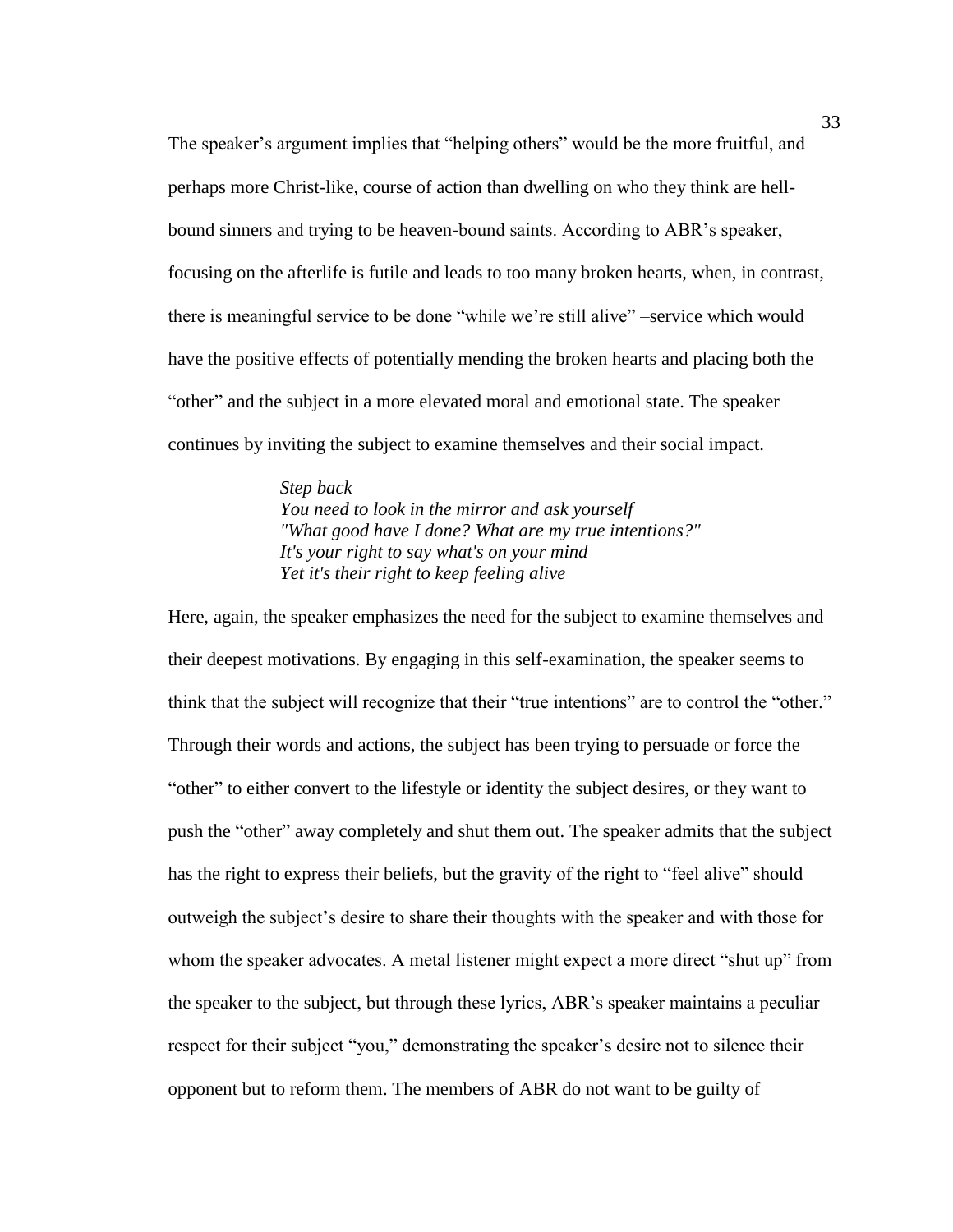hypocrisy, and to silence or oppress the speaker's subject "you" would make the speaker guilty of othering. In a way, the lyrics model the change they want to see in the subject. At least, they do not want to the lyrics to mirror the subject's rhetorical methods that have only alienated the target "other" instead of persuading them.

However, in the following lines, the speaker mimics the subject's discourse toward the "other" to emphasize the gravity of the subject's faults. At this point in the song, ABR's speaker uses a satirical tone as a rhetorical strategy. By speaking as the subject and exaggerating their argument, they try to demonstrate the implications and connotations of the subject's message to the "other."

# *We'll carve out your heart, rewire your mind*

## *Stripping your soul of everything that makes you unique*

Interpreting the song as a message to Christians in regards to their treatment of homosexuals, these lines can be read as an allusion to conversion therapy or reparative therapy, which has been practiced within Christian sects in an attempt to change an individual's sexual orientation. Read through a lens of cultural or ethnic inclusivity, the lines parody an attitude of ethnocentric assimilation, acting on the "other" to reform their language, beliefs, and practices in order to assimilate to the dominant culture. Likewise, in a battle of religious nationalism and ideology, the subject wants a full conversion of the "other," "stripping [their] soul of everything that makes [them] unique."

In this instance—using mockery as a rhetorical strategy—ABR and their speaker have used a strategy characteristic of hegemonic masculinities. By mocking, they marginalize. Mockery is a power move meant to empower the speaker by disempowering the subject. Even though the intention of the speaker is to argue against hegemonic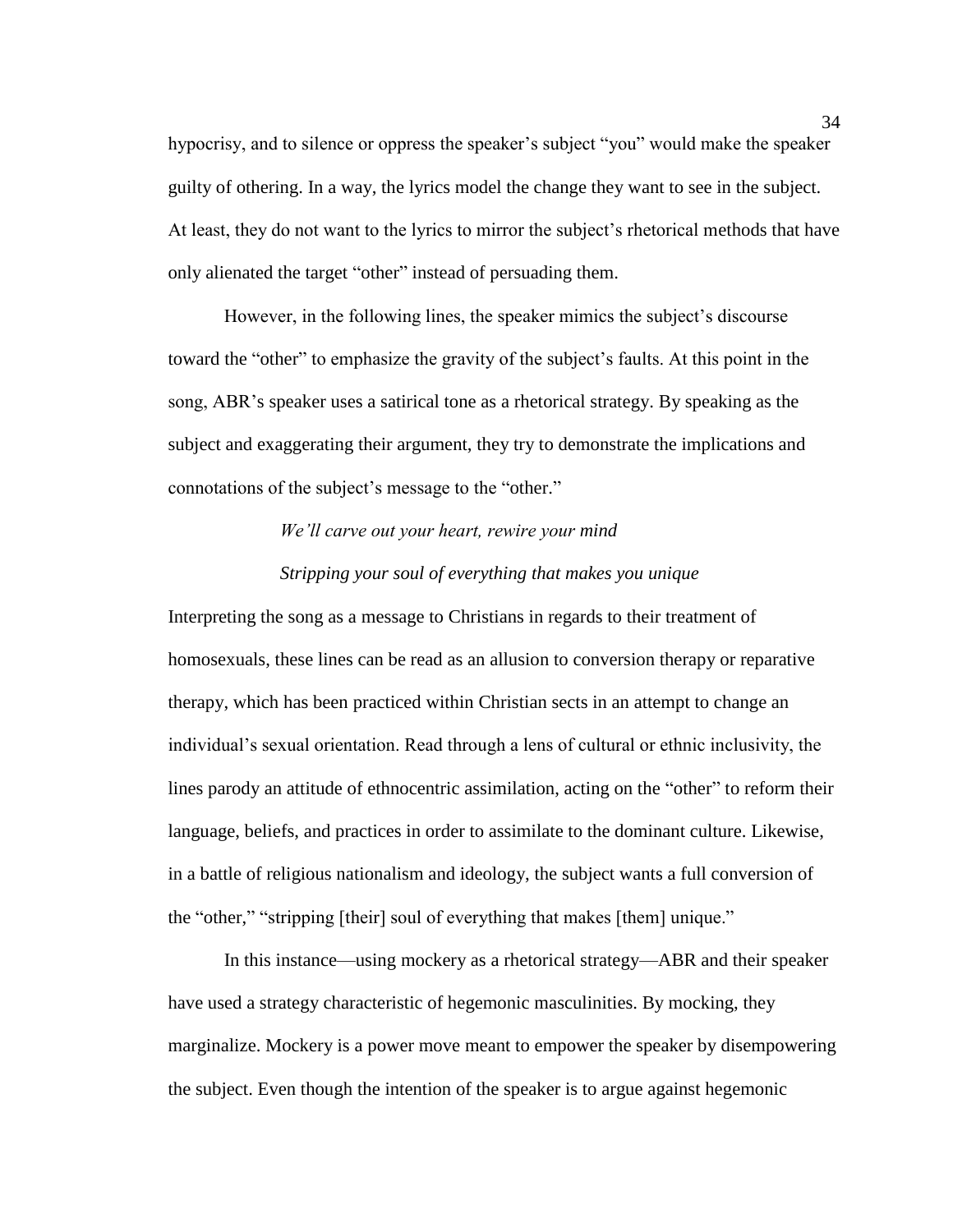masculinity by way of the subject's treatment of the "other," "'Hegemonic masculinity' is not a fixed character type...It is, rather, the masculinity that occupies the hegemonic position in a given pattern of gender relations" (Connell 76). In other words, hegemonic masculinity does not promote or exhibit/express homophobia and racism in every cultural setting. True, homophobia and racism have been notable manifestations of hegemonic masculinity throughout western history, but hegemonic masculinity is the process of exalting a set of gendered characteristics, rather than the specific characteristics being exalted. If ABR is saying, "real men don't discriminate against social minorities, and, if they do, we're going to shame them in our music," then they have taken a hegemonic stance.

After this moment of performative mockery, the speaker resumes their own point of view, and they enter to mediate the conflict between subject and "other." In the next two lines, listeners are presented with all three parties, as represented through three pronouns in reference to the speaker (we), subject (you), and object (them).

# *We'll wipe the slate clean that brought them to their knees Will that make you believe in the tolerance you need?*

In these lines, the speaker takes an active role to transform the conditions ("the slate") that brought the "other" ("them") "to their knees." The image of the "other" kneeling connotes submissiveness or the experience of being overpowered by the subject. There is also an additional connotation of kneeling in prayer, perhaps asking God if he would remove the conditions that have caused the "other" to be ostracized. The speaker asks, rhetorically, if removing the conditions that have brought the "other" into the submissive position would convince the subject to develop social tolerance toward the marginalized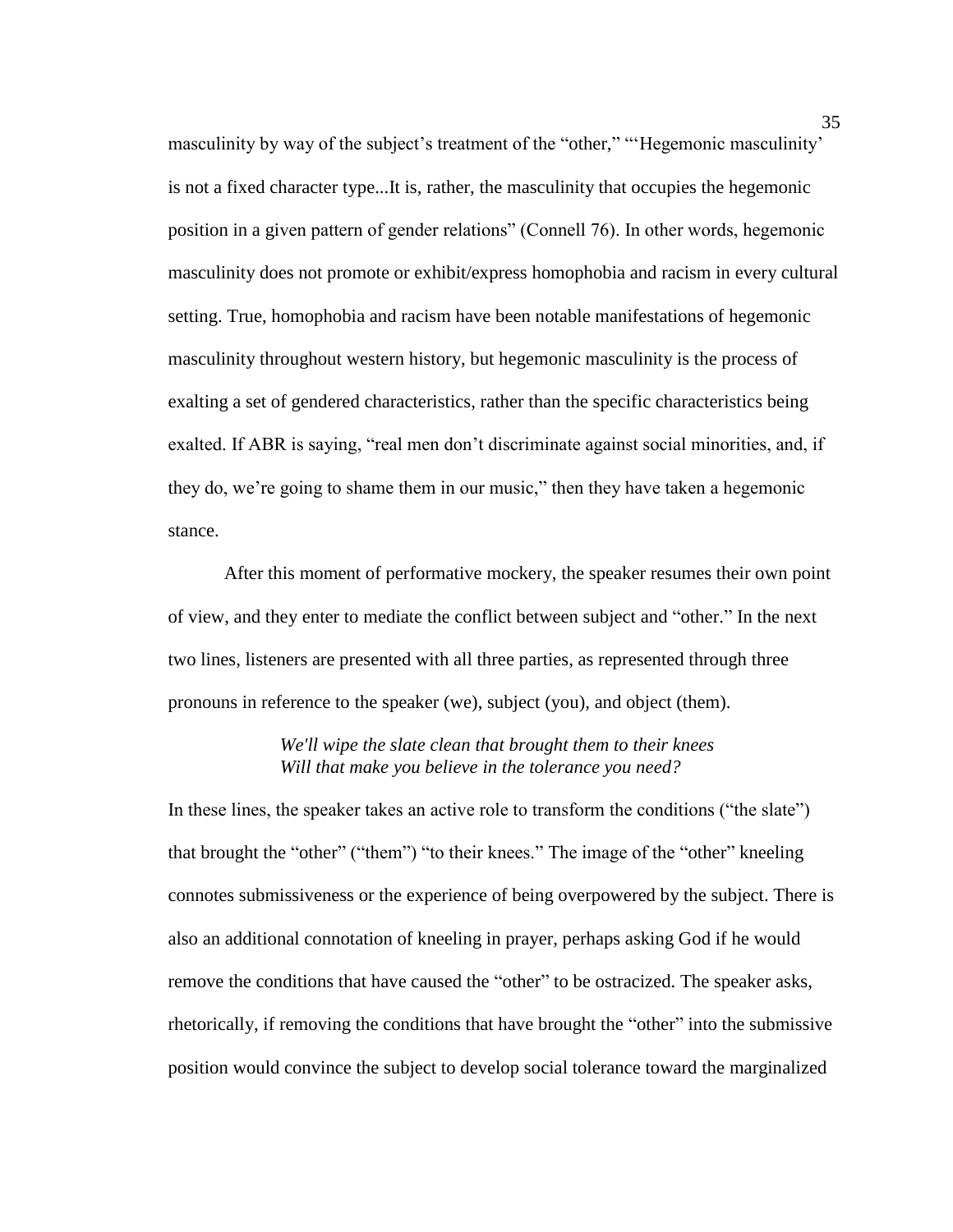"other" that they have treated poorly, an idea which is further complicated by the next line,

### *You crown your religion instead of your king*

The speaker accuses the subject of exalting their religion—the outward system of ordinances, practices, and rhetoric—above their god. With this statement, the speaker suggests that the subject is not a good or worthy Christians. Interestingly, when religion is addressed explicitly, the speaker makes the boldest and most direct criticisms toward the subject. It seems that acknowledging the role religion plays in the power struggle between the speaker, subject, and object brings the hegemonic power structure to the forefront of the rhetoric.

Although the content of these lines is meant to criticize the power dynamics of oppression and intolerance that often define hegemonic masculinity, once again, the tone and position of the speaker are, at the same time, complicit with the same power structures of hegemonic masculinities. Here the speaker is guilty of falling into a hegemonic pattern by suggesting that the subject elevates their religion above their "king" while the speaker is not guilty of the same folly. The speaker implies that they know their god better than the subject does—that they are closer to Christ, or at least their version of Him. This implies that there is a way to be a "true Christian," just as hegemonic masculinity implies that there is such a thing as a "real man."

The song concludes with a final statement from the speaker to the subject in the form of an invitation to believe and act in accordance with the principles of acceptance, diversity, and inclusion.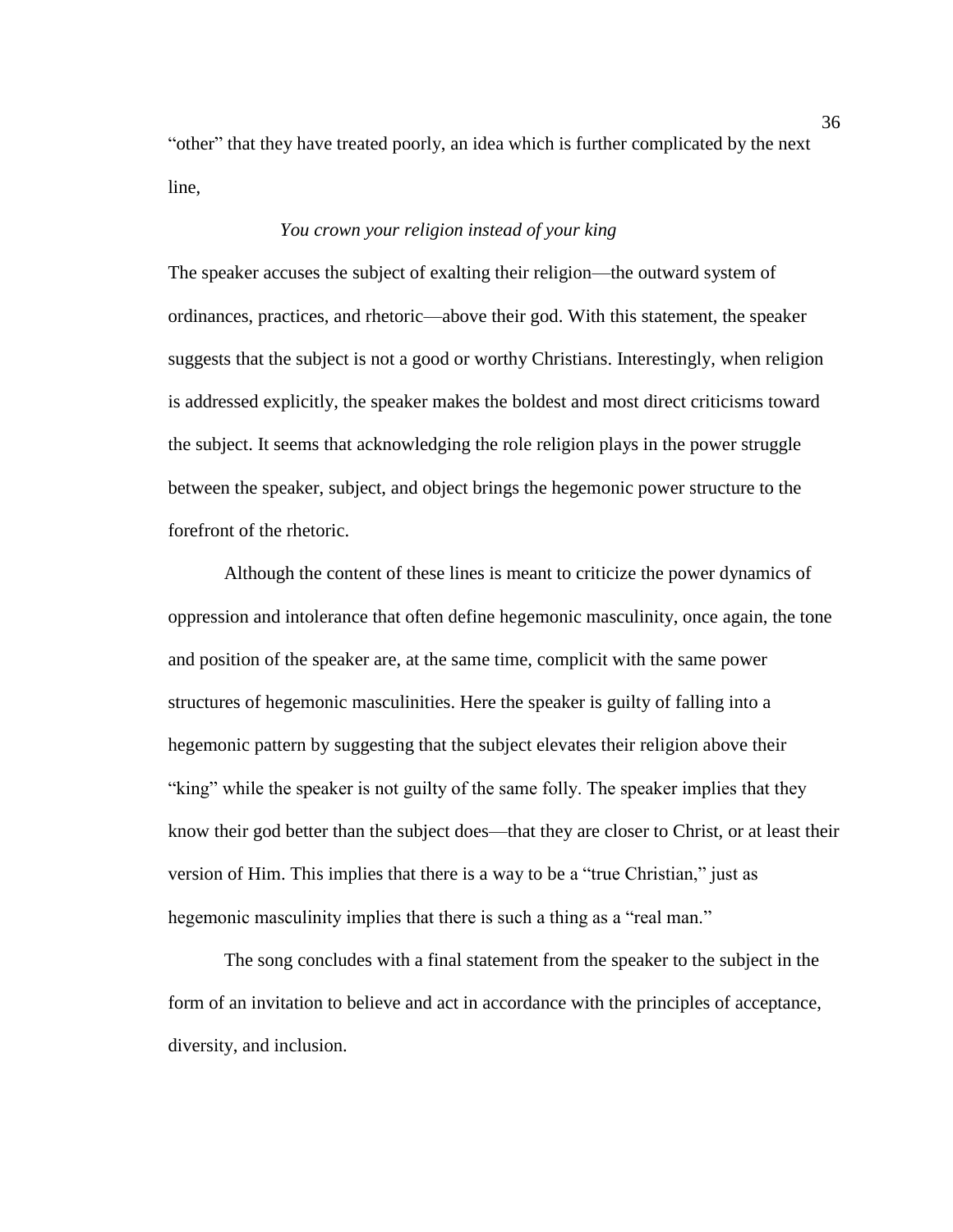*It's time for a movement to stand up and believe Believe that being distinct is not a disease Open the gates, let acceptance in Open the gates Relax your grip of disapproval*

After lyrics about self-reflection and criticism, the speaker finally invites the subject to "stand up" and be part of a movement toward acceptance and diversity. The speaker asks the subject to "believe that being distinct is not a disease," meaning that whatever defining characteristics that set the "other" apart should not be seen as a negative or as making the "other" inferior. Then the speaker returns to the image of opening the gates to "let acceptance in," and reiterates the imperative "relax your grip," re-emphasizing their central argument for the subject, *you*, to let go of the desire to control the "other." The final line adds that the subject is holding on to "disapproval." Disapproval works as a mechanism of hegemonic social power to evaluate how well a person measures up to cultural values. In terms of hegemonic masculinities, disapproval can present itself in a parent's disapproval of a child who has come out as gay or has become pregnant out of wedlock or a child who is marrying outside of the family's religion or culture.

### **ABR and Masculinities**

Despite the fact that ABR still performs some of the hegemonic process in their discourse between the speaker and subject, they are able to challenge the hegemonic masculinities that are at the root of intolerance and bigotry in the metal scene and contemporary Christian cultures. In this song, ABR "embrace[s] notions of contradiction, multiplicity, and ambiguity" as a resistance to heteronormative constructs of hegemony (Heywood 257–58). Not only do they challenge hegemonic masculinities through the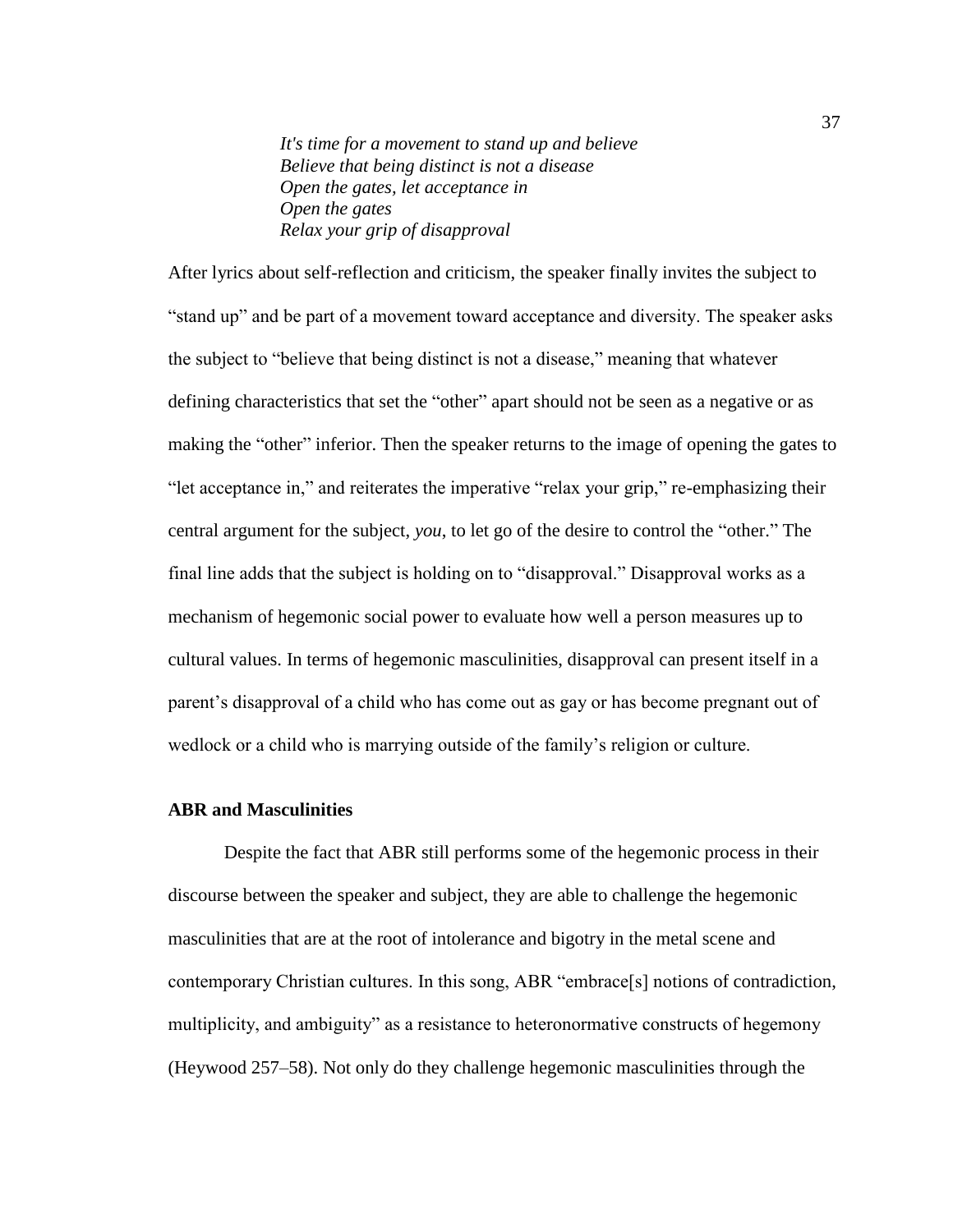content of their lyrics, but they also challenge the traditional masculine form of metal lyrics which usually emphasize and value individualism as a masculine trait. Instead of showcasing an individual combating a generalized "you" which represents an outside force that has harmed the speaker, ABR's "Treatment" deals with three plural parties, and the speaker challenges a subject, "you," who has actually harmed a third party. Instead of engaging in a two-way confrontation, ABR's speaker enters a three-way power struggle, and each of the three parts are presented as being communal entities.

Despite these challenges to the hegemonic process, the speaker in "Treatment" places themselves on a moral high ground in relation to the subject—a common process of hegemony in Christian metal lyrics (Jousmäki, "Epistemic..." 58). But this raises the question, can a challenge to hegemony be made without ethnocentrism? Is it possible to challenge social injustice, the systematic process of placing one set of cultural traits and values above another, without being guilty of trying to impose one's own esteemed and culturally-specific system? Furthermore, is it right, or best, for an ally with privilege to be the voice that challenges the status quo? Can ABR, a Christian metal band of five white, middle-class, heterosexual men, effectively challenge the structures that oppress groups without those qualities? Does their lack of giving voice to the "other" hinder the effectiveness of their message to the subject? Or is it beneficial for allies to use their social power and follow the rhetorical patterns of the dominant culture—in this case, the lyrical conventions of metal music—in pursuit of change? Dawes gives us some insight into how these lyrics can benefit and empower people of color and queer listeners.

> One of the desirable traits about heavy metal is also one of its greatest detracting factors. From the unrelenting aggression and assertion of power within its music, black and queer youth who face a disproportionately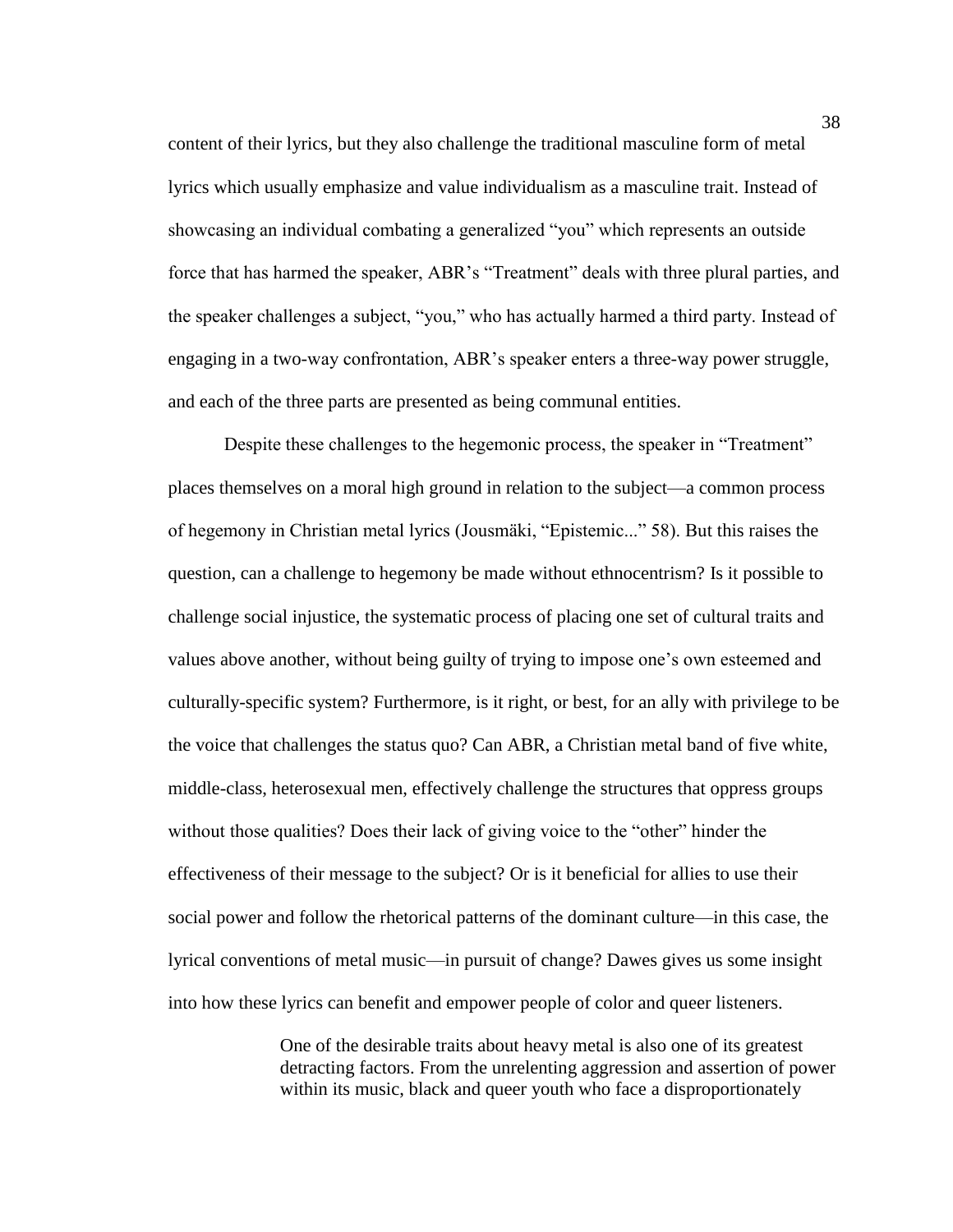higher level of verbal and physical assaults in the larger society find empowerment. By consuming the music and adopting its cultural signifiers they can access stereotypical 'masculine' power, which is often denied to them in their everyday lives. (Dawes 387)

Through the music and lyrics, non-white and queer listeners are able to experience the sensation of social power which they often lack. Of course, some could argue that just listening to a song and feeling empowered does not necessarily constitute concrete social change. But others, like me, would respond by saying that it is a step in a positive direction. Although "Treatment" may be an imperfect attempt at challenging the hegemonic masculinities of Christian and metal cultures, it marks an important voice in support of "queerness in heavy metal," and it gives way to fostering a productive dialogue on hegemony and social power.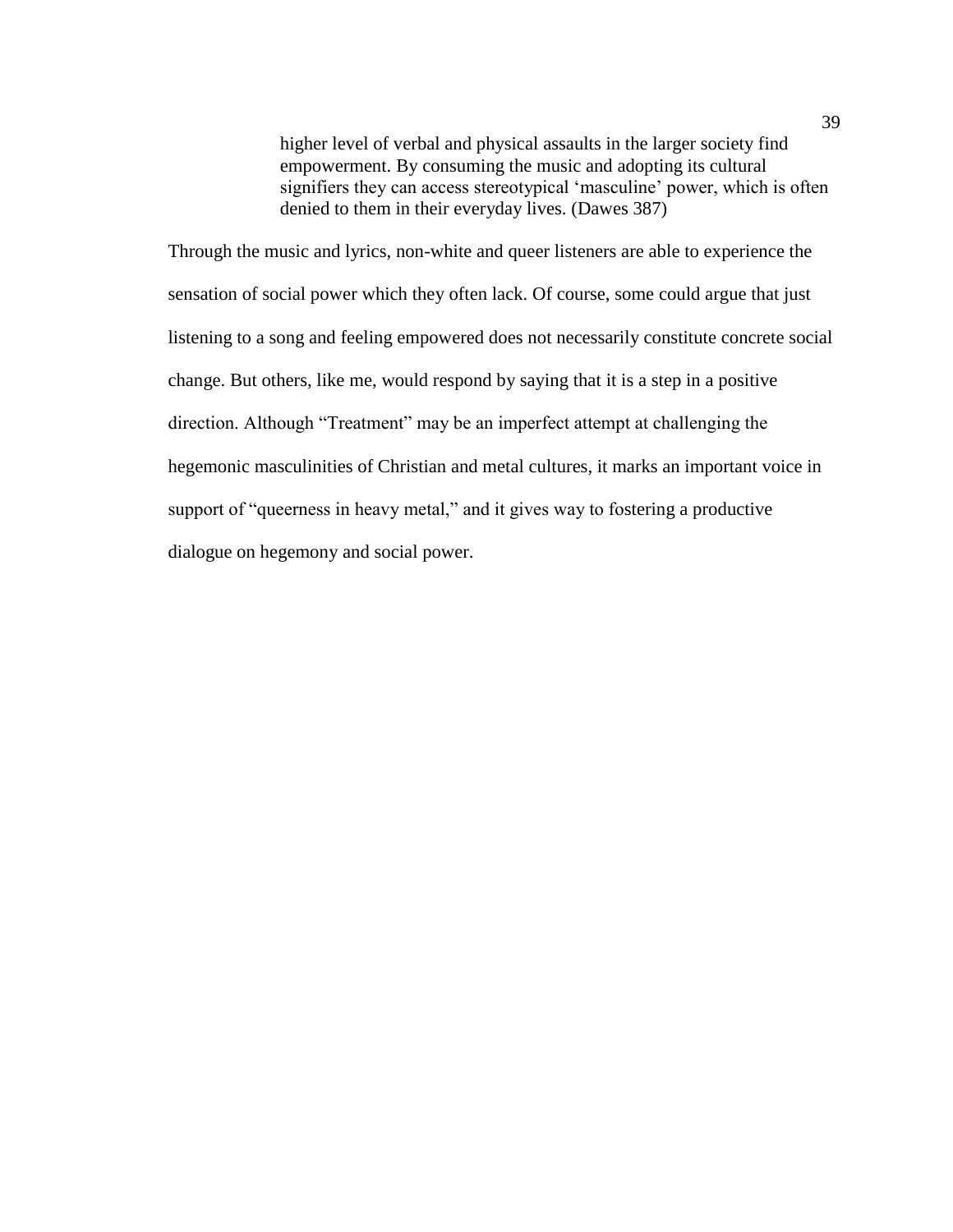### **Annotated Lyrics**

(Speaker, Subject, Other, Imperative)

Stop turning life into a stagnant routine Maybe it's better to bite your tongue The more animosity you spit out, the less we want to hear Maybe it's better to bite your tongue Too many hearts filled with hate Too many hands clenched in fists Relax your grip Open the gates, open the gates Too many hearts filled with hate Let acceptance in We're here to say the world needs more diversity We're here to say we're all so sick of your bigotry Pay attention to the choices you make Step back and look at all the hearts that you break Stop dwelling on what happens when we die Start helping others while we're still alive Stop dwelling on what happens when we die Start helping others while we're still alive **Step** back You need to look in the mirror and ask yourself "What good have **I** done? What are **my** true intentions?" It's your right to say what's on your mind Yet it's their right to keep feeling alive (feeling alive)

We'll carve out your heart, rewire your mind Stripping your soul of everything that makes you unique We'll carve out your heart, rewire your mind Stripping your soul of everything that makes you unique

We'll wipe the slate clean that brought them to their knees Will that make you believe in the tolerance you need? You crown your religion instead of your king It's time for a movement to stand up and believe Believe that being distinct is not a disease Open the gates, let acceptance in Open the gates Relax your grip of disapproval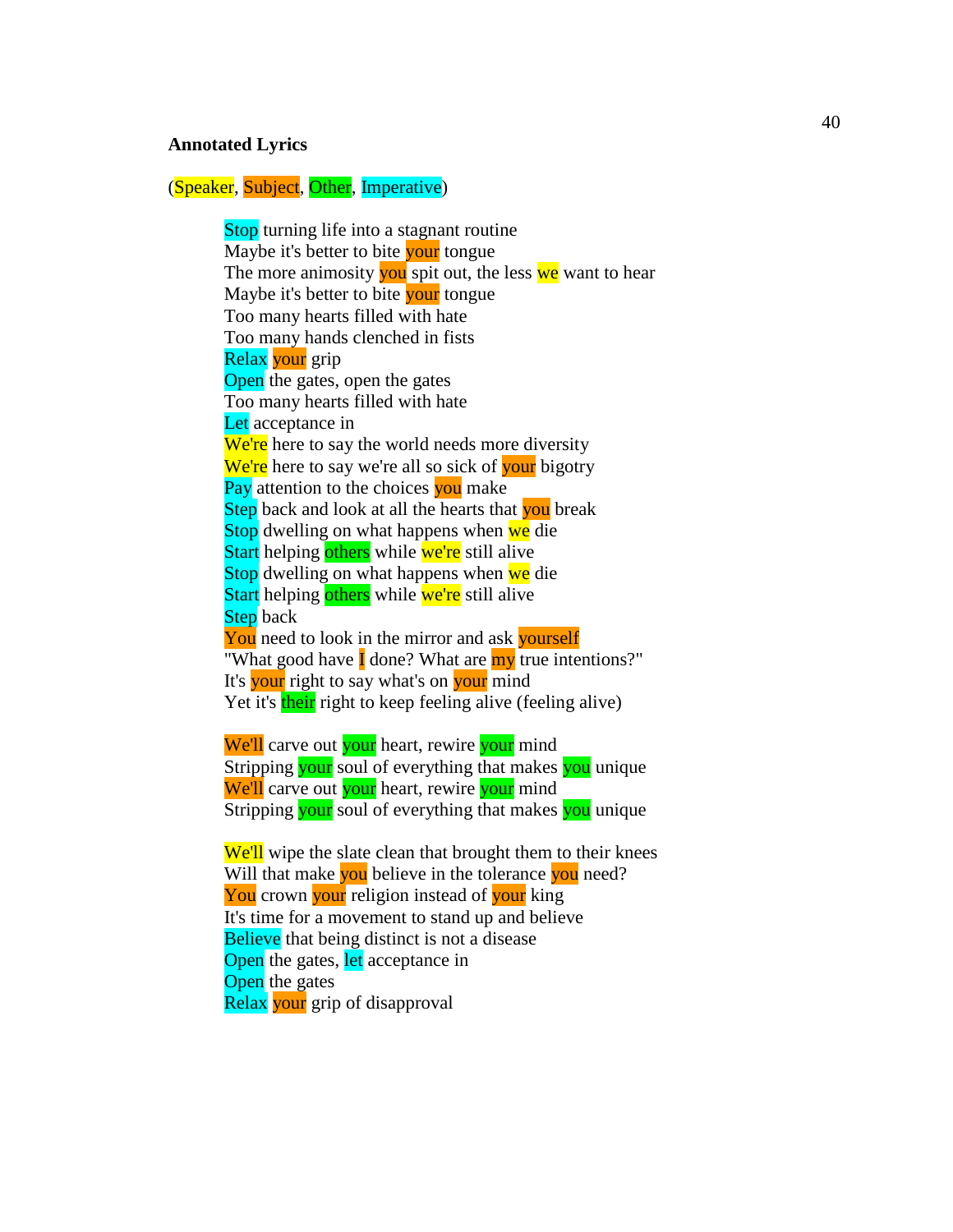### CHAPTER 3

# "WHAT YOU SAY YOUR FATHER CREATED": HEGEMONIC MASCULINITY AND "THE WAKE"

## **Introduction**

Metal artists have written about environmental issues using their own genre's conventions which often include disturbingly violent images. For example, the song "Reclamation" by the band Lamb of God includes these lyrics:<sup>8</sup>

> *The skyline is set ablaze with regret Ashes cover a falling silhouette The city will reap what it's sewn and ignite Watching as the city burns tonight*

Detailed images of a burning city highlight the impending doom of pollution and deforestation rather than the beauty of nature, creating the darker tone sought after by metal bands. Some bands, such as Wolves in the Throne Room, Wild's Reprisal, and Cattle Decapitation dedicate almost all of their music and lyrics to environmentalism or animal rights.

It should not be surprising, then, that Christian metal band August Burns Red's album *Found in Far Away Places* (2015) opens with a song about the "destruction of our planet, the misuse of resources and our inability to see the ramifications of it coming if we continue to live the way we are living" (Ramanand). Much like "Treatment," the message of "The Wake" has political undertones and is apparently directed at

<sup>&</sup>lt;sup>8</sup> Despite the name, the heavy use of religious terms and imagery in their albums and songs, and the fact that their singer Randy Blythe has written that he does believe in God "for lack of a better term," Lamb of God is not a Christian band (Blythe 57). This is relevant to mention because this thesis is focused on Christian metal, and the name Lamb of God can be misleading.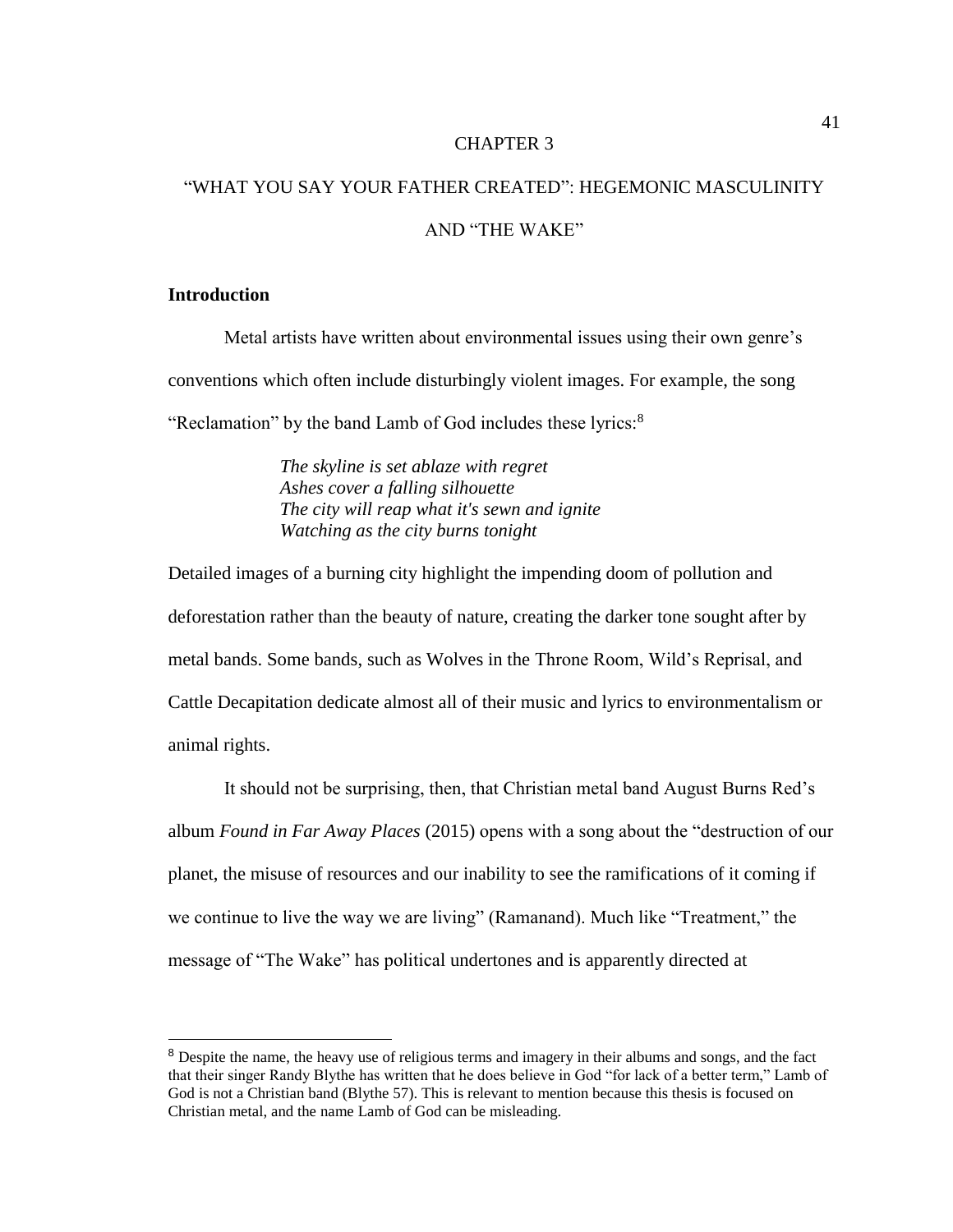conservative Christians who may hold anti-environmentalist sentiments or be prone to climate change denial.<sup>9</sup>

Through my analysis of "The Wake," I will show how ABR challenges the hegemonic masculinity that informs a paradigm of dominion over Earth and which leads to pollution and anthropocentric exploitation and misuse of natural resources. The connection between environmental issues and gender power has been explored by ecofeminists of recent decades. Karen Warren defines ecofeminism as "the position that there are important connections between how one treats women, people of color, and the underclass on one hand and how one treats the nonhuman natural environment on the other" (xi). Ecofeminists see the oppression, subordination, and exploitation of people and nonhumans alike as consequential of hegemonic masculinity which informs cultural attitudes of dominance and power.<sup>10</sup> RW Connell explains the connection between environmentalism and hegemonic masculinity further:

> The environmental movement...posed a challenge to hegemonic masculinity through its own ethos and organizational practices...Dominance is contested by the commitment to equality and participatory democracy. Competitive individualism is contested by collective ways of working. Organic ideologies are not necessarily counter-sexist...But the emphasis on personal growth tends to undermine the defensive style of hegemonic masculinity, especially its tight control over emotions. (128)

<sup>&</sup>lt;sup>9</sup> Empirical studies have demonstrated a negative correlation between religiosity and environmentalism, particularly among Christians in the US (Clements, McCright, and Xiao, 2013; Clements et al. 2014; Cui, 2014; Sherkat and Ellison, 2007). However, studies have also demonstrated that environmental concern and behaviors vary between religious sects, and the evidence suggests that self-reported liberal political leanings are a stronger indicator of environmental support than religion (Clements, McCright, and Xiao, 2013; Zaleha and Szasz, 2015).

<sup>&</sup>lt;sup>10</sup> There is disagreement among ecofeminists on exactly how to best confront the problems of gender inequality and environmental issues, but most agree that patriarchy and hegemonic masculinity are the sources of the oppression and exploitation of women and the destruction and exploitation of earth's resources and nonhuman life.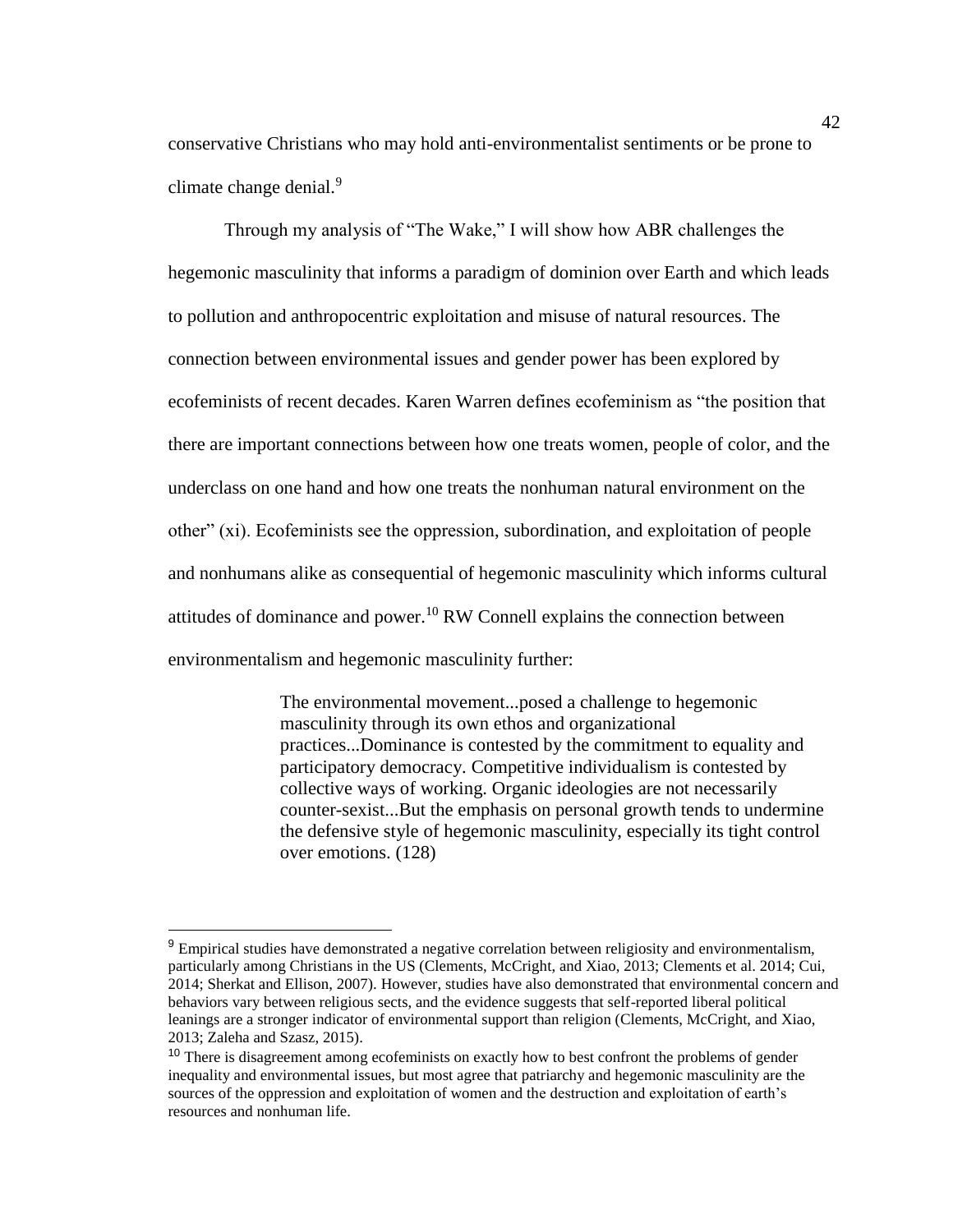Connell points out that, even though not all facets of the environmental movement are explicitly feminist, environmentalism undercuts hegemonic masculinity in a number of ways. In Connell's study of "men who have attempted to reform their masculinity, in part because of feminist criticism," she interviewed six men who had experience with the counterculture and environmental movement of the twentieth century (120-121). These men who engaged in environmental efforts and were exposed to feminism developed greater capacity "to be sensitive, to have depth in emotion, [and] to care for people and for nature" (132-133). By exposure to and participation in environmental and feminist efforts, the men developed non-hegemonic qualities that allowed them to connect with people, especially women, and nature in more intimate and egalitarian ways.

It should also be noted that there is some divide among environmentalists concerning the value in preserving and protecting nature and whether the environment ought to be preserved for its own sake or for the sake of the human population. Some, referred to by Rosemarie Tong as human-centered environmentalists, "emphasize that we harm ourselves when we harm the environment" (Tong 257). Human-centered, or anthropomorphic, environmentalists focus on how humanity's exploitation, misuse, and abuse of natural resources negatively impacts the human population. Others, referred to by Tong as earth-centered environmentalists, see intrinsic value in nature itself and believe it ought to be preserved for its own sake, regardless of the consequences facing the human population. Earth-centered environmentalists point to "Judeo-Christian tradition as one of the main players in the devaluation of the environment" and criticize human-centered environmentalists for their anthropomorphism (Tong 257). Because ABR's lyrics are informed by a Judeo-Christian traditional ideology, they exhibit human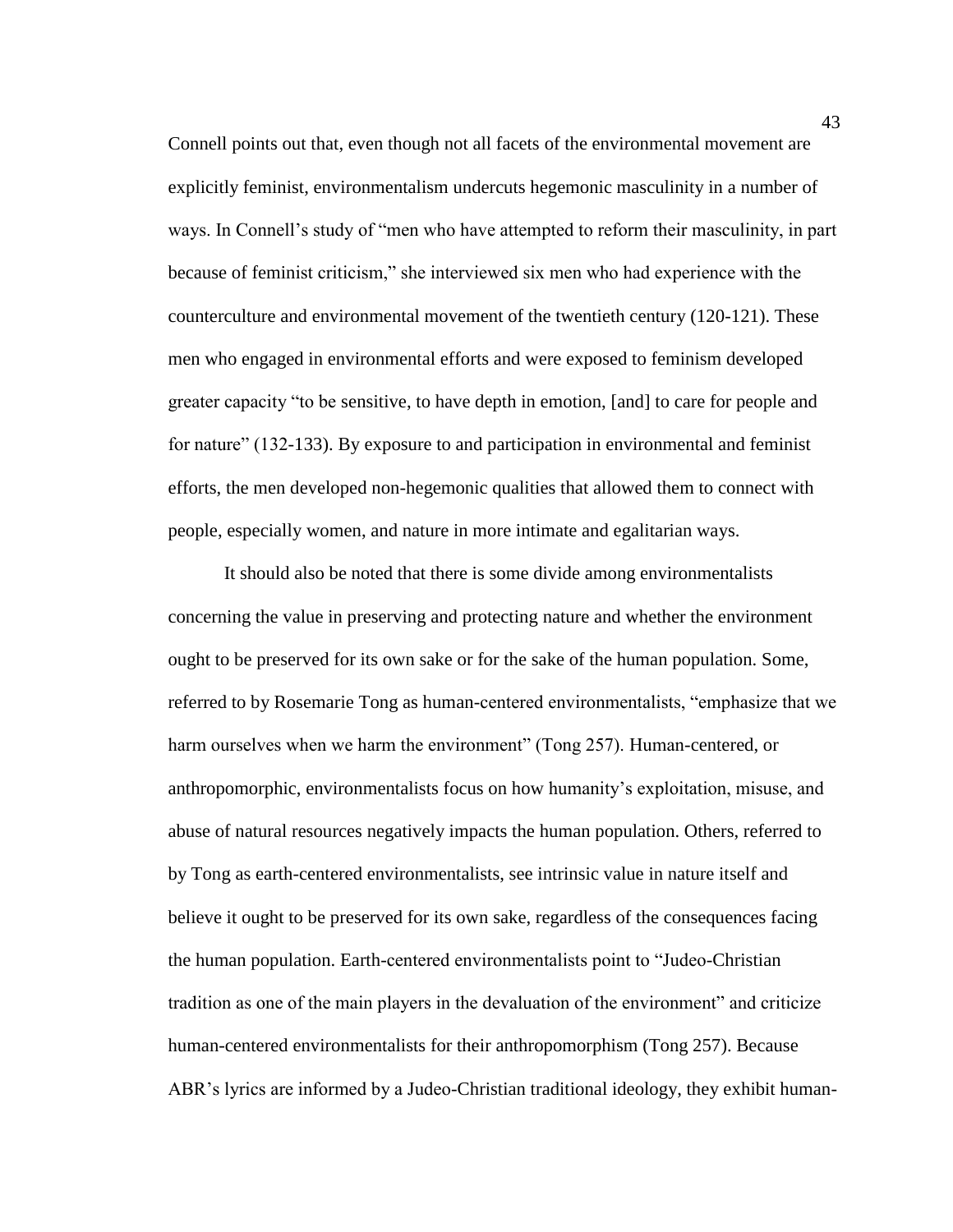centered environmentalist approach and focus on the harm that people do to themselves when they harm the environment.

"The Wake" is not explicitly an ecofeminist text. The song's lyrics do not address sexism or the connection between sexism and environmentalism directly, and band member comments have not indicated any cognizance about the connection between feminist and environmentalist sentiments in their work. However, applying an ecofeminist lens to these lyrics can shed new light on how this Christian metal group engages with environmental issues to challenge hegemonic masculinity in ways that question and revise attitudes of dominance over women, minorities, the underclass, and the earth. Appropriating the masculine rhetoric of metal may seem like an inappropriate or problematic medium for addressing environmental issues due to the genre's aggressiveness, heavy reliance on electronic effects, and destructive lyrical themes; but when considering the metal scene as a discourse community, I find that metal rhetoric is an ideal medium for addressing environmental issues for ABR's audience of Christians and metal fans, as well as for challenging aspects of hegemonic masculinity.

Applying an eco-feminist lens to the "Wake" illustrates how this song uses environmental arguments to challenge hegemonic masculinity in three specific ways. First, the song resists hegemonic masculinity through its use of intentional ambiguity and multiple meanings. Second, the song challenges the logic of domination of hegemonic masculinity through the self-reflective and self-critical persona of the song's speaker. Third, the song challenges the traditional power structures associated with narratives of Christian patriarchy by transferring power to the earth and nature.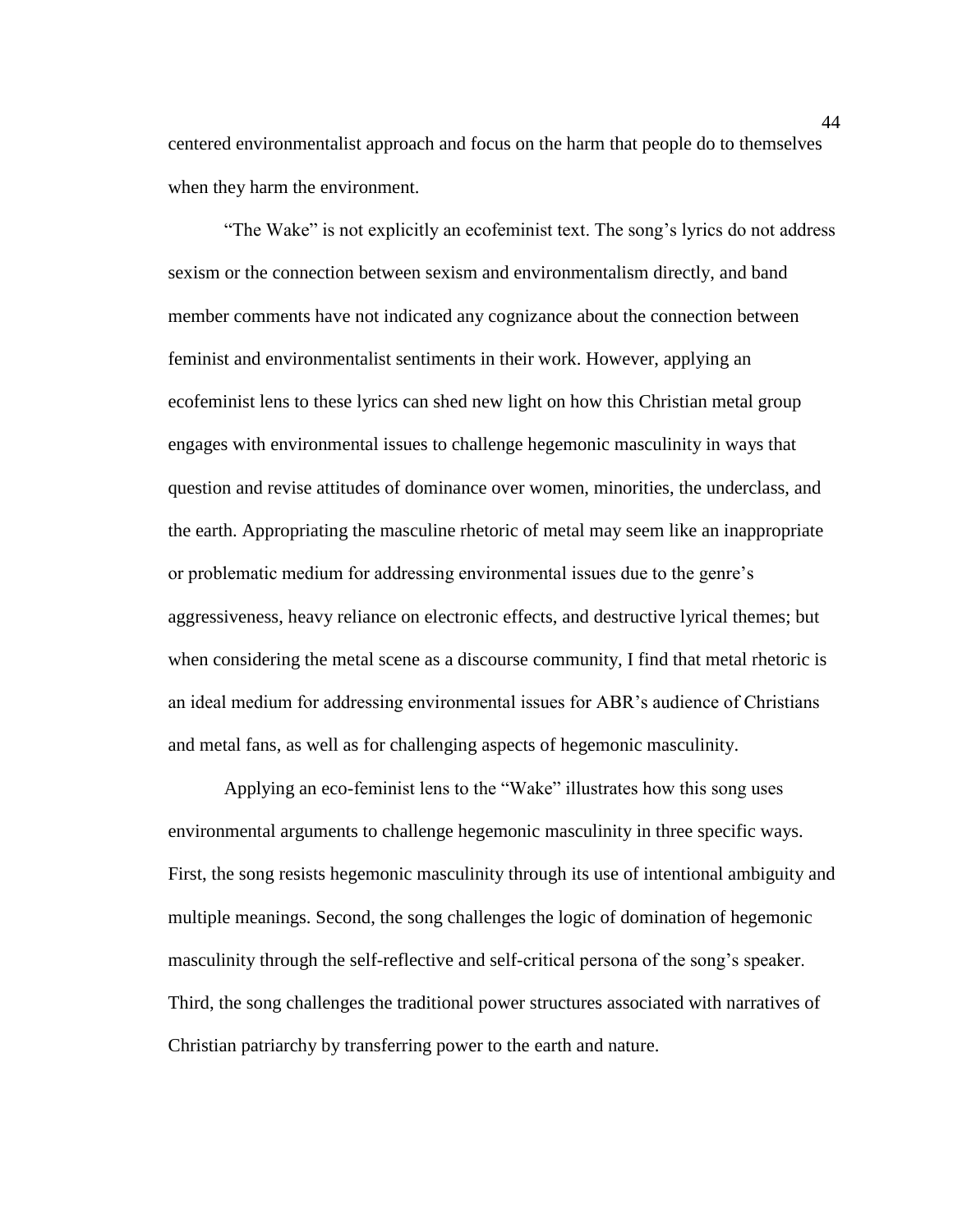With its intentionally ambiguous title and lyrics, the song resists being held to a single definitive meaning. By inviting and allowing for multiple legitimate interpretations, ABR have established that there is not a single, correct way to listen to their music. In this regard, the lyrics of "Wake" argue against the masculine logic of power and dominance, which tends to insist on a single, authoritative voice or view. Although the song is ambiguous, it is not so abstract as to not have a central theme or argument. According to Rafalovich, ambiguity allows for the masculine power expressed through the music and lyrics to be applied to a listener's own life and circumstances. Rafalovich observes, "The individualistic and masculine ideology of domination...can be applied to any entity" (29). Thus, ambiguity in the song lyrics' form gives way for broader generalizing and spreading of the masculine aggression of metal music. However, ambiguity also can, and does in the case of "The Wake," offer a challenge to the mode of hegemonic masculinity through its resistance to an exact meaning. Hegemony demands that there be a "right," "real," or "correct" way of performing gender or cultural roles. A text that gives way to multiple valid interpretations resists being defined, and thus resists the hegemonic form.

The second way in which "The Wake" challenges hegemonic masculinity concerns the way the song's speaker engages in self-implication and critical reflection. Through the song's narrator, ABR invites their audience to consider ways in which they may be adding to the problems facing the environment. According to the song's lyrics, no person—at least, in the developed western world—can be held truly blameless for environmental destruction. Hegemonic masculinity traditionally informs attitudes of selfinterest and pride, but "The Wake" reminds its audience of the impending consequences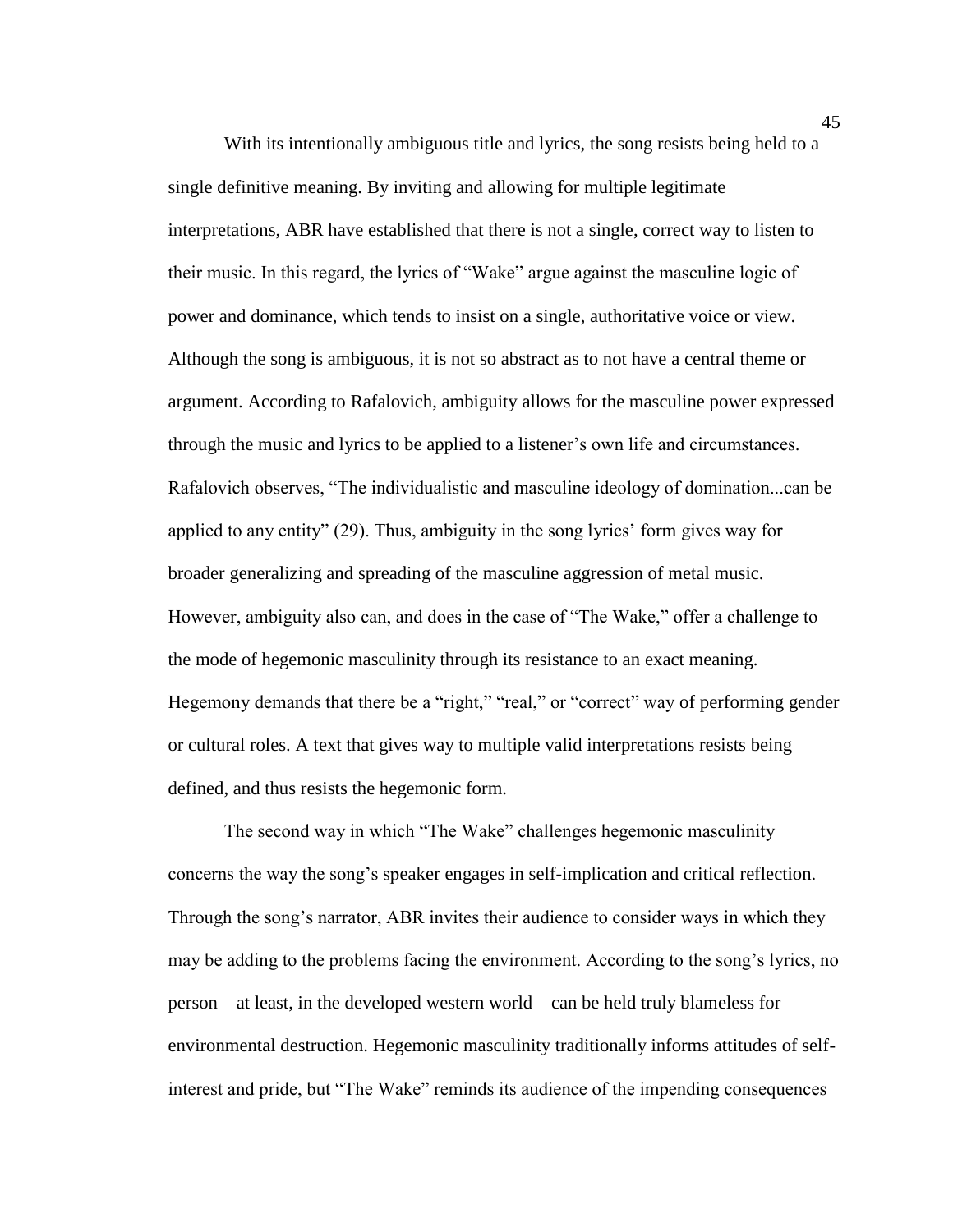of waste and pollution and encourages them to reflect on their own role in producing that waste and pollution. This act of self-implication is further evidenced by guitarist Brubaker's comments about the song, "It's hard to get people as a whole to change their lifestyles, and I'm guilty as well – I don't want to stop driving my dumb gas-guzzling car around" (Ramanand). Rather than focusing all of their negative criticism outward, ABR and their song's speaker admit to being part of the problem of environmental destruction, and this admission that the speaker is part of the problem marks a departure from and challenge to hegemonic masculinity on the part of the speaker. Hegemonic masculinity denotes an exalting aggrandizement of the individual self above others, but ABR's speaker is self-implicating, even self-deprecating. Rather than giving himself a selfcongratulatory pat on the back, ABR's speaker abases himself and joins the collective human subject in accepting his and their guilt, which marks his separation from hegemonic masculinity.

Finally, the third way the "Wake" challenges hegemonic masculinity is through the way it reconfigures traditional power structures between humans and nature. Advocating for environmental responsibility resists the patriarchal logic of dominion and domination that has informed patterns of using the earth strictly as a resource for humans to use and exploit at will. The lyrics draw attention to the ways in which nature can and will deliver the consequences of pollution and carbon emissions back to the people whose history has been responsible for changes in climate. As ecofeminists would argue, mankind's destruction of the planet is a consequence of androcentrism, rather than anthropocentrism. The patriarchal pattern of dominance informs the subordination of women, minorities, and the earth itself. Through the patriarchal lens, each of these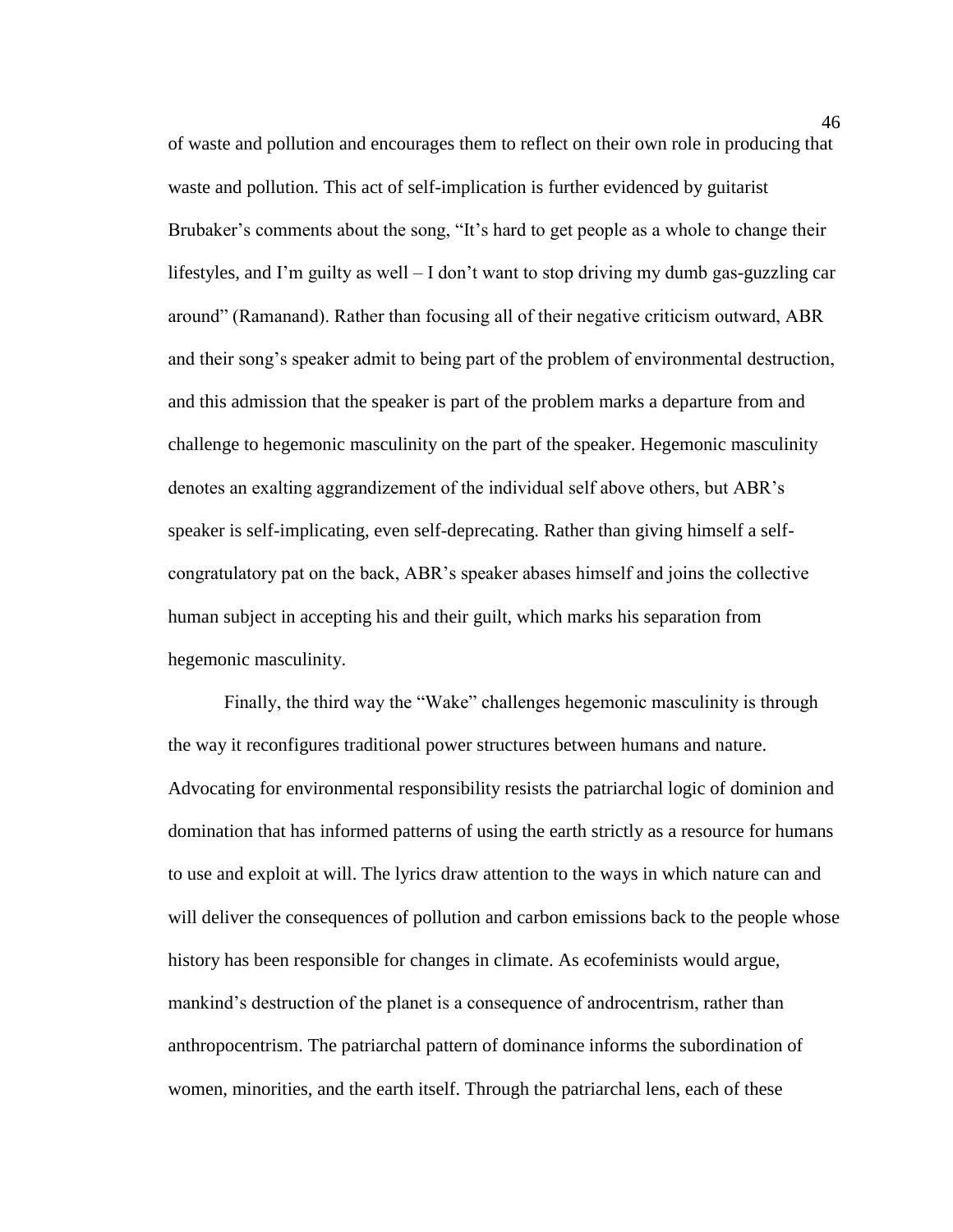entities are feminized and infantilized through their being overpowered and controlled by the men in a patriarchal society. By reversing these power dynamics and subjecting humans to the power of the earth, ABR challenge the patriarchal logic of dominance in a unique way.

### **The Wake**

Examining the connection between hegemonic masculinity and environmentalism in "The Wake" begins with an analysis of the speaker. "The Wake" is an example of what Rafalovich describes the "broken self" who "conveys relentless suffering and the futility of outside intervention" and suffering from objective domination. Objective domination "describes the crippling effects of traumatic events, failed relationships, or general life circumstances" (22-23). Since lyrics of "The Wake" center on the consequences of pollution, we can view the speaker as broken by "general life circumstances," feeling helpless at the thought of what the future holds for humanity if people continue to misuse natural resources. The song departs from Rafalovich's argument, however, when the speaker becomes part of a collective rather than an individual facing their suffering alone. This may not be a huge departure from masculine individualism, though, since the speaker is not "seeking comfort in others" but is instead retreating into "isolation, hatred, and self-destruction" that happens to include a larger body of people that the individual is a part of (Rafalovich 23). In my analysis, I will explore some of the possible interpretations that vary depending on the subject being addressed by the speaker. Each interpretation offers different implicative arguments about masculinities, and that fact that the song lyrics suggest and support both possible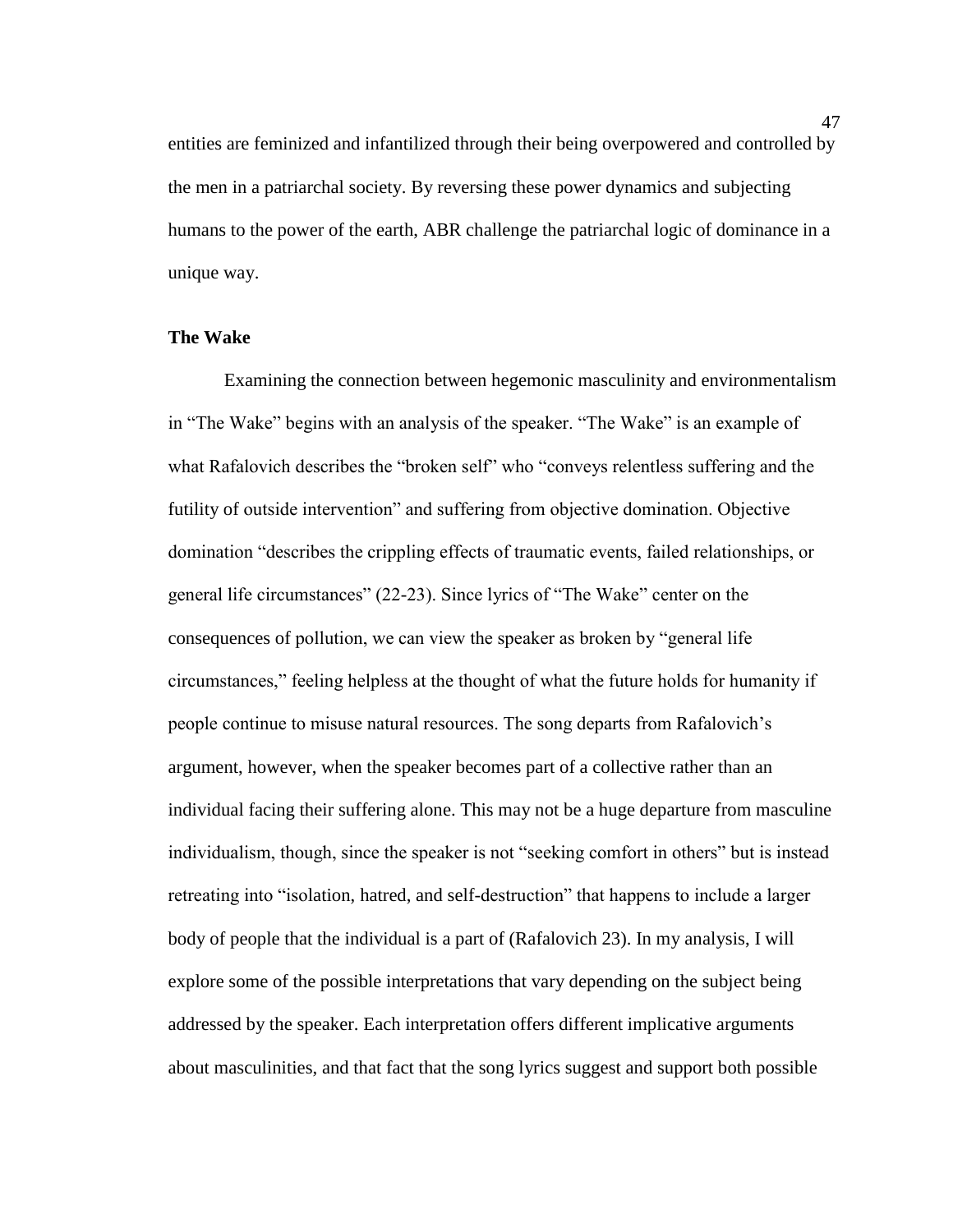interpretations allow the song to introduce multiple equally valid perspectives, resisting the assertion of a single dominant view or voice.

The beginning lyrics of "The Wake" leave some ambiguity about the song's speaker and whom the speaker is addressing. Rather than assuming a definitive interpretation of the lyrics, I will introduce some working terms for the three characters or parties involved. The first I will refer to as the "speaker" who is a singular masculine character, so I will refer to this speaker using masculine singular pronouns (e.g., he, him, his). The speaker addresses the other two characters in different verses of the song's lyrics. Throughout most of the song, the speaker refers to a group I will refer to as the "human subject." The human subject may be taken to represent humanity as a whole, but the speaker's argument is more specifically directed at Christians in the developed world, as evidenced by lyrics referring to industrial development and the human subject's belief that their "father" created the earth. When referencing the human subject, I will use plural pronouns (e.g., they, them, their). The second character addressed will be referred to as the "God subject" who is essentially God, the fatherly figure of the New Testament. Therefore, I will use capitalized masculine pronouns when referencing the God subject (e.g., He, Him, His).

The song begins using abstract ideas and the "generic you" to invite multiple meanings and interpretations of its lyrics. Although the relationship between speaker and subject is a source of ambiguity, the opening lines clearly introduce the themes and tones of violence and destruction, and we start to see masculine power dynamics at play. The speaker addresses the subject through a generalized "you" implied by imperative statements and signified through the use of the possessive form "your."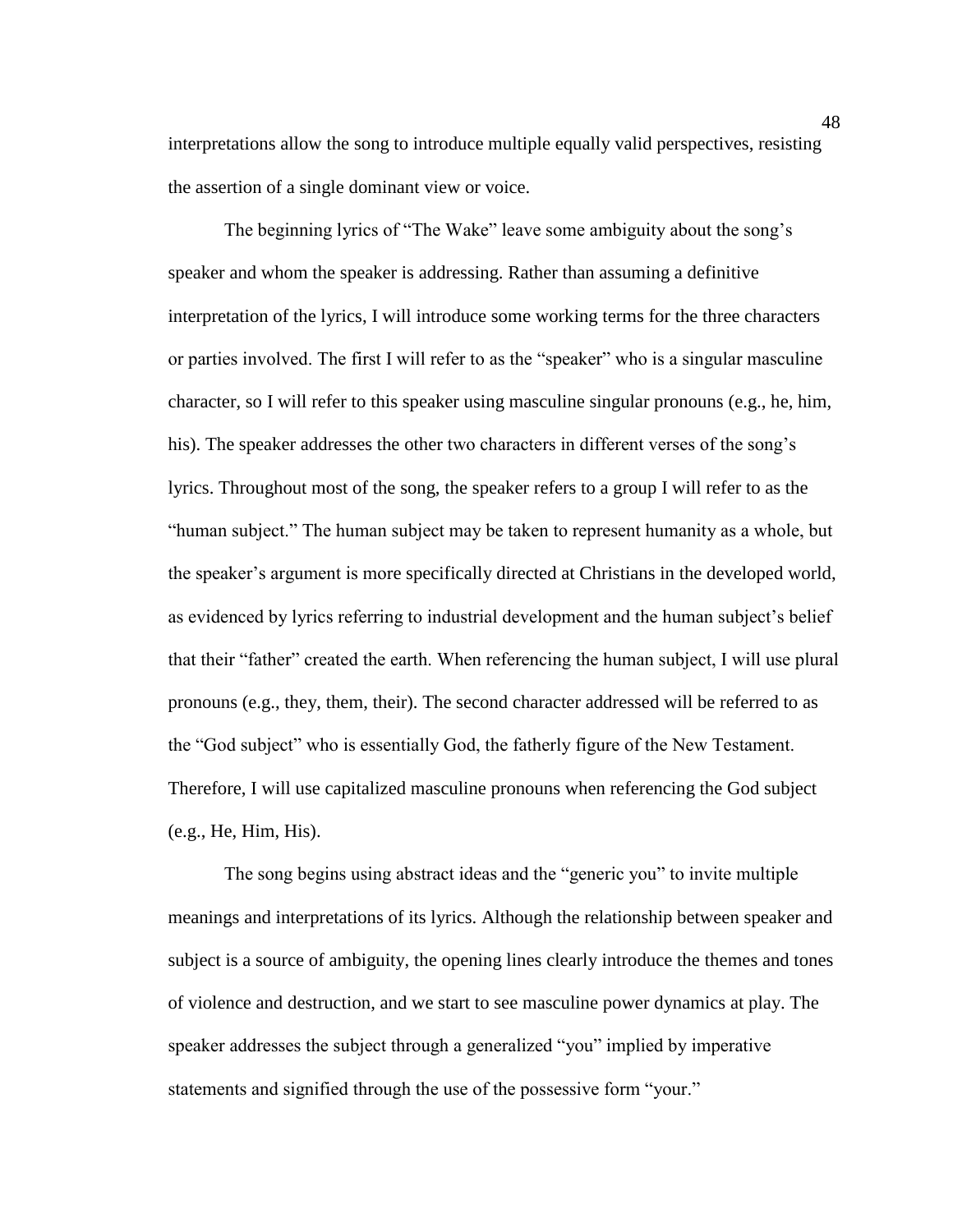*Destroy everything Cleanse Wipe away the filth Set fire to your waste Burn everything Back into dirt Burn everything*

From the beginning, these lyrics offer two possible interpretations for the subject. On the one hand, the imperative to destroy and burn everything could be interpreted as a hyperbolic invitation to the God subject. On the other hand, the imperative to destroy and burn everything could also be read as a facetious remark toward the human subject. In the case of addressing the God subject, the speaker would be asking Him to destroy people and the things they have built by exploiting natural resources. There are instances in the Bible in which God has "cleansed" the earth by destroying the people, such as Noah's flood. The "filth" would then refer to a sinful society and their idolic creations that they have built out of earth's resources. The God subject interpretation also alludes to mankind being created from the "dust of the earth" when the speaker directs the God subject to "burn everything back into dirt." In Genesis, the Lord tells Adam that he will become dust again at the end of his mortality, hence the expression "ashes to ashes, dust to dust." Alluding to the biblical passage serves as a subtle reminder from the speaker to the human subject that people's bodies and everything that people make are all composed of borrowed material from the Earth which was created for man to have dominion and stewardship over.

On the other hand, if we interpret these lines as directed toward the human subject, the hyperbole remains, but the tone changes to one more satirical. Instead of inviting God to destroy the people, the speaker invites the people to destroy the creations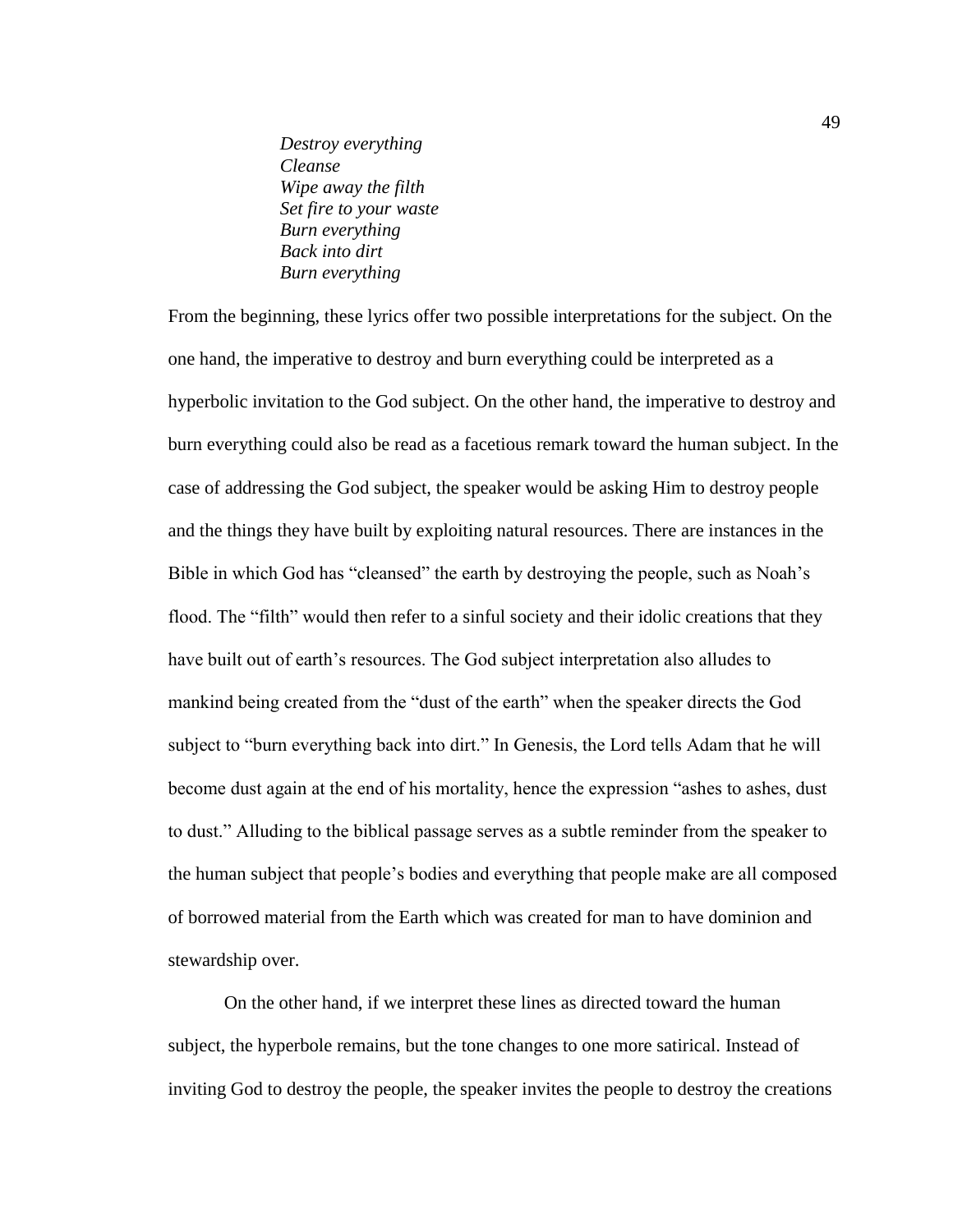of their own hands, emphasized in the imperative, "Set fire to your waste," implying that mankind has produced much that is wasteful, both in terms of actual garbage and sewage as well as the large and arguably unnecessary buildings and consumer products. In this case, the things that humans have created of earth's resources, or "dirt," would still be returned to dirt by burning them.

The first point to focus on here concerns the way both of these interpretations are presented as equally logical and acceptable options, which, from the beginning, causes this song to resist the hegemony of definitive meaning. The intentional vagueness of the lyrics works, as Rafalovich has noted, to allow for multiple interpretations that translate a masculine power struggle to an infinite number of possible scenarios.

In addition to promoting multiple interpretations, these lyrics also invite the audience to think critically about power relations. Whichever interpretation the audience accepts, the speaker emphasizes the helpless state of the human subject and the power possessed by the God subject. In the first interpretation, the speaker engages with the God subject and invites Him to smite the earth and the people who inhabit it. This reifies the belief in an all-powerful patriarchal and omniscient singular deity who created the earth and the people therein. With this ideology implicit in their argument, this interpretation seems to validate the patriarchal logic of dominance. This interpretation, therefore, would not provide a strong case for dismantling the patriarchy and hegemonic masculinity. On the other hand, if we consider the second possible interpretation, where the speaker addresses the human subject, then the lyrics seem to more effectively challenge the hegemonic masculinity of the human subject by suggesting that their creations ought to be destroyed. In this reading, the works of the human subject's hands are degraded and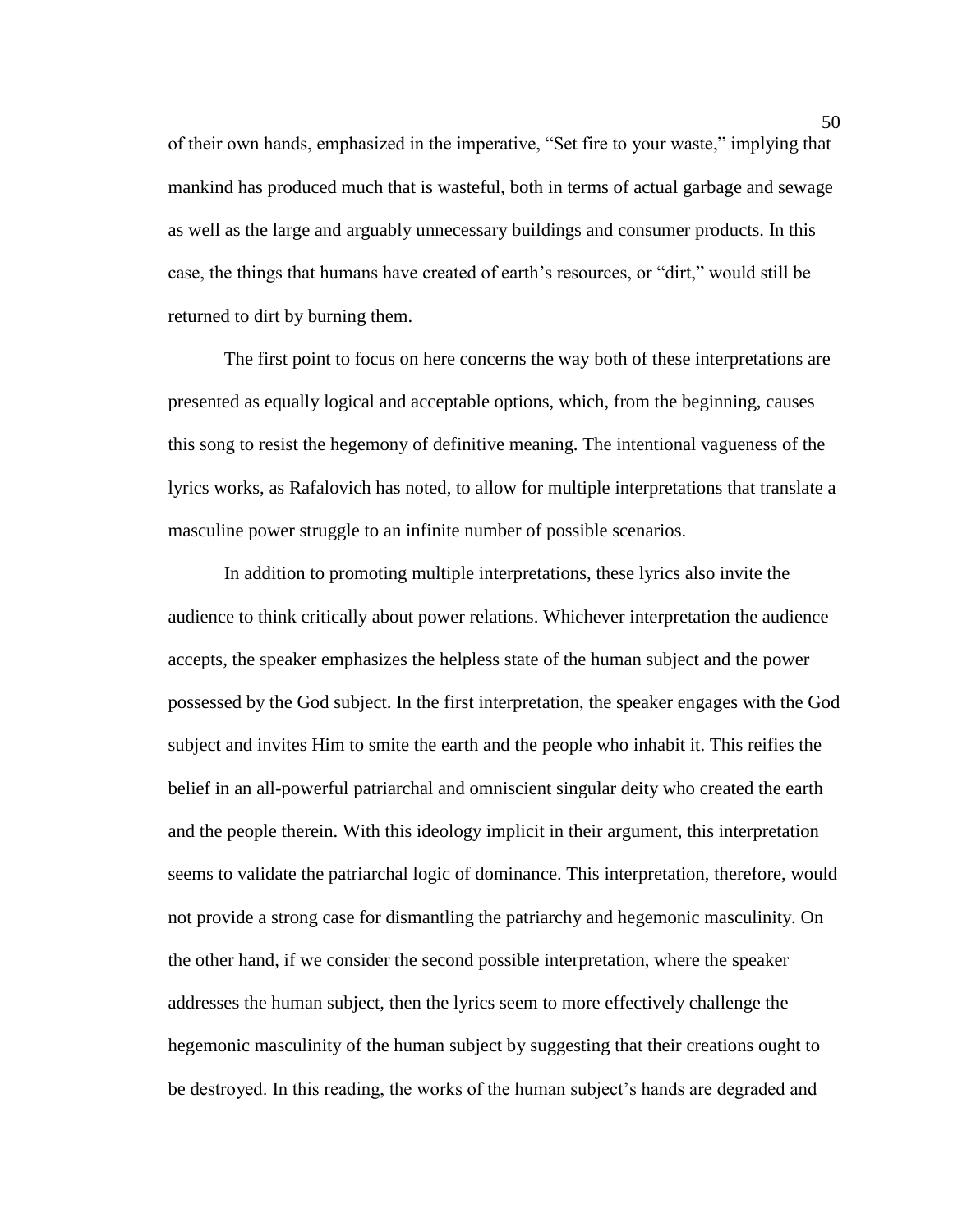called "filth" and "waste." This challenges hegemonic masculinity by devaluing human creations. Because hegemonic masculinity is self-aggrandizing, it suggests that a person's creations are important or productive, but ABR's narrator denies this notion and invites the audience to entertain the thought that what people have built is insignificant.

The next portion of the song begins to demonstrate the speaker's acts of critical self-reflection and implication, which challenges the individualistic and self-aggrandizing nature of hegemonic masculinity. The speaker transitions from the positions of individual and critic to place himself as part of a guilty collective who deserve punishment. Although much of the rhetoric of "The Wake" is externally focused on "people as a whole," there is a sense of accountability represented through the speaker's inclusion of himself, signified by the plural pronoun "we," in the following lines wherein the speaker addresses the God subject and asks Him to flood the earth.

# *Flood, drown the earth It's what we deserve*

The speaker's invitation to God or nature to flood the earth is, again, reminiscent of the great biblical flood in *Genesis*, which God used to "cleanse" the earth of sinful man. Instead of asking to be saved, as Noah did, the speaker feels they "deserve" to drown in the flood as well. Invoking images of self-destruction falls in line with Rafalovich's argument about the broken self, but by admitting their own role in abusing the Earth and speaking as a collective "we," the speaker can also be viewed as challenging the defensiveness and competitive individualism of hegemonic masculinity, especially as it relates to participation in environmentalist causes (Connell 128). In other words, rather than pointing an accusatory finger solely at outside forces or persons, the song lyrics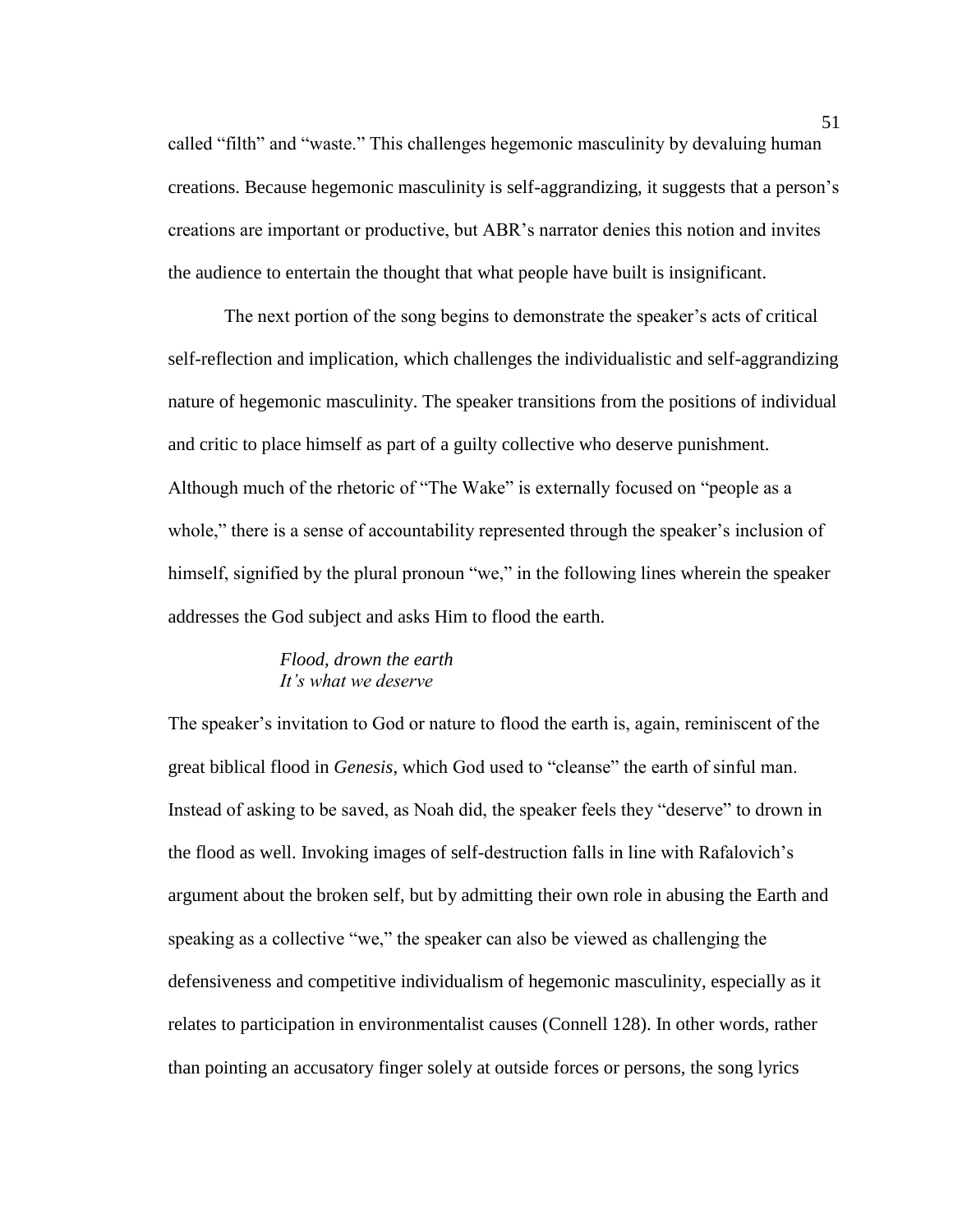encourage men to take accountability and see how they, too, are at fault. In this sense, "The Wake" is both an example of hegemonic masculinity in its rhetorical form as Rafalovich's "broken self" facing "objective domination," but it is a challenge to hegemonic masculinity in the substance of its argument for a more environmentally conscious society.

In the next lines, the speaker switches focus and takes a facetious and accusatory tone to address the human subject. Although in the previous lines the speaker had included himself as part of the human force that has been abusing the earth, the speaker now separates himself from the other human subjects and adopts hegemonic masculine rhetoric by directing criticism at a generalized "you." In doing so, the speaker tries to reveal the irony of the human subject's actions by suggesting that they "rehash" the pollutants that the human subject produces and destroy the creations of the god that the human subject professes to worship.

> *Rehash the poisons You breathe in the air Tear down what you say your father created Constructing buildings over buildings Conceal history like a shameful scar*

The first two lines of this section suggest that the human subject is repeatedly acting foolishly or with malicious intent by using the word "rehash" to illustrate the irony of an unsustainable lifestyle. To "rehash" means to reuse or repeat without any improvements. The following line, "Tear down what you say your father created," alludes to the Earth being a creation of a masculine deity, created for His children—mankind. This reminder and allusion to the Judeo-Christian creation myth continues to play into the theme of masculinity and nature when as the monotheistic god is given a masculine identity.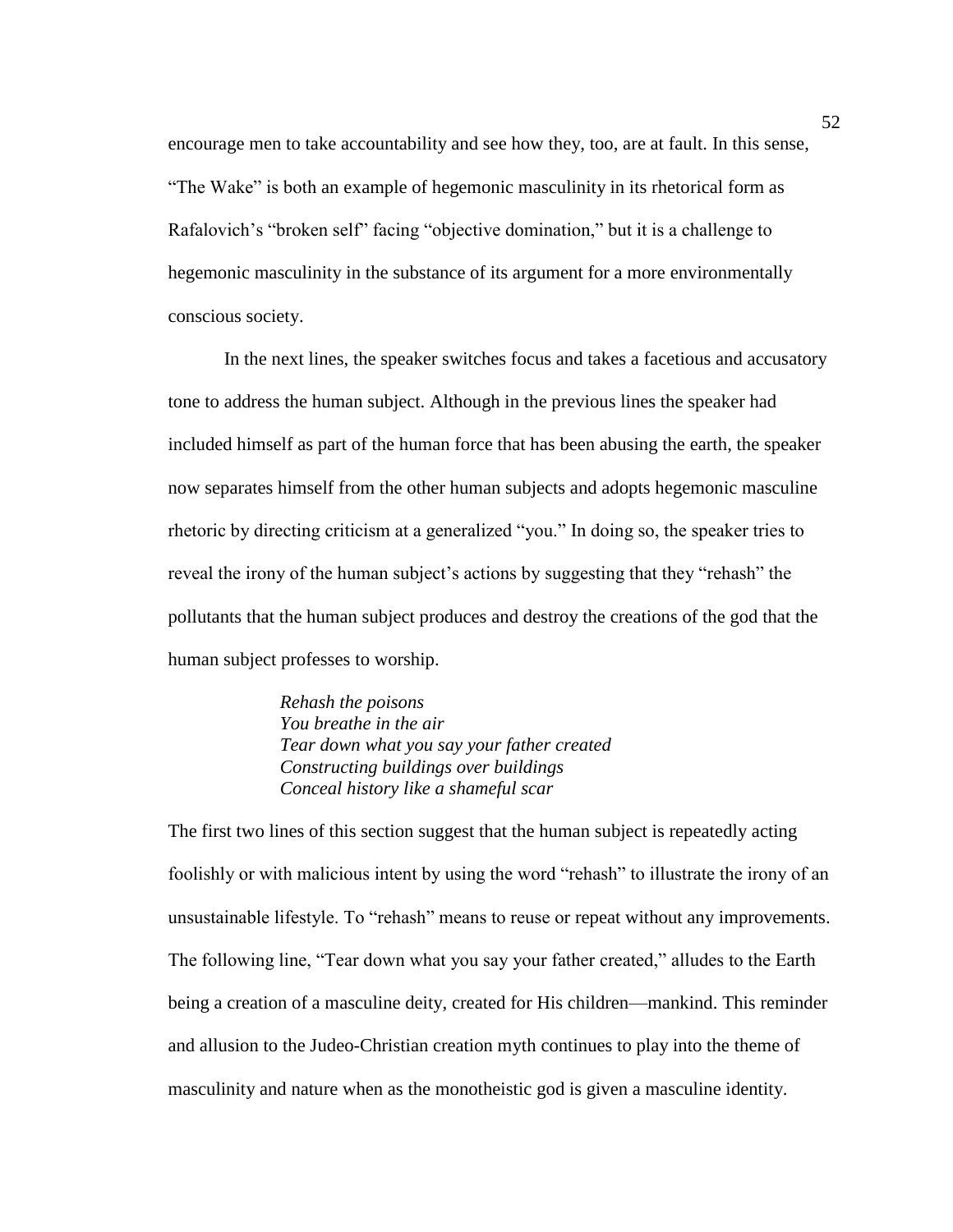"Constructing buildings over buildings," employs a similar irony that is implied by "rehash" and builds on the theme of self-reflection and complicity. In addition, the irony of "buildings over buildings" is compounded by the simile in the following line, "Conceal history like a shameful scar." Not only is mankind repeatedly doing damage to nature and themselves, there appears to be an ulterior motive. The "history" of civilization, constructing buildings and consuming Earth's resources for human gain, brings shame to those who are able to acknowledge the destructive and violent pattern. Like a person who commits self harm, ABR's speaker suggests that the human subject continues to build as a cover-up or distraction from the damage that has been done. Bringing attention to the concealment of history and the shame associated invites the listening audience to think of the human subject as not only guilty but vulnerable—a trait in contrast with hegemonic masculinity, which emphasizes strength and stoicism.

The next lyrics bring attention to earth itself and begin challenging the hegemonic power structure by reconfiguring the power dynamic between the human subject and the earth. The speaker discusses the earth's age and importance and even begins to grant it some agency. Shifting the focus onto the earth itself is interesting, given the anthropocentric paradigm that the song has been informed by up until this point. As these lyrics progress, the speaker remains focused on the negative consequences facing the human population but suggests that the earth will outlive the people who live on it. These next lyrics point out how long life has been on the earth and argue that people's negligence will eventually lead to their demise.

> *This world has lived for a million years with more to come It's only a matter of time until you choke on your indifference Struggling to breathe as the water fills your lungs*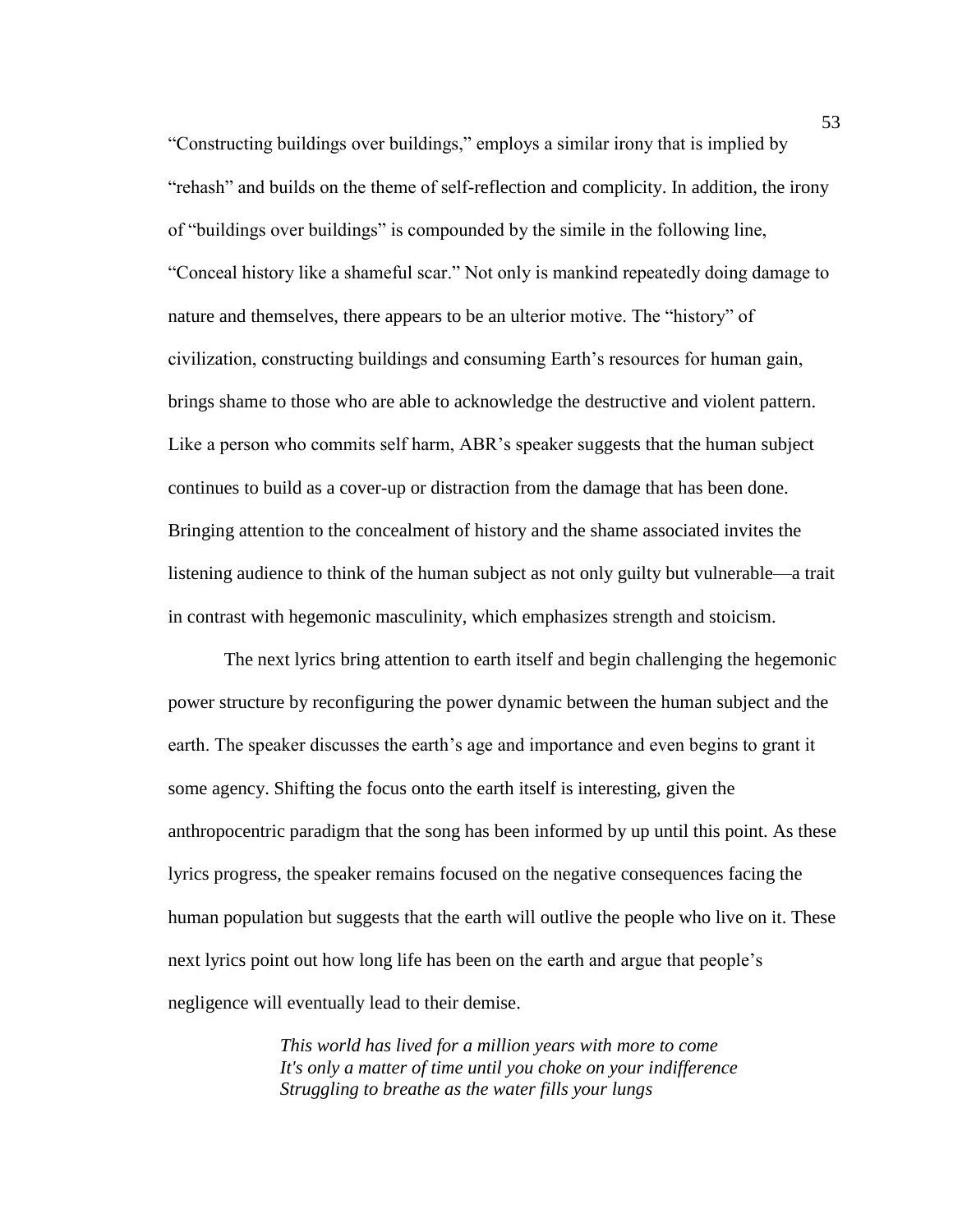*Trying hard to scream as it rises into your throat The reckless, the careless Will reign until the oceans rise*

In the first line of this verse, the speaker points out that life on earth predates history and will continue. As time goes on, the speaker tells the human subject that they will "choke" on their "indifference," arguing that the human subject's indifference about the way they live and treat the environment will lead to destruction ABR's guitarist JB Brubaker refers to this experience of choking on indifferences as a "rude awakening" (Ramanand). Brubaker has said that one of the song's themes is "our inability to see the ramifications of it coming if we continue to live the way we are living." The consequences of an industrial urban lifestyle will sneak up on humanity in due time. Again, the human subject is destined to reap what they sow.

Here, we also can see a significant shift in power as the earth and nature prove to be more powerful than the people who try to subdue and control it. This subverts the traditional dominion narrative, where man is given power and dominion over the earth and all living things on it. By attaching dominant power to the earth, these lyrics dismantle hegemonic masculinity by decentralizing the power that the human subject assumes and giving the power to create and destroy to the earth. The imagery of people drowning continues to show this shifting power dynamic as nature asserts control over people. This image also continues to hold people responsible for this destructive power, however, since the flooding illustrates one of the consequences of human-induced climate change: rising sea levels. The lines "Struggling to breathe as the water fills your lungs / Trying hard to scream as it rises into your throat" add realism to the metaphor of choking on indifference. This point is re-emphasized with the lines "The reckless, the careless /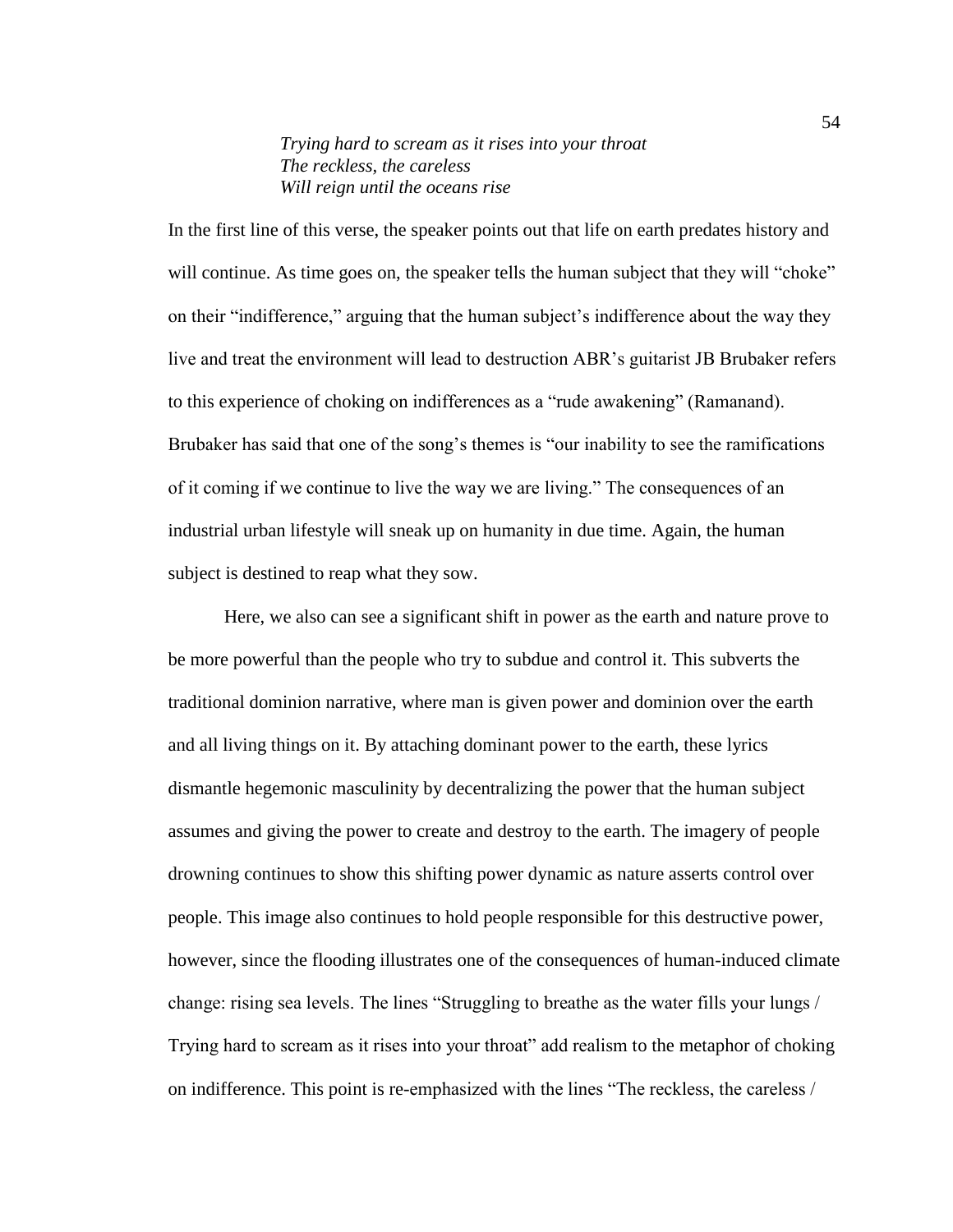Will reign until the oceans rise." Here, the song continues to assert the powerlessness of mankind compared to nature, and the human subject's inability to escape the consequences. By emphasizing the destructive power of nature as a result of their wasteful lifestyle, the song disempowers the human subject while also holding them accountable for this destruction.

The song's final lyrics tell the human subject to "wake up" and recognize the consequences of their actions, or of their negligence. Here, the song shifts back to its human-centered focus but still acknowledges the powerful forces of nature, suggesting once again that mankind is at the earth's mercy.

> *Wake up And save yourself The sea will reclaim What it worked to create Wake up Save yourself Pick up the pieces Ask for forgiveness*

The speaker invites the human subject to wake up so that they might save themselves, which denotes a return to the power of the individual. The human subject, although generally treated as a collective, is now being addressed with the singular pronoun "yourself." This individualizes the song's message for its listening audience who are, in essence, the human subject. Power is also given to the sea as it is personified and given the ability to "reclaim / what it worked to create." The sea can then be thought of as an extension of the God subject because it is given creative powers. Being an extension of the God subject might give the sea a masculine quality, which would bring it into confrontation with the hegemonic power struggle between the human subject and God or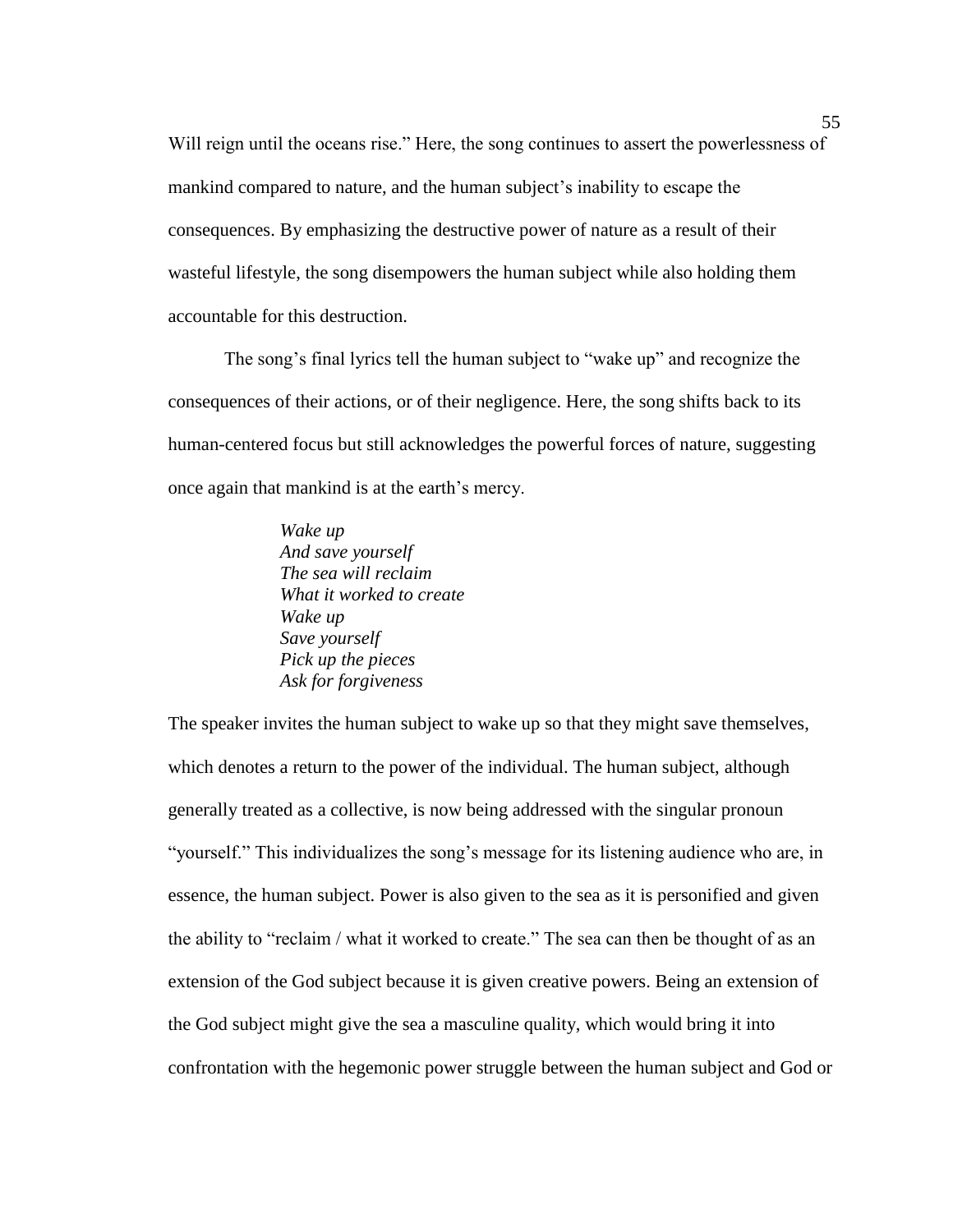nature. By implicating the human subject and the listening audience, ABR invite their audience to engage in self-reflection and examine their behaviors that extend, implicitly, from hegemonic masculinity and the logic of dominion.

The imperative in the song's final verse, "Wake up," gives one of multiple meanings to the song's title. The title, "The Wake," may be a reference to the speaker's invitation to the human subject to awaken to an awareness of their mistreatment of the earth and recognize the consequences that will follow. The title could also be reference to the waves that follow an object moving through water, serving as a metaphor for the wake of destruction humanity leaves in its path as it builds, civilizes, and domesticates the natural world. Third, "wake" can mean a watch or vigil over a deceased person, which can suggest that this song bears witness to the death of humanity at the hands of the natural world that they have mistreated. Having equally legitimate interpretations of the lyrics and song title once again signifies an intentional ambiguity on the part of the songwriters which furthers its resistance to hegemony.

Each meaning of the title has its own connotation—one hopeful (wake up), one generative (creating a wake), and one less hopeful (a wake regarding death). The first addresses man's blindness to environmental issues which can be interpreted as a challenge to privilege. Male, white, cisgender, and heterosexual privilege describe the inability to comprehend the problems faced by women or minorities because the person is not immediately affected by those issues. People in the developed world are able to turn a blind eye to the consequences of climate change because they are not immediately affected by it. The imperative, "wake up," invites them to see and acknowledge the real effects of unsustainable living. The second interpretation is a recognition that the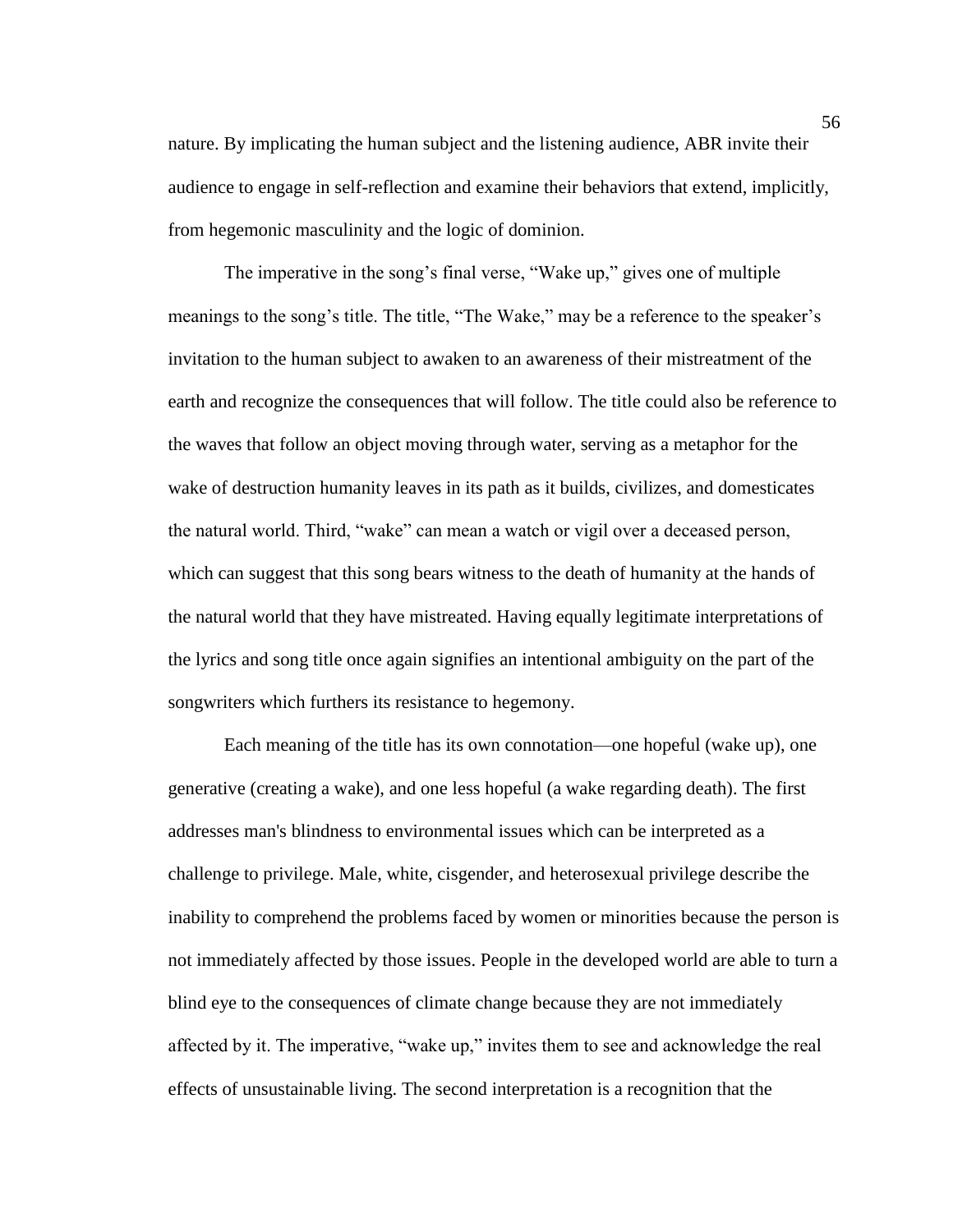creations of man are and have been destructive. This acts as another direct challenge to that which man cannot see. A wake created by moving through water trails behind the object in motion. Therefore, the wake is invisible to the being that causes it. This interpretation of the title implies a look back at the effects of mankind's presence on the earth, and it invites the self-implication and contemplation discussed earlier in this chapter. The final meaning invites mankind to reflect and mourn the deaths that they have caused through hunting, agriculture, industrialism, and deforestation. Again, ABR wants their audience to see and ponder on that which they may have been blind to. In each case, ABR invite their audience to acknowledge and understand the causes and effects of climate change, and this serves as a metaphor for mankind to check their privilege.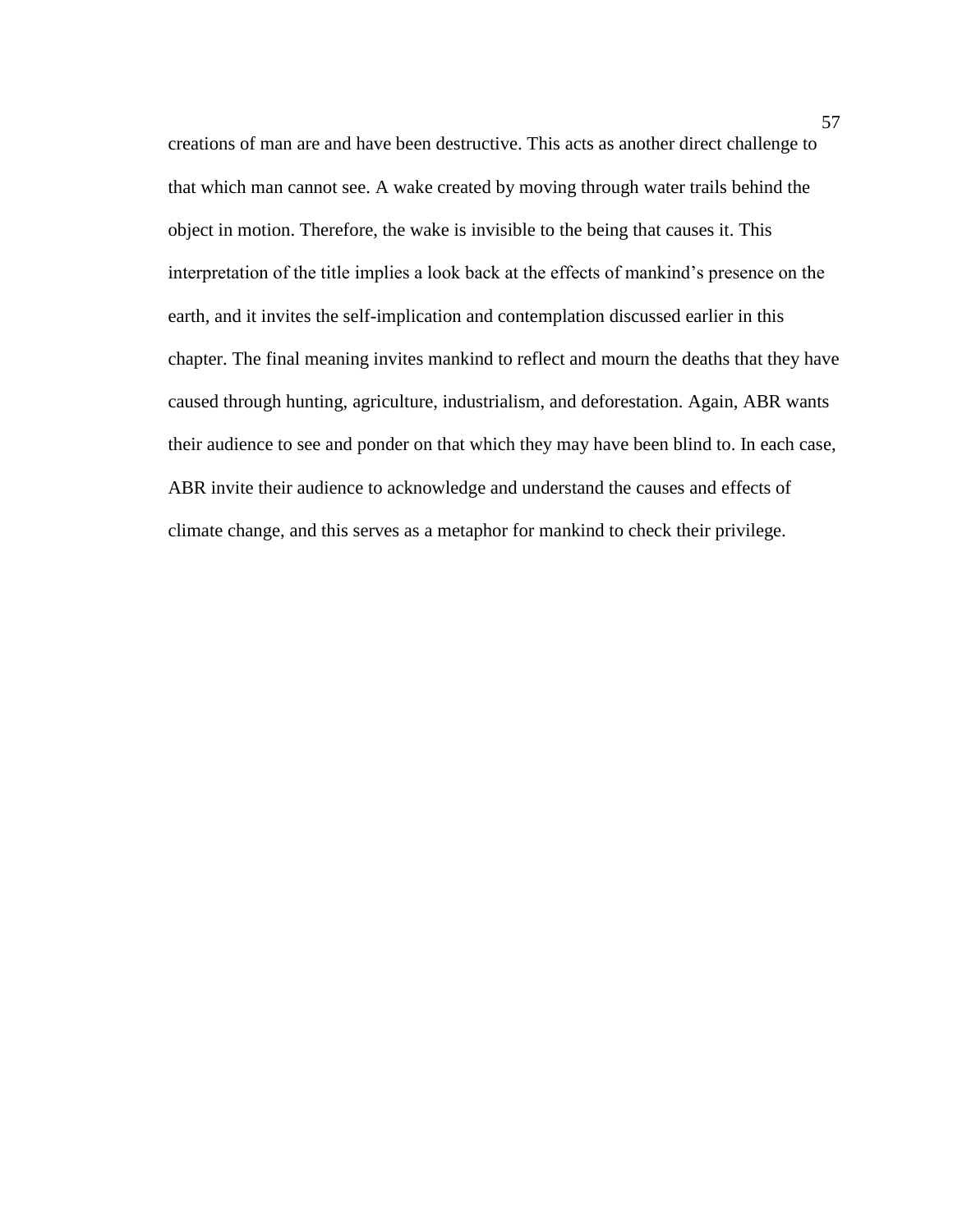## **Annotated Lyrics**:

(Imperative verbs, Generalized "you", Earth/Nature)

Destroy everything Cleanse Wipe away the filth Set fire to your waste **Burn** everything Back into dirt **Burn** everything *(TO GOD SUBJECT)* Flood, drown the earth  $[2x]$ It's what we *(SPEAKER AND HUMAN SUBJECT)* deserve *(TO HUMAN SUBJECT)* **Rehash** the poisons You breathe in the air Tear down what you say your father created Constructing buildings over buildings Conceal history like a shameful scar This world has lived for a million years with more to come It's only a matter of time until you choke on your indifference Struggling to breathe as the water fills your lungs Trying hard to scream as it rises into your throat *(GENERAL STATEMENT, NOT DIRECTED AT HUMAN OR GOD SUBJECT)* The reckless, the careless *(REFERENCING SPEAKER AND HUMAN SUBJECT)* Will reign until the oceans rise *(TO GOD SUBJECT)* Flood, drown the earth  $[2x]$ It's what we *(SPEAKER AND HUMAN SUBJECT)* deserve [5x] *(TO HUMAN SUBJECT)* This world has lived for a million years with more to come It's only a matter of time until **you** choke on **your** indifference Struggling to breathe as the water fills your lungs Trying hard to scream as it rises into your throat Wake up And save yourself The sea will reclaim *(NATURE WITH AGENCY)* What it worked to create Wake up Save yourself Pick up the pieces **Ask** for forgiveness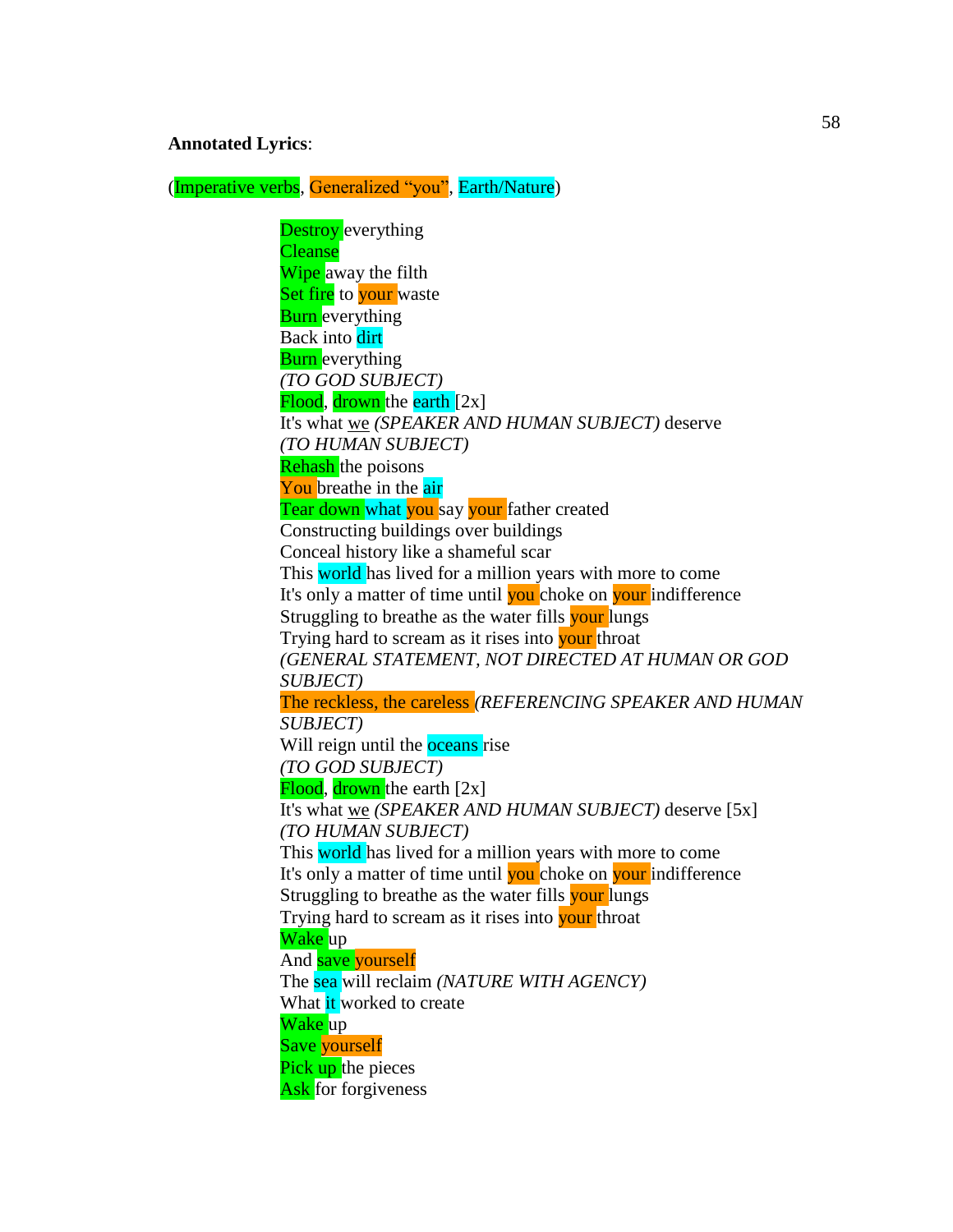#### **CONCLUSION**

My analysis of August Burns Red lyrics has demonstrated that Christian metal bands can and do engage in queering and challenging power structures informed by hegemonic masculinity. In "Treatment," ABR challenge the unconventional structure of the parties involved in the song's narrative. Rather than emphasizing individuality, the speaker is a collective body represented through plural first-person pronouns. The song also challenges hegemonic masculinity through its central argument for inclusion, acceptance, diversity, and tolerance. With "The Wake," ABR use environmentalism to challenge hegemonic masculinity and its logic of domination. The song also poses a challenge to hegemonic masculinity through its resistance to a singular definitive interpretation and through the way in which the song's narrator implicates himself in wrongdoing.

Examining Christian metal through the lens of hegemonic masculinity has opened up new ways to understand the negotiation of masculinity and social power. I have shown how Christian metal musicians perform a multifaceted challenge to hegemonic masculinity. What Moberg calls the "double controversy of Christian metal" is a double challenge to hegemonic masculinity. Because hegemonic masculinity is culturally specific, the metal scene and subgenre scenes inevitably develop a code of hegemonic masculinity that is particular to the culture of the scene. Hegemonic masculinity in the metal scene is, albeit paradoxically, measured by an adherence to patterns of behavior and performance deemed transgressive to the larger mainstream culture that surrounds the scene. Metalheads conform to nonconformity.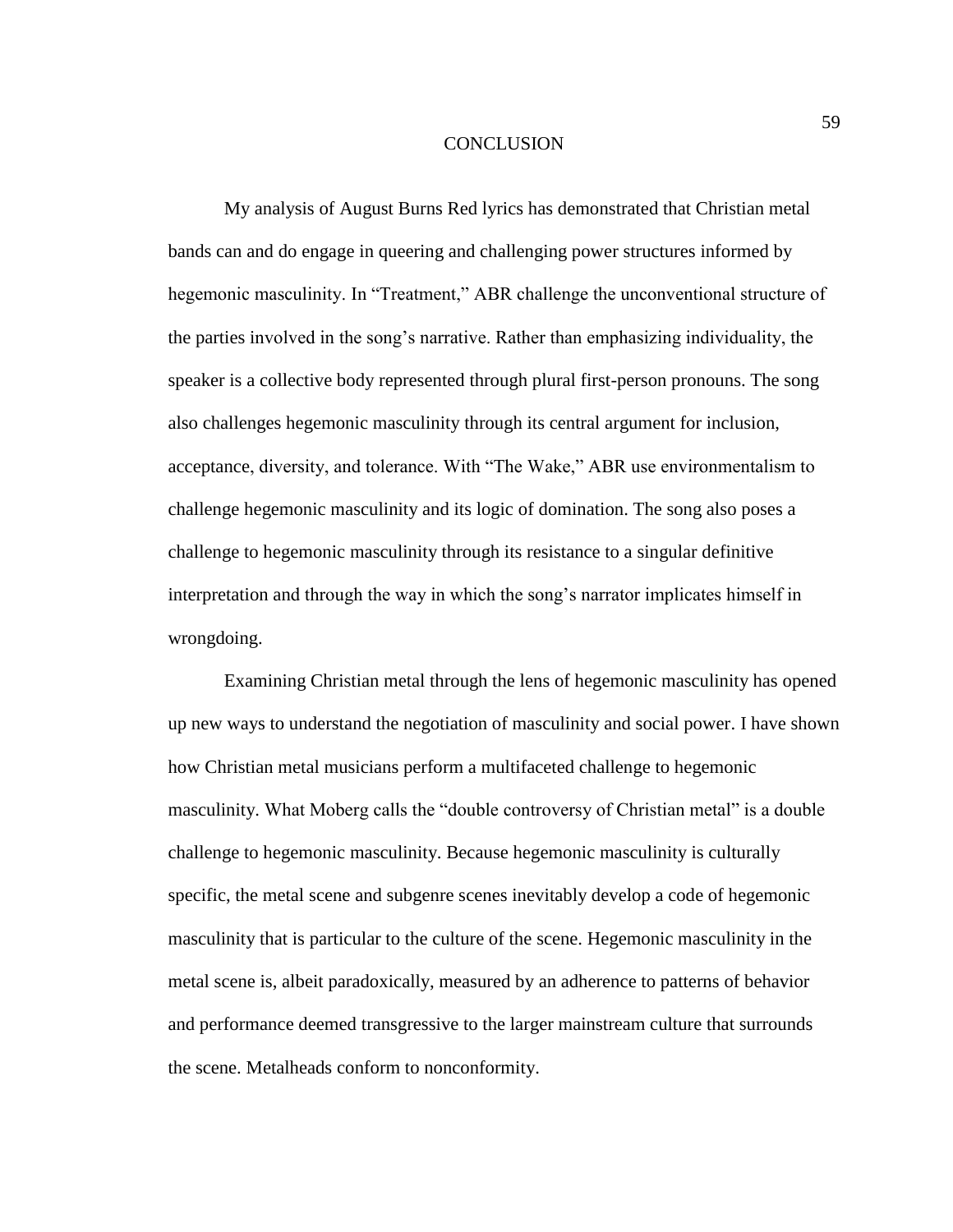Put in more concrete terms, the political ruling class of the United States has often invoked Judeo-Christian religious rhetoric with phrases like, "God bless America" and "In God we trust." This signifies a culture dominated by Christian principles and ideology. Therefore, the US metal scene has developed a tradition of being critical toward Christianity and organized religion because Christianity represents authority, power, and conformity to the mainstream culture. The hegemonic masculinity of the metal scene is then determined by an adherence to being anti-religious in lyrics and performance. Metal bands use Satanic imagery, not necessarily because they follow the tenets of the Church of Satan, but to give an artistic middle finger to the largely Christian ruling class and mainstream culture of the US. The more rebellious toward religion a metalhead can be, the more masculine he (or she) is. Christian metal challenges these assumptions about what is transgressive and masculine by transgressing the metal scene's code of hegemonic masculinity when they write lyrics from a Christian perspective and favor Christian principles such as faith and repentance. At the same time, Christian metalheads perform a challenge to the hegemonic masculinity of Christian culture by appropriating a music genre that is traditionally anti-Christian. Being a Christian metalhead is a double-rebellion and a double challenge to hegemonic masculinity.

This project gives way to opportunities for further research which include broadening the scope of bands analyzed and doing ethnographic fieldwork. ABR is only one of many contemporary Christian metal bands. Examining other bands will provide new insight and comparison with the ways in which they engage in performative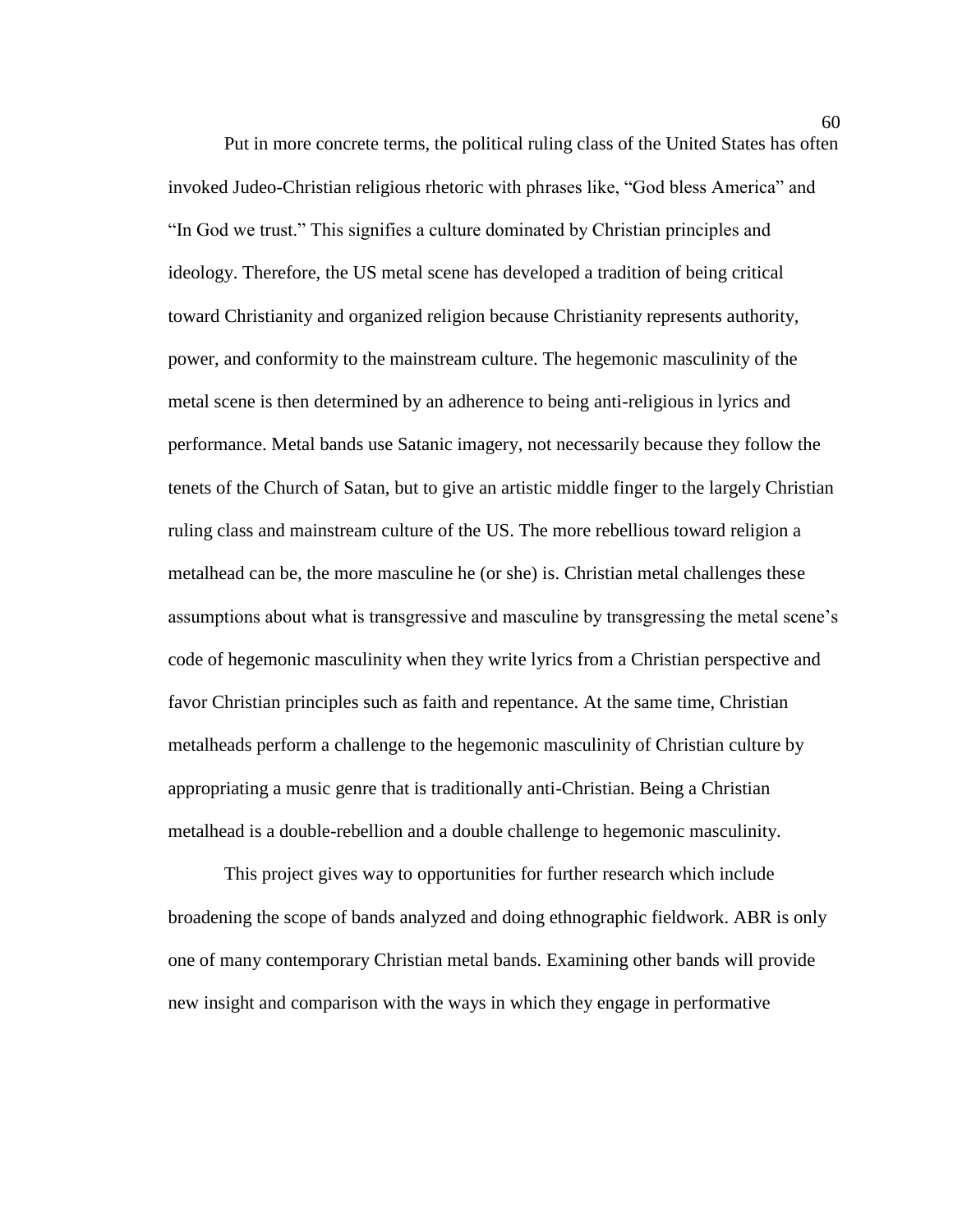masculinities.<sup>11</sup> Comparing lyrics with non-Christian metal bands would also reveal whether there are significant differences in the ways Christian and non-Christian bands approach, resist, and perform masculinity. For example, ABR's song "Identity" could be compared to Miss May I's "Deathless." Both songs were released in the summer of 2015, and they each deal with the theme of a first-person narrator seeking acceptance from a generic "you." One immediate difference is MMI's use of profanity in the line, "I fucking gave everything." What is the significance, if there be any, of using profanity versus not? What other similarities or differences in the rhetoric or mode of address might we find if we took a closer look? What do the similarities and differences say about masculinities and social power?

Another opportunity lies in focusing on the musical aspects in conjunction with the lyrics as a challenge or adherence to hegemonic masculinity. This would include an examination of how Christian bands participate in musical transgression in relation to other Christian metal bands and their non-Christian counterparts. This is important because ABR has been writing music that is increasingly progressive and steps outside of the traditions of metalcore. For example, their most recent studio album, *Found In Far Away Places*, is marked by the incorporation of distinct non-metal genres such as country western, jazz, and eastern European folk music. I would want to look at the band's motivation for writing more progressive music and how their fans have reacted to ABR's musical evolution—particularly if they have lost or gained fans as they have made efforts to expand their sound. The band's motivation and the audience's reaction will help

<sup>&</sup>lt;sup>11</sup> Contemporary Christian metal bands for lyrical comparison include As I Lay Dying, Blessthefall, The Chariot, Demon Hunter, The Devil Wears Prada, Emery, Fit For A King, For Today, Haste the Day, Impending Doom, Mortification, Maylene and the Sons of Disaster, Norma Jean, Oh Sleeper, P.O.D., Stryper, Theocracy, Tourniquet, Underoath, War of Ages, Whitecross, Wolves at the Gate, and Zao.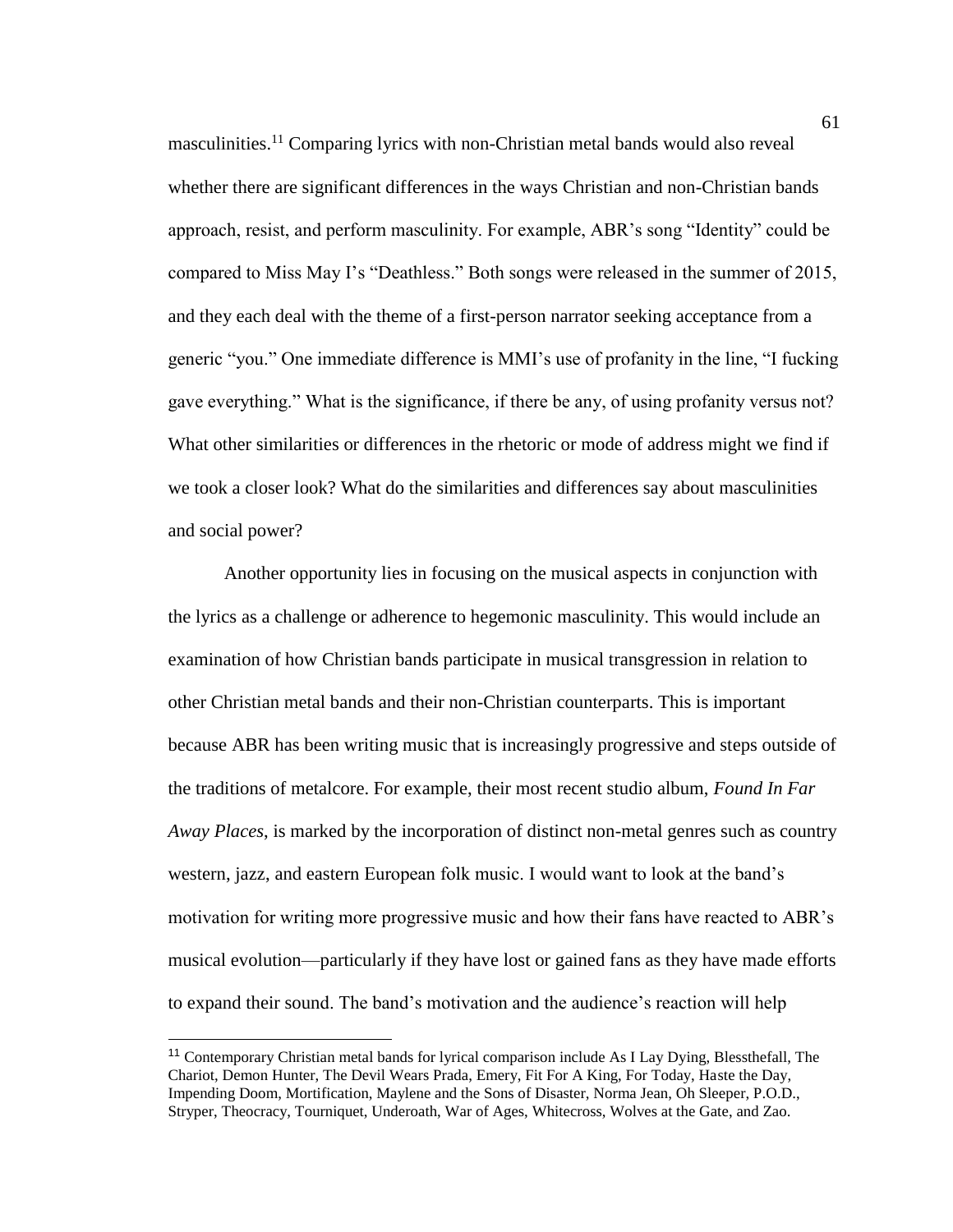inform the ways that musical rhetoric interacts with the lyrical rhetoric as a challenge to hegemonic masculinity—particularly how hegemonic masculinity informs genre conventions and what happens when those conventions are challenged.

Opportunities for ethnographic research would provide insights into the gender dynamics of the fan base of the metal music scene in ways that a literary analysis cannot. Researchers could choose to explore masculinities either in the online music scene or by observing behaviors and interviewing patrons at live metal shows. Interviews provide the opportunity to ask fans about their interpretations and reactions to a band's lyrics. Fan responses would give valuable insight into what messages are being received by a band's audience and if it affects their views on gender or power in any way. Band members themselves would also make for strong interview subjects as they can be asked more specific questions about the intent and meaning of the songs they have written. An interviewer would also be able to ask musicians about their perceptions of gender and power in the music scene that they are a part of. Activity and work that Christian metal musicians do outside of their bands—such as churches, charities, clothing companies, nonprofit organizations, social media activity, blogging, or book writing—would be worthy of research as well.

A musician's business and philanthropic efforts can also reveal messages they want to send to the music community. For example, ABR vocalist Jake Luhrs started a non-profit organization called Heart Support which is an online community for young people in the music scene dealing with mental illness, addiction, and emotional struggles. He also cofounded an athletic clothing line called More Weight Apparel which uses weightlifting as a metaphor for becoming stronger through the vicissitudes of life. Both

62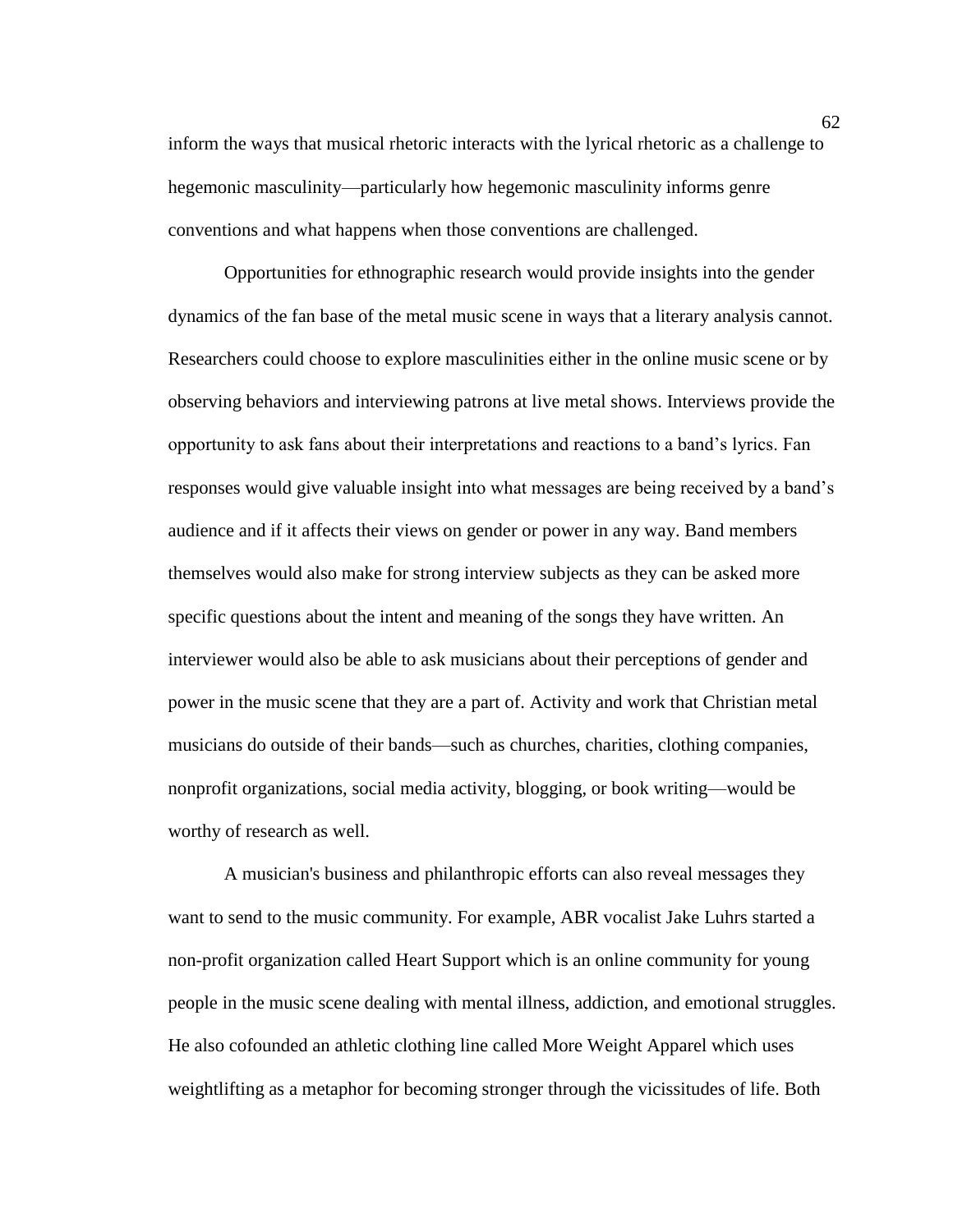his non-profit and clothing business engage with gender and power. Heart Support allows men in the music scene to be emotionally open and vulnerable in ways not usually encouraged by mainstream patriarchal society. More Weight deals explicitly with men's and women's bodies in the fitness industry which is wrought with issues of gender and sexuality.

The field of men and masculinities will benefit from my research and arguments on Christian metal because it adds a conversation largely untapped by scholars in that field. Men's studies has looked at religion, and some men's studies scholars have done work on music cultures. My writing brings these subjects into conversation through a medium that is often polarizing in American culture. Extreme metal is often either loved or hated by the people who hear it. People will get vehemently defensive on either side, saying that metal is angry useless noise or that it is the only style of music worth listening to. Add the fact that some of these bands are Christian, and people begin scratching their heads. I have seen this response in my family, my friends, and in fellow academics at the American Men's Studies Association annual conference. This topic raises eyebrows, and it raises questions. I have been surprised by some of the answers that I have found. With my work and with further research, we may uncover many more questions and some important answers about men and masculinities in the contemporary metal scene.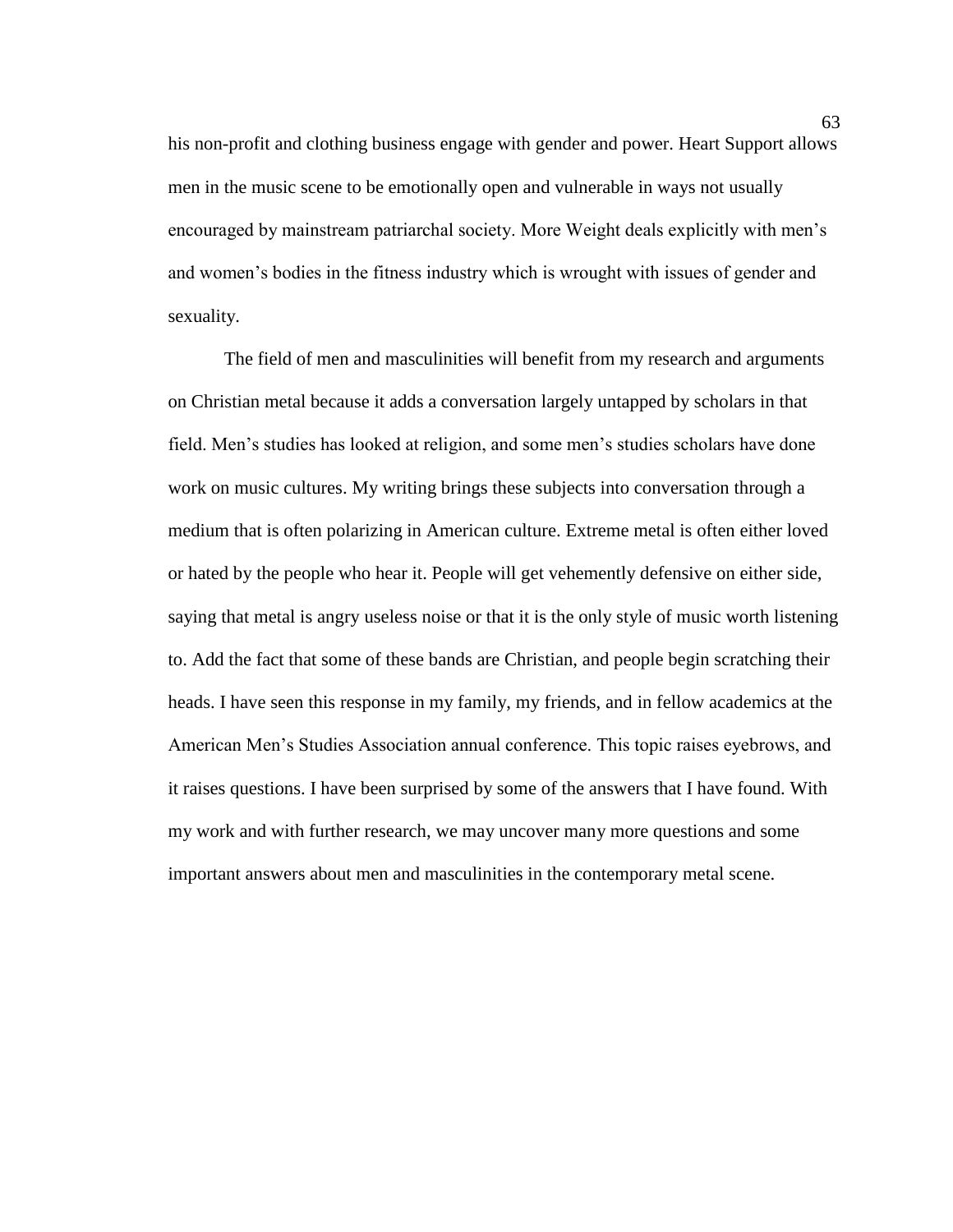### Works Cited

- AltPress. "August Burns Red, 'Rescue & Restore' Track by Track." *Alternative Press*. AltPress, 24 June 2013. Web. 24 Jan. 2016.
- Arbuckle, Matthew B., and David M. Konisky. "The Role of Religion in Environmental Attitudes." *Social Science Quarterly* 96.5 (2015): 1244-263. Web.
- "August Burns Red In Studio with Brent Rambler." *YouTube*. YouTube, 12 June 2013. Web. 20 Aug. 2015.
- "August Burns Red In Studio with JB Brubaker." *YouTube*. YouTube, 13 June 2013. Web. 23 Jan. 2016.
- "August Burns Red, 'Rescue & Restore' Track by Track." *Alternative Press*. Alternative Press, 24 June 2013. Web. 20 Aug. 2015.
- August Burns Red. "Treatment." *Rescue and Restore*. Solid State Records, 2013.
- Banger TV. "Lock Horns | Metalcore with Liam from Cancer Bats." Online Video Clip. *YouTube*. YouTube, 5 November 2015. Web. 3 Jun. 2016.
- Beaujon, Andrew. *Body Piercing Saved My Life: Inside the Phenomenon of Christian*

*Rock*. Cambridge, MA: Da Capo, 2006. Print.

Black Sabbath. "War Pigs." *Paranoid.* Vertigo, 1970. CD.

- Blythe, D. Randall. *Dark Days: A Memoir*. Boston, MA: Da Capo, 2015. Print.
- Brand, Noah. "Get Over It. Men and the Cost of Emotional Repression." *The Good Men Project*. GoodMenProject.com, 26 June 2013. Web. 25 Jan. 2016.
- Butler, Judith. *Gender Trouble: Feminism and the Subversion of Identity*. New York: Routledge, 1990. Print.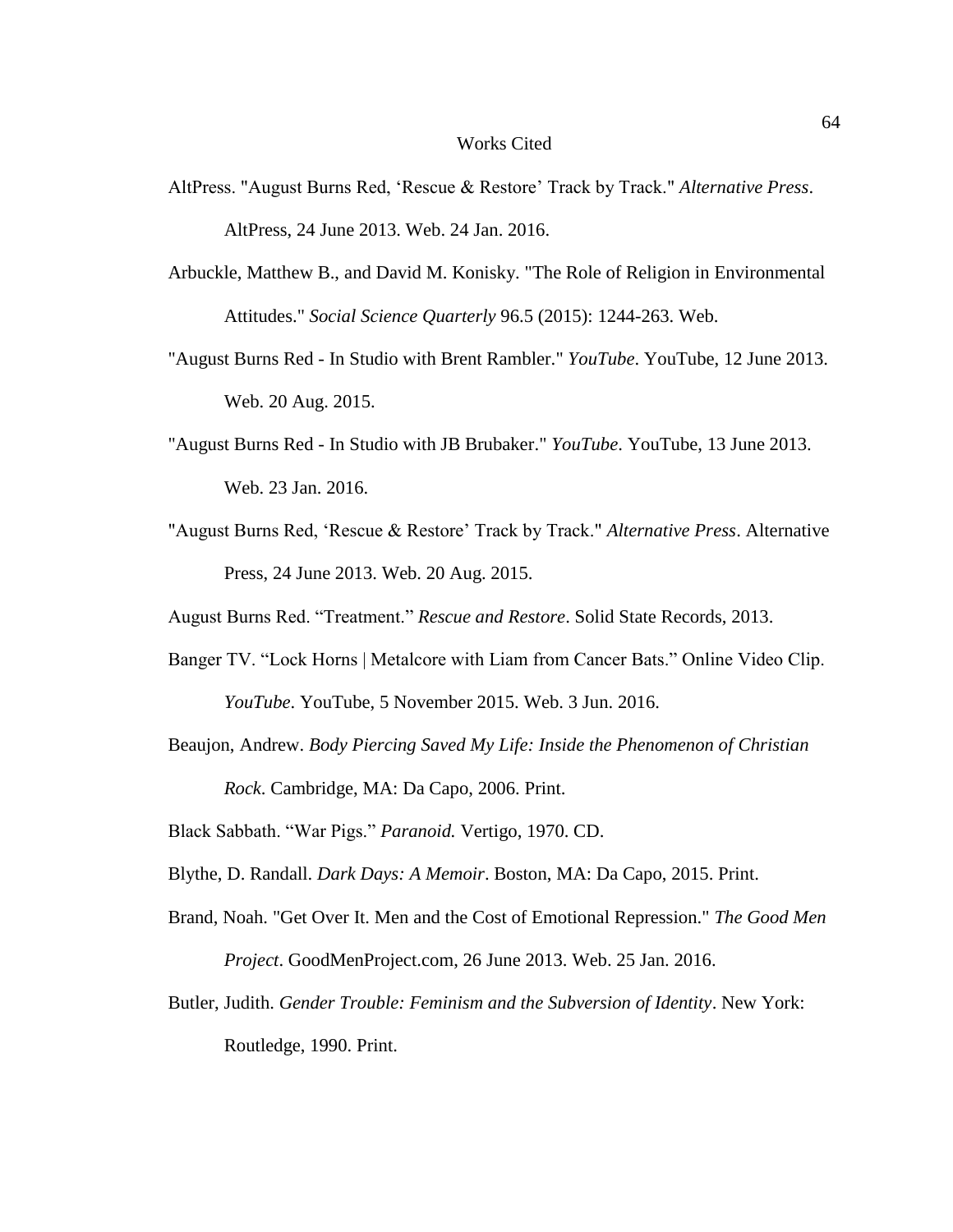- ---. "Imitation and Gender Insubordination." *The Lesbian and Gay Studies Reader*. Ed. Henry Abelove, Michèle Aina. Barale, and David M. Halperin. New York: Routledge, 1993. 307-20. Print.
- Christe, Ian. *Sound of the Beast: The Complete Headbanging History of Heavy Metal*. New York: HarperEntertainment, 2003. Print.
- Chu, Judy Y., and Carol Gilligan. *When Boys Become Boys: Development, Relationships, and Masculinity*. New York, NY: New York UP, 2014. Print.
- Clements, John M., Aaron M. McCright, and Chenyang Xiao. "Green Christians? An Empirical Examination of Environmental Concern Within the U.S. General Public." *Organization & Environment* 27.1 (2013): 85-102. Web. 4 Mar. 2016.
- Clements, John M., Aaron M. McCright, and Chenyang Xiao. "An Examination of the 'Greening of Christianity' Thesis Among Americans, 1993-2010." *Journal for the Scientific Study of Religion* 53.2 (2014): 373-91. Web. 27 Oct. 2015.
- Clifford-Napoleone, Amber R. *Queerness in Heavy Metal Music: Metal Bent*. New York: Taylor & Francis, 2015. Print.
- Connell, R.W. *Masculinities*. 2nd ed. Berkeley: U of California, 2005. Print.
- Cui, Jinhua, Hoje Jo, and Manuel G. Velasquez. "The Influence of Christian Religiosity on Managerial Decisions Concerning the Environment." *J Bus Ethics Journal of Business Ethics* 132.1 (2014): 203-31. Web.
- Dailey, Sheron J., Wallace A. Bacon, Ted Colson, Dwight Conquergood, Marion Kleinau, and Thomas O. Sloane. "Forum: Issues in Interpretation." *Literature in Performance* 5.1 (1984): 83-92. Web.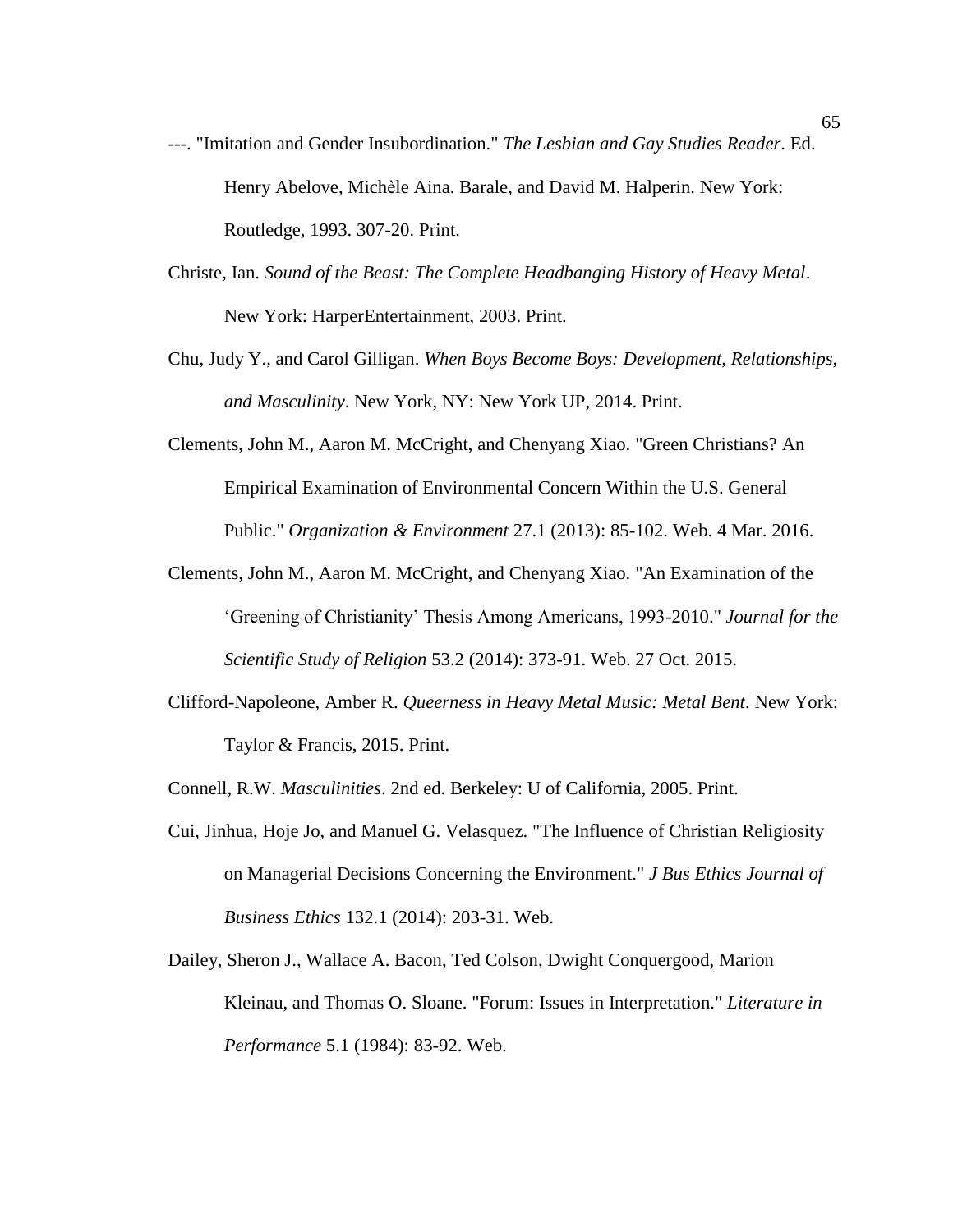Dawes, Laina. *What Are You Doing Here?: A Black Woman's Life and Liberation in* 

*Heavy Metal*. Brooklyn, NY: Bazillion Points, 2012. Print.

De Beauvoir, Simone. *The Second Sex*. New York: Knopf, 1953. Print.

*Dead & Alive*. Perf. The Devil Wears Prada. Ferret, 2012. DVD.

- Deppe, Blake. "People's World." *Environ-Metal: Where Green Is the New Black » Peoplesworld*. People's World, 12 Oct. 2012. Web. 04 Mar. 2016.
- Eliot, Lise. *Pink Brain, Blue Brain: How Small Differences Grow into Troublesome Gaps—and What We Can Do about It*. Boston: Houghton Mifflin Harcourt, 2009. Print.
- Fine, Cordelia. *Delusions of Gender: How Our Minds, Society, and Neurosexism Create Difference*. New York: W.W. Norton, 2010. Print.
- Fit For A King. "Slave to Nothing." *Slave to Nothing.* Solid State Records, 2014. CD.

For Today. "Under God." *Immortal*. Razor & Tie, 2012. CD.

- Friedan, Betty. *The Feminine Mystique*. New York: W.W. Norton, 1963. Print.
- Gardiner, Judith Kegan. *Masculinity Studies & Feminist Theory: New Directions*. New York: Columbia UP, 2002. Print.
- Gray, John. *Men Are from Mars, Women Are from Venus: A Practical Guide for Improving Communication and Getting What You Want in Your Relationships*. New York, NY: HarperCollins, 1992. Print.
- Greiner, Matthew. "Interview with Matt Greiner of August Burns Red." Personal interview. 10 Feb. 2015.
- Grosz, E. A. *Space, Time, and Perversion: Essays on the Politics of Bodies*. New York: Routledge, 1995. Print.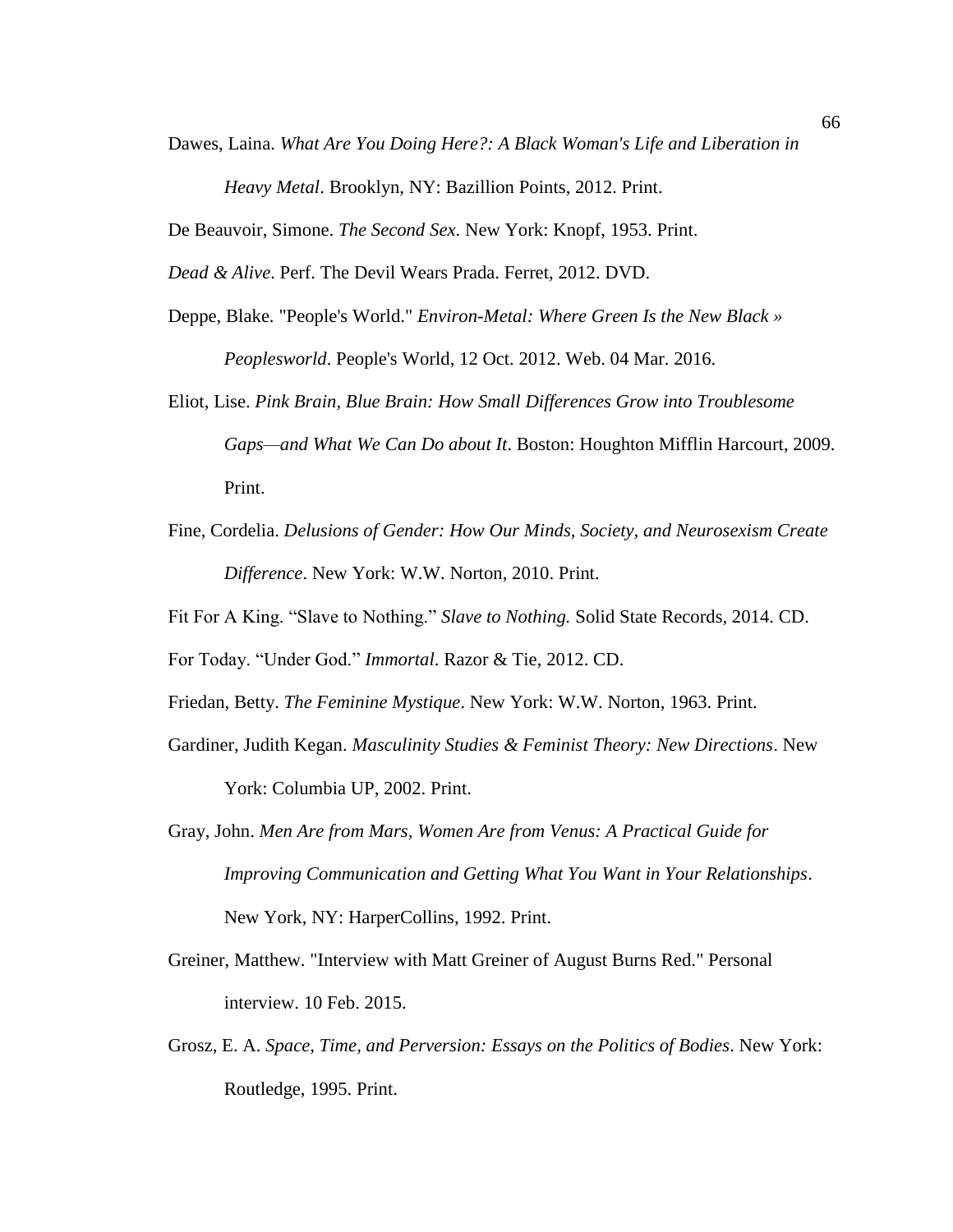- Hand, Carl M., and Jessica Crowe. "Examining the Impact of Religion on Environmentalism 1993-2010: Has the Religious Environmental Movement Made a Difference?" *Electronic Green Journal* 1.34 (2012): 1-15. Web. 27 Oct. 2015.
- Herdt, Gilbert H. *Ritualized Homosexuality in Melanesia*. Berkeley: U of California, 1984. Print.
- Herzfeld, Michael. *The Poetics of Manhood: Contest and Identity in a Cretan Mountain Village*. Princeton, NJ: Princeton UP, 1985. Print.
- Heywood, Leslie. *The Women's Movement Today: An Encyclopedia of Third-wave Feminism*. Westport, CT: Greenwood, 2006. Print.
- Hjelm, Titus, Keith Kahn-Harris, and Mark Levine. "Heavy Metal as Controversy and Counterculture." *Popular Music History* 6.1 (2012): 5-18. Web.
- Hooks, Bell. *We Real Cool: Black Men and Masculinity*. New York: Routledge, 2004. Print.
- Impericon. "One Day With August Burns Red / The Devil Wears Prada / Veil Of Maya." *YouTube*. YouTube, 29 Nov. 2012. Web. 17 Sept. 2015.
- "Introduction." Introduction. *Third Wave Agenda: Being Feminist, Doing Feminism*. Ed. Leslie Heywood and Jennifer Drake. Minneapolis: U of Minnesota, 1997. 23-33. Print.
- Jonsson, Johannes. "Frequently Asked Questions about Christian Metal." *MetalForJesus.org*. Johannes Jonsson, 2005. Web. 07 Oct. 2015.
- ---. "Dialogicality and Spiritual Quest in Christian Metal Lyrics." *Journal of Religion and Popular Culture* 25.2 (2013): 273-86. Web.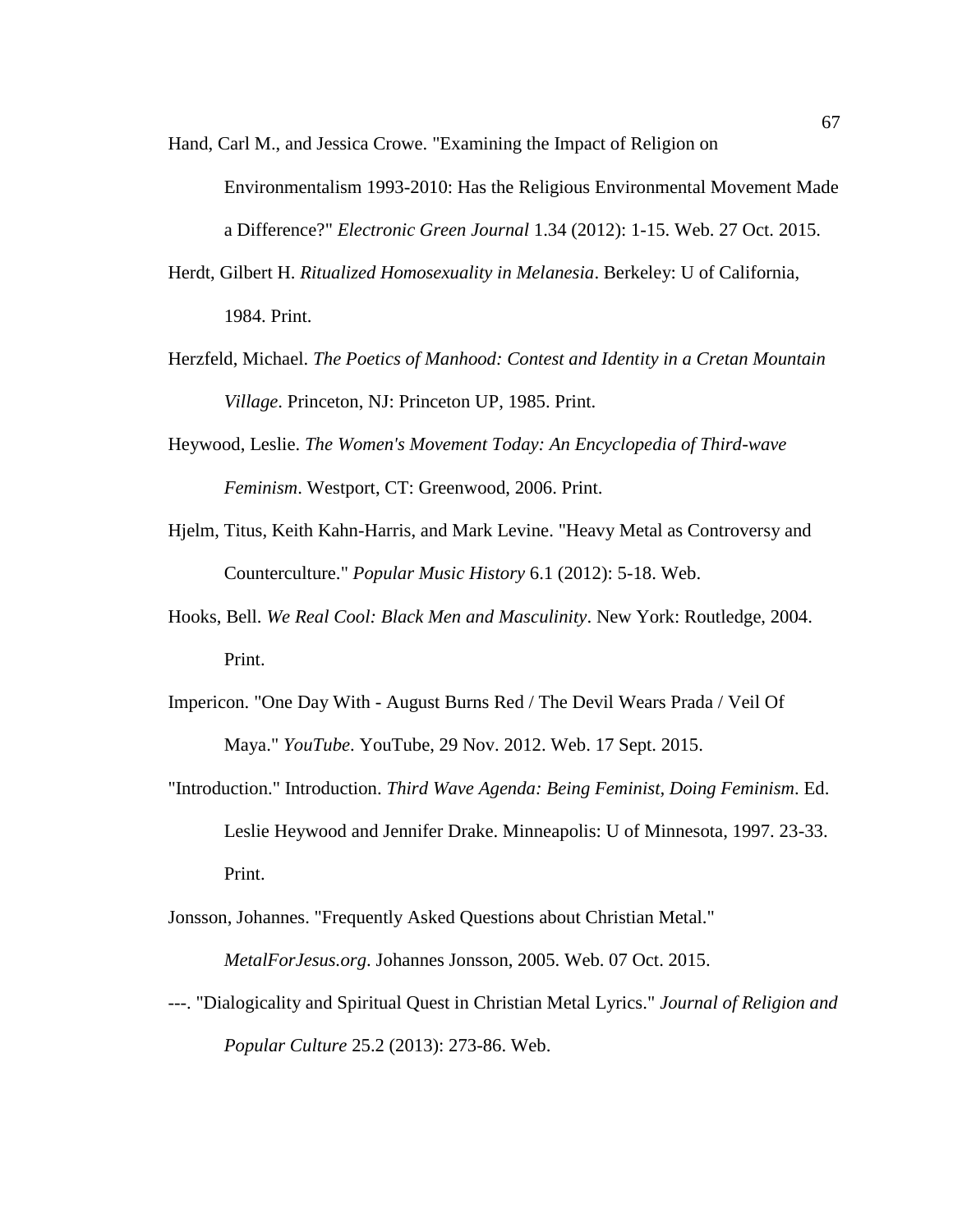- ---. "Epistemic, Interpersonal, and Moral Stances in the Construction of Us and Them in Christian Metal Lyrics." *Journal of Multicultural Discourses* 6.1 (2011): 53-66. Web.
- Kelham, Andrew. ""Metalcore Is Not an Interesting Genre at This Point" In The Studio with August Burns Red." *Alternative Press*. Alternative Press Magazine, Inc., 26 Mar. 2013. Web. 23 Jan. 2016.
- Kimmel, Michael S. *Guyland: The Perilous World Where Boys Become Men*. New York: Harper, 2008. Print.
- ---. "Invisible Masculinity." *Soc Society* 30.6 (1993): 28-35. Web.
- ---. *Manhood in America: A Cultural History*. New York: Free, 1996. Print.
- ---. *Manhood in America: A Cultural History*. 2nd Ed. New York: Oxford UP, 2006. Print.
- ---. *Misframing Men: The Politics of Contemporary Masculinities*. New Brunswick, NJ: Rutgers UP, 2010. Print.
- Knopke, Ekkehard. "Headbanging in Nairobi: The Emergence of the Kenyan Metal Scene and Its Transformation of the Metal Code." *Metal Music Studies Metal Music Studies* 1.1 (2014): 105-25. Web.
- Koskoff, Ellen. *A Feminist Ethnomusicology: Writings on Music and Gender*. Urbana: U of Illinois, 2014. Print.
- Lamb of God. "Reclamation." *Wrath*. Road Runner Records, 2009.
- Luhr, Eileen. "Metal Missionaries to the Nation: Christian Heavy Metal Music, "Family Values," and Youth Culture, 1984-1994." *American Quarterly* 57.1 (2005): 103- 28. Web.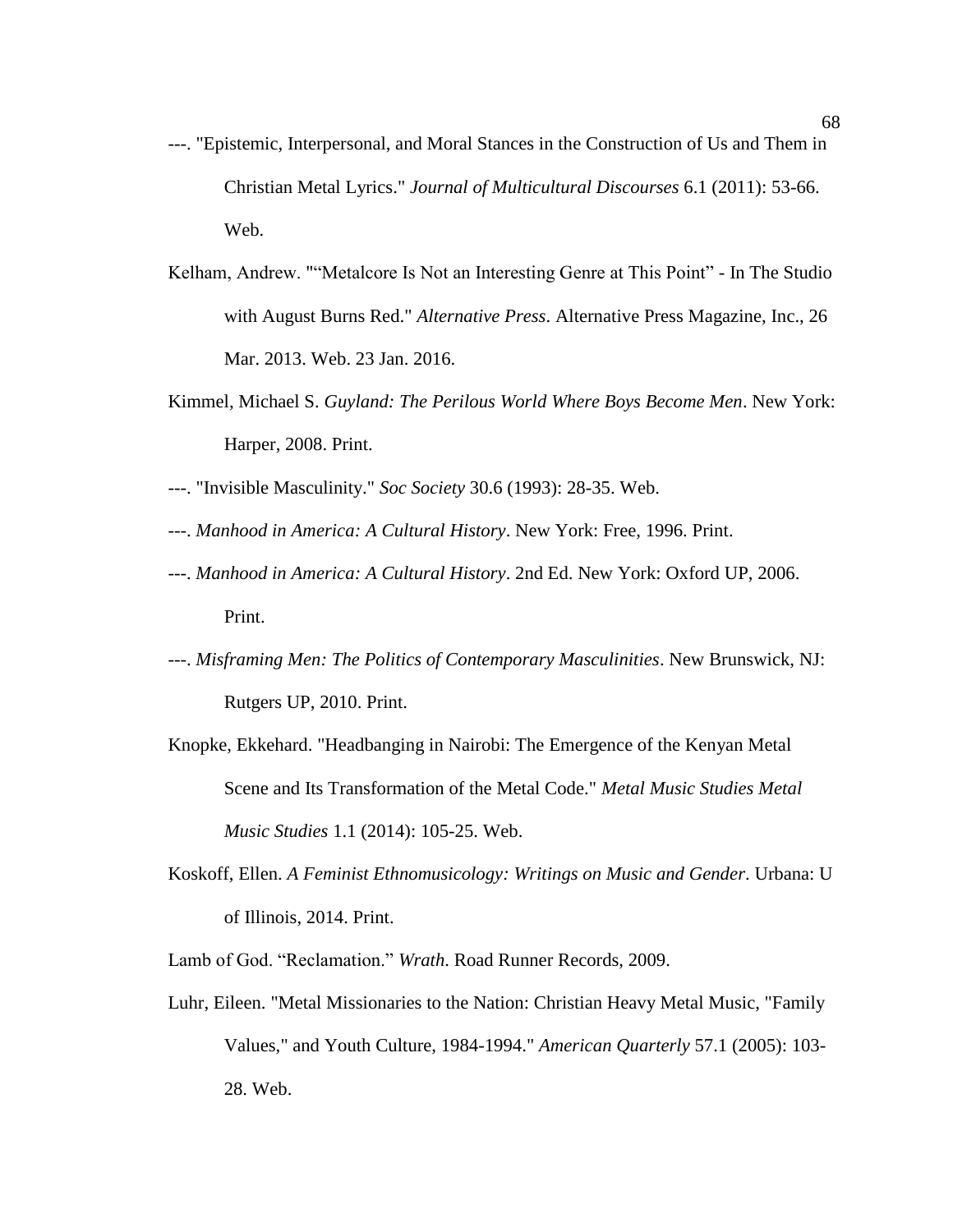- Major, Nick. "Two-Minute Warning, Warped Tour 2015: August Burns Red." *YouTube*. YouTube, 17 July 2015. Web. 03 Aug. 2015.
- McClary, Susan. *Feminine Endings: Music, Gender, and Sexuality*. Minneapolis: U of Minnesota, 1991. Print.
- "Metal Music Studies." *IngentaConnect*. International Society of Metal Studies, 2015. Web. 3 Aug. 2015.
- Mies, Maria, and Vandana Shiva. *Ecofeminism*. 2nd ed. London: Zed, 2014. Print.
- Moberg, Marcus. *Christian Metal: History, Ideology, Scene*. New York: Bloomsbury, 2015. Print.
- ---. "The 'Double Controversy' of Christian Metal." *Popular Music History* 6.1 (2012): 85-99. Web.
- ---. "The Internet and the Construction of a Transnational Christian Metal Music Scene." *Culture and Religion* 9.1 (2008): 81-99. Web.

Pattie, David. *Rock Music in Performance*. Hampshire: New York, 2007. Print.

- Rafalovich, Adam. "Broken and Becoming God-Sized: Contemporary Metal Music and Masculine Individualism." *Symbolic Interaction* 29.1 (2006): 19-32. Web.
- Ramanand, Liz. "August Burns Red Guitarist Talks 'Found In Far Away Places'" *Loudwire*. Diffuser Network, 15 June 2015. Web. 20 Aug. 2015.
- ---. "August Burns Red's JB Brubaker on How to 'Rescue & Restore' Metalcore + Survive Warped Tour." *Loudwire*. Diffuser Network, 18 June 2013. Web. 23 Jan. 2016.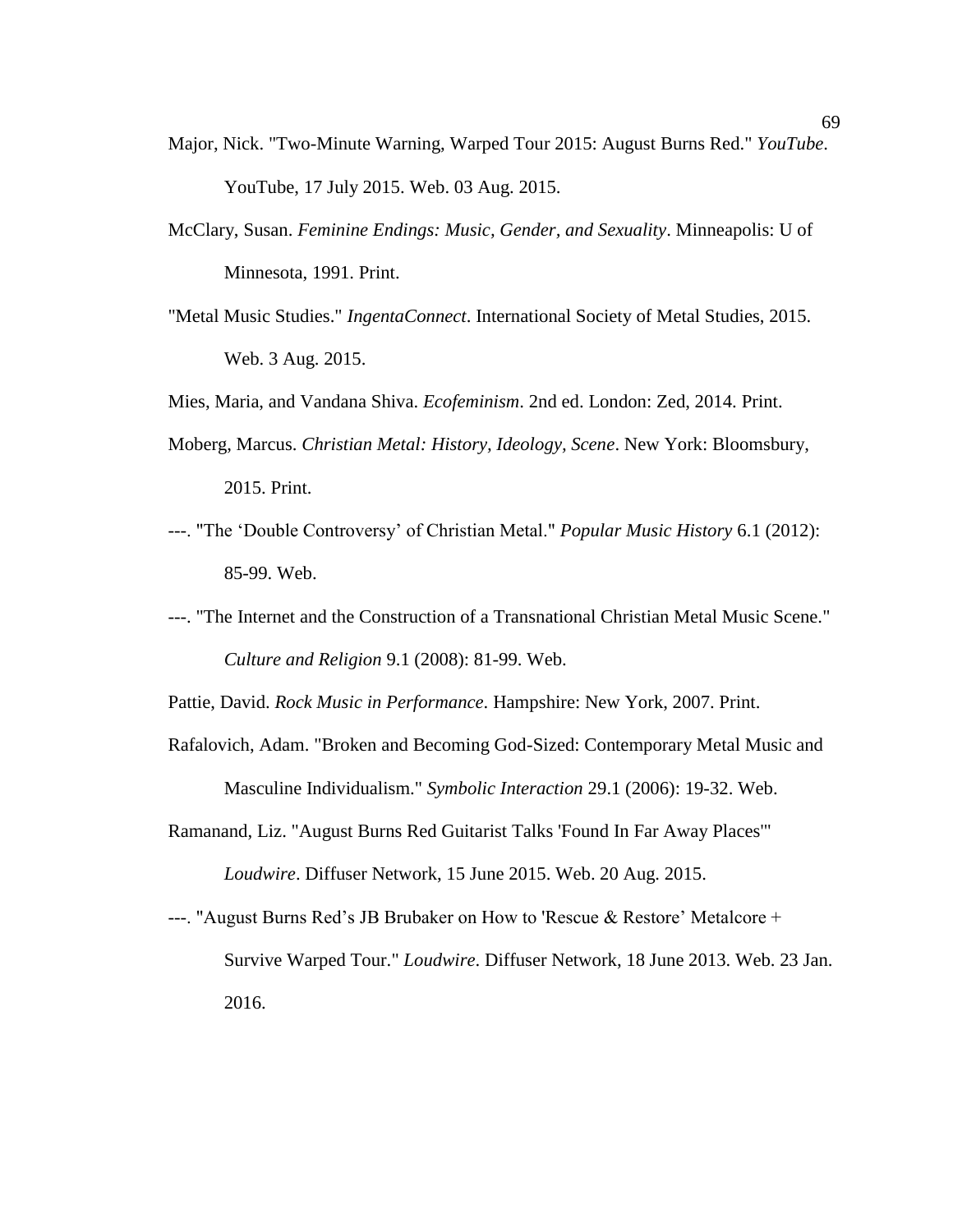- Riches, Gabrielle. "Brothers of Metal: Heavy Metal Masculinities, Moshpit Practices, and Homosociality." *Debating Modern Masculinities: Change, Continuity, Crisis?* Ed. Steven Roberts. New York: Palgrave MacMillan, 2014. 88-105. Print.
- ---. "Embracing the Chaos: Mosh Pits, Extreme Metal Music and Liminality." *Journal for Cultural Research* 15.3 (2011): 315-32. Web.
- Rosenberg, Axl. "The Ten (Really Eleven) Best Metal Songs for Earth Day MetalSucks." *The Ten, Really Eleven, Best Metal Songs for Earth Day*. MetalSucks, 22 Apr. 2013. Web. 04 Mar. 2016.
- Sax, Leonard. *Why Gender Matters: What Parents and Teachers Need to Know about the Emerging Science of Sex Differences*. New York: Doubleday, 2005. Print.
- Scott, Derek B. *From the Erotic to the Demonic: On Critical Musicology*. Oxford: Oxford UP, 2003. Print.
- Sherkat, Darren E., and Christopher G. Ellison. "Structuring the Religion-Environment Connection: Identifying Religious Influences on Environmental Concern and Activism." *Journal for the Scientific Study of Religion* 46.1 (2007): 71-85. Web. 27 Oct. 2015.
- Smith, Steven G. *Gender Thinking*. Philadelphia: Temple UP, 1992. Print.
- Stowe, David W. *No Sympathy for the Devil: Christian Pop Music and the Transformation of American Evangelicalism*. Chapel Hill: U of North Carolina, 2011. Print.
- Strother, Eric S. *Unlocking the Paradox of Christian Metal Music*. Diss. U of Kentucky, 2013. Lexington, Kentucky: UKnowledge, 2013. Print.
- *Survive, Kaleidoscope*. Perf. Underoath. Tooth and Nail, 2008. DVD.